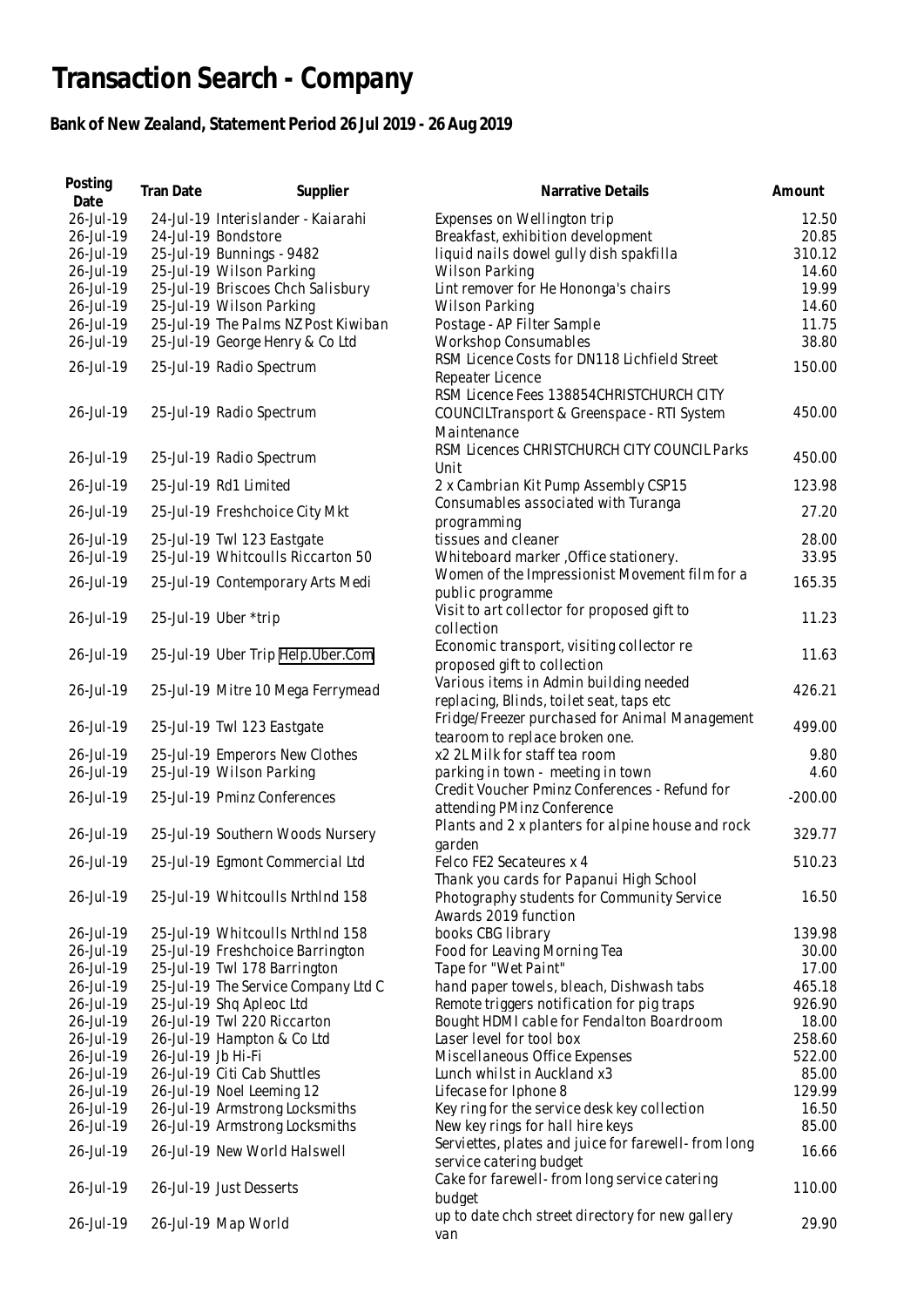| Posting<br>Date        | Tran Date         | Supplier                                                              | Narrative Details                                                                | Amount           |
|------------------------|-------------------|-----------------------------------------------------------------------|----------------------------------------------------------------------------------|------------------|
| 26-Jul-19              |                   | 26-Jul-19 Moorhouse Godfreys                                          | small cordless vacume cleaner for workshop                                       | 229.00           |
| 26-Jul-19<br>26-Jul-19 |                   | 26-Jul-19 Freshchoice City Mkt<br>26-Jul-19 Countdown                 | Farewell catering<br>Ice cube trays for Lab                                      | 70.46<br>9.00    |
| 26-Jul-19              |                   | 26-Jul-19 Relish Catering                                             | Catering Banks Peninsula Community Board<br>meeting                              | 283.71           |
| 26-Jul-19              |                   | 26-Jul-19 Mitre 10 Beckenham                                          | Rose and general use gloves and 2 x garden fork<br>tools.                        | 105.90           |
| 26-Jul-19              |                   | 26-Jul-19 Wsl Papanui                                                 | Knife for cutting new matting for changing room<br>floors                        | 9.99             |
| 26-Jul-19<br>26-Jul-19 |                   | 26-Jul-19 Rcr International<br>26-Jul-19 Kathmandu Tower Junctn       | Disposable overalls for DE<br>Thermals                                           | 205.49<br>25.48  |
| 26-Jul-19              |                   | 26-Jul-19 Mitre 10 Mega Papanui                                       | Hooks for Service Centre Mail bags at Fendalton                                  | 68.52            |
| 26-Jul-19              |                   | 26-Jul-19 New World Prestons                                          | milk for staff                                                                   | 6.90             |
| 29-Jul-19              |                   | 24-Jul-19 Paypal *thingreenli                                         | world ranger conference registration                                             | 401.50           |
| 29-Jul-19              |                   | 24-Jul-19 Paypal *thingreenli                                         | registration fee for International world ranger<br>congress                      | 401.50           |
| 29-Jul-19              |                   | 25-Jul-19 The Little Fiddle                                           | Catering for Meeting 25/7/2019                                                   | 146.00           |
| 29-Jul-19              |                   | 25-Jul-19 Robert McNeel & Assocs                                      | ITCS Rhino 3D upgrade from 5 to 6                                                | 874.92           |
| 29-Jul-19<br>29-Jul-19 |                   | 26-Jul-19 Wilson Parking<br>26-Jul-19 Sheep-Ish Design Ltd            | Wilson Parking<br>Goods for resale                                               | 12.60<br>1236.81 |
| 29-Jul-19              |                   | 26-Jul-19 Workplace Safety Sup                                        | H & S Consumables - WO                                                           | 244.26           |
| 29-Jul-19              |                   | 26-Jul-19 Saecowilson - Christch                                      | H&S Consumables - WO                                                             | 295.41           |
| 29-Jul-19              |                   | 26-Jul-19 Paypal *plasticshis                                         | Plastics historical society membership                                           | 58.79            |
| 29-Jul-19              |                   | 26-Jul-19 Halswell Butchery                                           | BBQ expenses for Public Planting Day 27/07/19                                    | 45.00            |
| 29-Jul-19              |                   | 26-Jul-19 New World St Martins                                        | Expenses for Volunteer Planting Day 27/07/2019<br>Staff tea, coffee and milk HQP | 243.12           |
| 29-Jul-19              |                   | 26-Jul-19 Noel Leeming 1w                                             | New microwaves x 3                                                               | 965.96           |
| 29-Jul-19              |                   | 26-Jul-19 Wilson Parking                                              | Parking for a meeting in TU                                                      | 9.10             |
| 29-Jul-19              |                   | 26-Jul-19 Christchurch Airport                                        | Parking for visiting Auckland                                                    | 30.00            |
| 29-Jul-19              |                   | 26-Jul-19 Dr Rudis Rooftop Brew                                       | Taxi Fare to Airport                                                             | 58.00            |
| 29-Jul-19              |                   | 26-Jul-19 Wilson Parking                                              | Parking for Civic meeting                                                        | 4.60             |
| 29-Jul-19              |                   | 26-Jul-19 Createsend.Com Ema                                          | Art Do DINNER 19 - SEE YOU TOMORROW!                                             | 7.53             |
| 29-Jul-19              |                   | 26-Jul-19 Createsend.Com Ema                                          | Art Do PARTY 19 - SEE YOU TOMORROW!                                              | 8.47             |
| 29-Jul-19              |                   | 26-Jul-19 Createsend.Com Ema                                          | Coastal Futures Newsletter - 26 July 2019                                        | 11.55            |
| 29-Jul-19              |                   | 26-Jul-19 Createsend.Com Ema                                          | Newsline 26 July 2019                                                            | 52.24            |
| 29-Jul-19              |                   | 26-Jul-19 Budget Bins                                                 | Rubbish skip for volunteer base clean up                                         | 25.72            |
| 29-Jul-19              |                   | 26-Jul-19 Uber *trip                                                  | Hotel to airport, economic transfer. Exhibition<br>development                   | 57.36            |
| 29-Jul-19              | 26-Jul-19 Q Store |                                                                       | Resources for library event                                                      | 5.76             |
| 29-Jul-19              |                   | 26-Jul-19 Ross Galt Lock & Key                                        | Keys for Pages Road                                                              | 195.00           |
| 29-Jul-19              |                   | 26-Jul-19 Paknsave Moorhouse                                          | <b>Community Meeting Expenses</b>                                                | 18.54            |
| 29-Jul-19              |                   | 26-Jul-19 Ccc Art Gallery Car Prk                                     | Parking for meetings at Civic                                                    | 15.00            |
| 29-Jul-19<br>29-Jul-19 |                   | 26-Jul-19 Bunnings - 9482                                             | Bitupatch pothole repair                                                         | 244.80<br>19.00  |
| 29-Jul-19              |                   | 26-Jul-19 Ross Galt Lock & Key<br>26-Jul-19 Pb Tech Online 09 5269200 | Belt key holder<br>Ergonomic Keyboard                                            | 87.23            |
| 29-Jul-19              |                   | 26-Jul-19 Pb Tech Online 09 5269200                                   | Duplicate Charge - 06/08 to be reversed by PB<br>Tech                            | 176.81           |
| 29-Jul-19              |                   | 26-Jul-19 Pb Tech Online 09 5269200                                   | Philip Xie ergo mouse                                                            | 176.81           |
| 29-Jul-19              |                   | 26-Jul-19 Amare Safety Christchurch                                   | Ear Plugs                                                                        | 93.04            |
| 29-Jul-19              |                   | 26-Jul-19 The Service Company Ltd C                                   | Bio-Zyme Cleaning Products and gloves                                            | 255.86           |
| 29-Jul-19              |                   | 26-Jul-19 Bunnings - 9476                                             | Window cleaner for Bus lane ute and Yaris                                        | 6.97             |
| 29-Jul-19              |                   | 26-Jul-19 Omni Tech Northland                                         | Screen Protectors for tablets.                                                   | 80.00            |
| 29-Jul-19              |                   | 27-Jul-19 Fulcrumapp.Com                                              | Fulcrum Subscription - July 2019                                                 | 234.61           |
| 29-Jul-19              |                   | 27-Jul-19 New World Halswell                                          | Volunteer BBQ expenses 27/07/18                                                  | 17.97            |
| 29-Jul-19              |                   | 27-Jul-19 Halswell Butchery                                           | Sausages for public planting day 27/07/19                                        | 22.50            |
| 29-Jul-19              |                   | 27-Jul-19 Bunnings - 9482                                             | TOOLS FOR bottle lake work shop                                                  | 293.60           |
| 29-Jul-19              |                   | 27-Jul-19 Mitre 10 Beckenham                                          | Gloves for community planting and rubbish pick<br>up                             | 307.96           |
| 29-Jul-19<br>29-Jul-19 |                   | 27-Jul-19 Fresh Choice Parklands<br>27-Jul-19 Rs Components Limite    | Newspaper not delivered Saturday morning<br>Plugs for wall attached seating      | 3.80<br>20.31    |
| 29-Jul-19              |                   | 28-Jul-19 Smiths City 3207                                            | rsu delivery package 2019 chattel upgrade oven                                   | 499.00           |
| 29-Jul-19              | 28-Jul-19 Spark   |                                                                       | cover to protect new iPhone                                                      | 129.90           |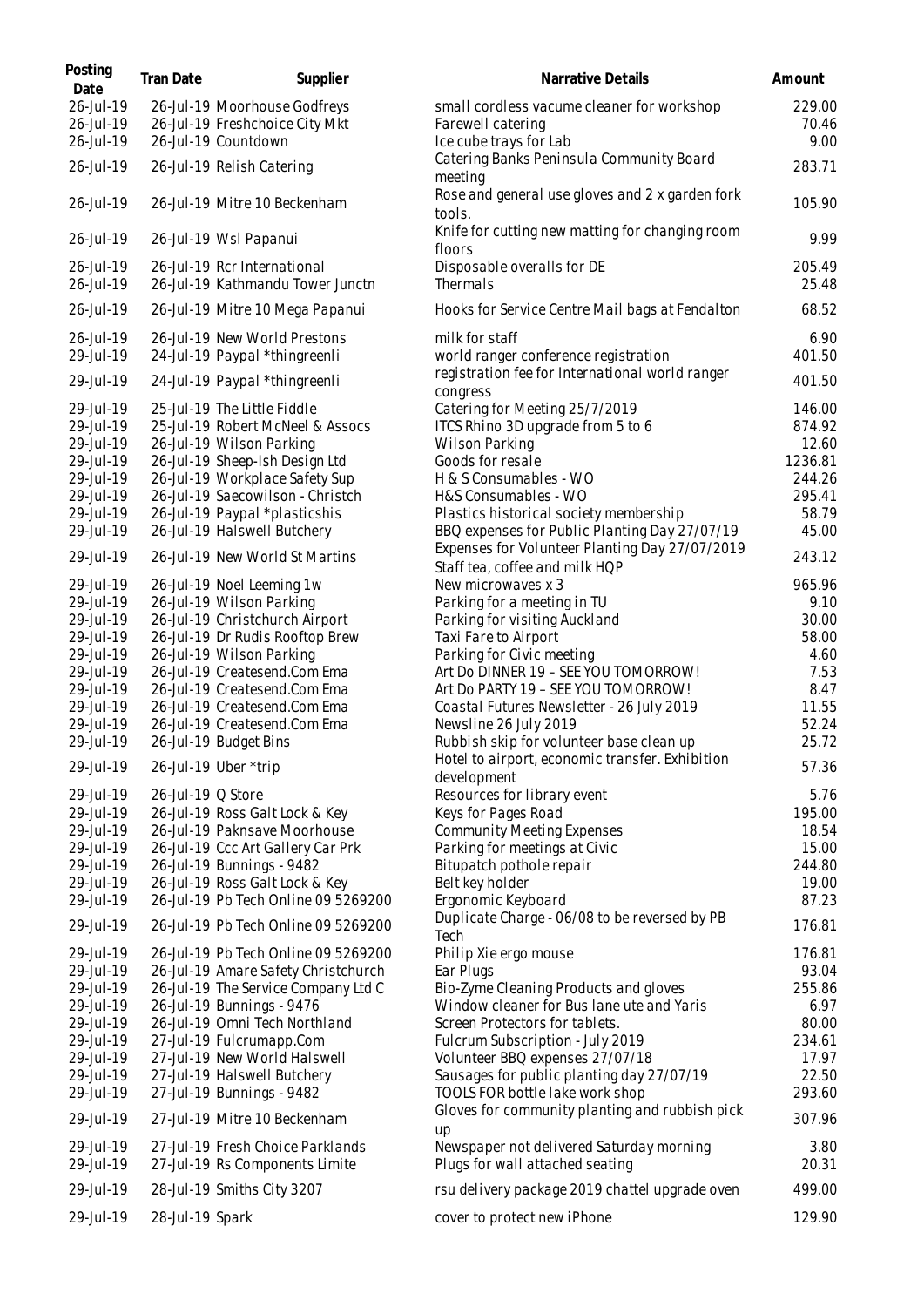| Posting<br>Date        | Tran Date          | Supplier                                                        | Narrative Details                                                                         | Amount          |
|------------------------|--------------------|-----------------------------------------------------------------|-------------------------------------------------------------------------------------------|-----------------|
| 29-Jul-19              |                    | 28-Jul-19 Countdown                                             | Morning/afternoon tea for Keystone Leadership<br>Development Programme 29, 30 and 31 July | 15.89           |
| 29-Jul-19              |                    | 28-Jul-19 Bunnings-9533 Rangiora                                | 2 x 4L Methylated Sprits                                                                  | 35.96           |
| 29-Jul-19              |                    | 28-Jul-19 Look Sharp Store                                      | Small bottles to use when decanting oil from<br>larger container                          | 4.50            |
| 29-Jul-19              |                    | 28-Jul-19 Terra Viva Home & Garden                              | Plants for Fendalton Library                                                              | 92.52           |
| 29-Jul-19              |                    | 28-Jul-19 Briscoes Hornby                                       | Hot water Urn for Volunteer training room                                                 | 114.99          |
| 29-Jul-19              |                    | 28-Jul-19 Ecodrop Metro                                         | dump fees                                                                                 | 16.19           |
| 29-Jul-19              |                    | 29-Jul-19 Hampton & Co Ltd                                      | Flooring for repair of salt storage container at<br>QE <sub>2</sub>                       | 219.00          |
| 29-Jul-19              | 29-Jul-19 Jb Hi-Fi |                                                                 | Miscellaneous Office Expenses                                                             | 174.00          |
| 29-Jul-19              |                    | 29-Jul-19 Nz Institute Of Landsc                                | Attendance to NZILA Conference                                                            | 573.85          |
| 29-Jul-19              |                    | 29-Jul-19 Armstrong Locksmiths                                  | Plastic key rings for all hall keys                                                       | 93.50           |
| 29-Jul-19              |                    | 29-Jul-19 Countdown                                             | Event: Coastal-Burwood Residents Association<br>ForumDate: Monday 29 July 2019            | 31.34           |
| 29-Jul-19              |                    | 29-Jul-19 Mitre 10 Mega Ferrymead                               | Tools and gloves for volunteers                                                           | 177.37          |
| 29-Jul-19              |                    | 29-Jul-19 Airbus Express Limited                                | Sky Bus travel from Auckland Airport to City                                              | 18.00           |
| 29-Jul-19              |                    | 29-Jul-19 B J Ball Recurring                                    | Reams of paper for general signage                                                        | 272.49          |
| 29-Jul-19              |                    | 29-Jul-19 Gordon Harris Chch                                    | Paint spray cans for Gloucester/Worcester Street                                          | 70.98           |
|                        |                    |                                                                 | Park Development. Community Art                                                           |                 |
| 29-Jul-19              |                    | 29-Jul-19 Smiths City                                           | Dumb phones for stock                                                                     | 304.00          |
| 29-Jul-19              |                    | 29-Jul-19 Resene Tower Junction 34                              | Paint and Brush for wall fan install                                                      | 14.20           |
| 30-Jul-19              |                    | 28-Jul-19 Hoo*hootsuite Inc                                     | Monthly software licence - Libraries                                                      | 117.14          |
| 30-Jul-19<br>30-Jul-19 |                    | 28-Jul-19 Officevibe<br>29-Jul-19 Wilson Parking                | ITDC Officevibe mthly sub<br>Wilson Parking                                               | 1098.95<br>8.60 |
|                        |                    |                                                                 | 2x plastic boxes, 4x lever arch files, 1 x 3TB                                            |                 |
| 30-Jul-19              |                    | 29-Jul-19 Twl 122 Rolleston                                     | portable file storage drive, 2 x usb's                                                    | 241.95          |
| 30-Jul-19              |                    | 29-Jul-19 Just Incredible                                       | Jewels for nebular art lesson                                                             | 33.00           |
| 30-Jul-19              |                    | 29-Jul-19 George Henry & Co Ltd                                 | Workshop Consumables - WO                                                                 | 73.66           |
| 30-Jul-19              |                    | 29-Jul-19 Mitre 10 Mega Ashburton                               | Pruning tools for use on sister city gardens                                              | 159.92          |
| 30-Jul-19              |                    | 29-Jul-19 Fendalton Service Ctr                                 | Parking coupons                                                                           | 62.00           |
| 30-Jul-19              |                    | 29-Jul-19 Wilson Parking                                        | Parking >2hrs                                                                             | 18.60           |
| 30-Jul-19              |                    | 29-Jul-19 Paymate*offshoot Nz                                   | Bamboo Wipes for gym.                                                                     | 190.44          |
| 30-Jul-19<br>30-Jul-19 |                    | 29-Jul-19 Torpedo 7 Christchurch<br>29-Jul-19 Bunnings - 9482   | Dry Bag for cell phone protection<br>Replacement of brass poolside hose fittings          | 44.99<br>75.00  |
| 30-Jul-19              |                    | 29-Jul-19 Createsend.Com Ema                                    | Lyttelton Harbour Wastewater Project                                                      | 11.34           |
| 30-Jul-19              |                    | 29-Jul-19 Createsend.Com Ema                                    | Ngā Puna Wai Sports Hub Update - July 2019                                                | 18.57           |
| 30-Jul-19              |                    | 29-Jul-19 Hose Supplies                                         | hose for dust extractor in workshop                                                       | 22.93           |
| 30-Jul-19              |                    | 29-Jul-19 Storage Box-Tower Junctio                             | parts boxes and funnels for workshop                                                      | 35.94           |
| 30-Jul-19              |                    | 29-Jul-19 Shardlows Packaging                                   | wrapping paper for workshop                                                               | 98.73           |
| 30-Jul-19              |                    | 29-Jul-19 New World Rolleston                                   | Kitchen supplies Central City Team                                                        | 29.36           |
| 30-Jul-19              |                    | 29-Jul-19 Pulp Kitchen Catering                                 | Catering for Canterbury Water Management<br>meeting of 25 July 2019.                      | 306.48          |
| 30-Jul-19              |                    | 29-Jul-19 Ian Coombes Ltd                                       | Hydro slide splash pool drain cover                                                       | 36.80           |
| 30-Jul-19              |                    | 29-Jul-19 Propeller Swim School                                 | Water test tabs for Pioneer Pool                                                          | 439.88          |
| 30-Jul-19              |                    | 29-Jul-19 Bunnings - 9476                                       | Wood Panel to install wall fans                                                           | 24.59           |
| 30-Jul-19              |                    | 29-Jul-19 Vegeland                                              | animal area greens                                                                        | 8.17            |
| 30-Jul-19              |                    | 29-Jul-19 Bunnings - 9476                                       | CRC spray for bikes                                                                       | 6.53            |
| 30-Jul-19<br>30-Jul-19 |                    | 29-Jul-19 Ballingers Hunting & Fish<br>29-Jul-19 Wilson Parking | Thermals<br>Parking-Dangerous Substances meeting                                          | 19.99<br>6.60   |
| 30-Jul-19              |                    | 30-Jul-19 Little River Cafe & Sto                               | catering for morning tea at Akaroa - meeting with                                         | 55.60           |
|                        |                    |                                                                 | Akaroa volunteer shelvers and library staff                                               |                 |
| 30-Jul-19              |                    | 30-Jul-19 Jaycar Pty Ltd                                        | AV Equipment for Maori Moving Image exhibition                                            | 109.60          |
| 30-Jul-19              |                    | 30-Jul-19 Hampton & Co Ltd                                      | plywood for Art Do                                                                        | 51.75           |
| 30-Jul-19              |                    | 30-Jul-19 Gordon Harris Chch                                    | Gloucester/Worcester Street Park Community Art<br>Work. Paint spray cans                  | 88.45           |
| 30-Jul-19              |                    | 30-Jul-19 IIx Group Limited Nz                                  | Programme Manager e-learning licence                                                      | 2696.75         |
| 30-Jul-19              |                    | 30-Jul-19 Blue Star Taxis                                       | AITPM 2019 National Conference                                                            | 41.60           |
| 30-Jul-19<br>30-Jul-19 |                    | 30-Jul-19 Supervalue Sumner<br>30-Jul-19 New World Prestons     | Monthly milk cost<br>coffee beans for staff                                               | 20.52<br>33.89  |
| 30-Jul-19              |                    | 30-Jul-19 Burwood Produce                                       | Pig food for pig traps                                                                    | 52.50           |
| 31-Jul-19              |                    | 29-Jul-19 Createsend.Com Ema                                    | Art Do 2019 - THANK YOU                                                                   | 8.88            |
| 31-Jul-19              |                    | 29-Jul-19 Surveymonkey                                          | Survey Monkey monthly subscription                                                        | 57.20           |
| 31-Jul-19              |                    | 29-Jul-19 Createsend.Com Ema                                    | William Wegman - Last week                                                                | 143.26          |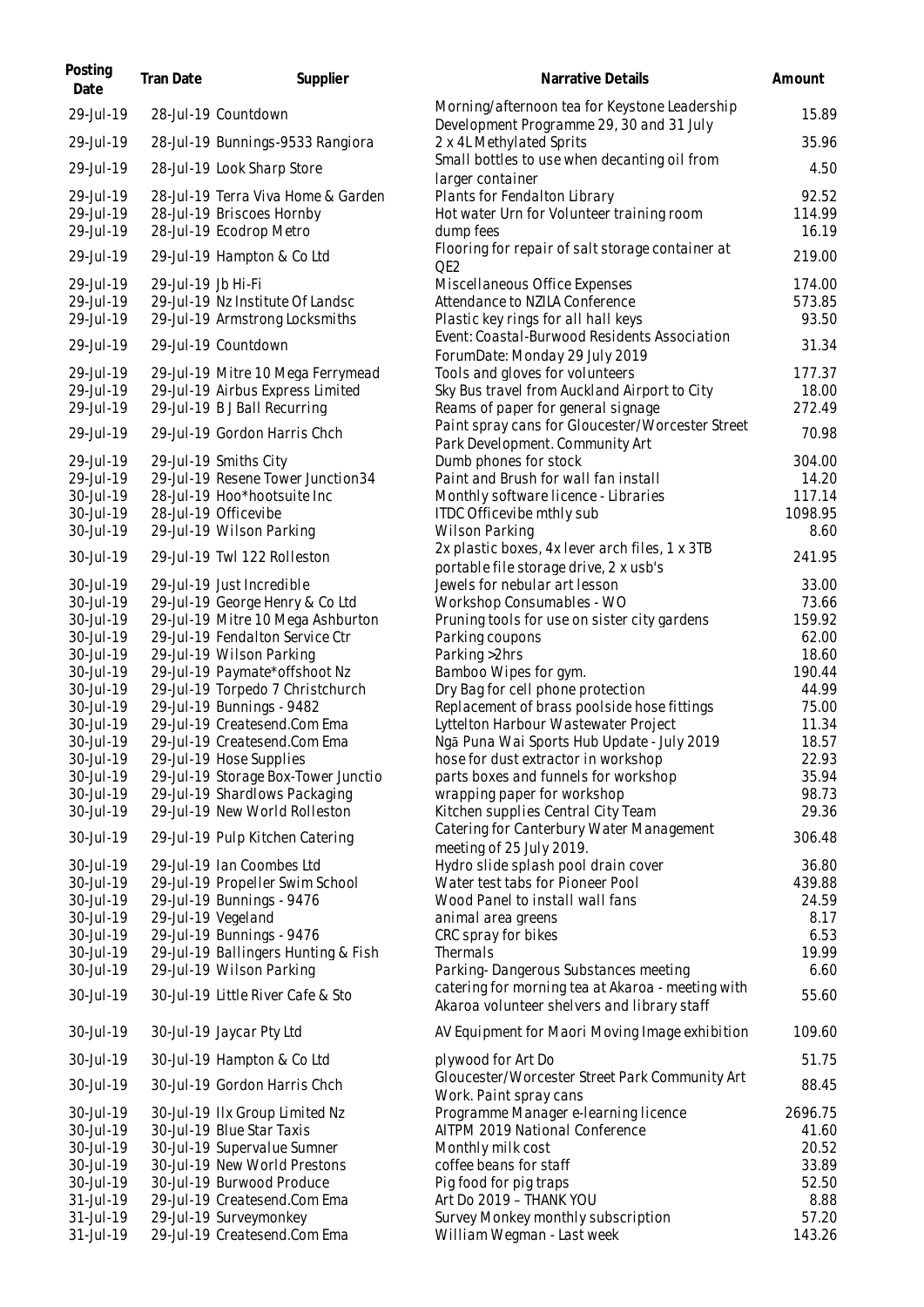| Posting<br>Date | Tran Date | Supplier                            | Narrative Details                                                          | Amount |
|-----------------|-----------|-------------------------------------|----------------------------------------------------------------------------|--------|
| 31-Jul-19       |           | 29-Jul-19 Safari Bks Online-Flow    | ITII Safari Books Online mthly sub                                         | 60.29  |
| 31-Jul-19       |           | 29-Jul-19 2co.Com*vrcoverco         | Foam replacements for VR headsets.                                         | 190.13 |
| 31-Jul-19       |           | 29-Jul-19 Nordic Fusion             | Giftware for resale in the B G V C Giftshop                                | 997.23 |
| 31-Jul-19       |           | 30-Jul-19 Mitre 10 Mega Rangiora    | Watering cans, hose connectors for pool side.                              | 149.30 |
| 31-Jul-19       |           | 30-Jul-19 No 1 Shoes 1027           | boot laces for work boots                                                  | 6.98   |
| 31-Jul-19       |           | 30-Jul-19 Bunnings - 9476           | hose reel for yard hose + hooks for office                                 | 158.90 |
| 31-Jul-19       |           | 30-Jul-19 Ross Galt Lock & Key      | Workshop Consumables - WO                                                  | 6.00   |
| 31-Jul-19       |           | 30-Jul-19 Mrc Global (NZ) Ltd       | Grit Auger #3 - In House Maintenance - WO                                  | 64.62  |
| 31-Jul-19       |           | 30-Jul-19 Nz Safety Blackwoods      | Annual PPE Boots                                                           | 241.38 |
| 31-Jul-19       |           | 30-Jul-19 Wilson Parking            | Parking > 2hrs                                                             | 14.60  |
| 31-Jul-19       |           | 30-Jul-19 Cial Online Parking       | Airport Parking for EMPA Conference.                                       | 100.50 |
|                 |           |                                     | Cake for 160th Christchurch City                                           |        |
| 31-Jul-19       |           | 30-Jul-19 Kidds Cakes & Bakery      | Libraries/opening of Illuminate exhibition                                 | 155.00 |
|                 |           |                                     | River of Words interactive installation - 110                              |        |
| 31-Jul-19       |           | 30-Jul-19 Nova Energy               |                                                                            | 125.77 |
|                 |           |                                     | Cashel Street                                                              |        |
| 31-Jul-19       |           | 30-Jul-19 Bunnings - 9482           | Micro lab gas lighter                                                      | 260.00 |
| 31-Jul-19       |           | 30-Jul-19 Intelligro                | Alpine potting mix                                                         | 285.20 |
| 31-Jul-19       |           | 30-Jul-19 Productplan.Com           | Supporting Business Expense                                                | 75.75  |
| 31-Jul-19       |           | 30-Jul-19 Blacks Fasteners Lt       | <b>Bolts</b>                                                               | 13.99  |
| 31-Jul-19       |           | 30-Jul-19 Pb Tech Online 09 5269200 | Wall chargers stock.                                                       | 76.02  |
| 31-Jul-19       |           | 30-Jul-19 Bp Connect Hoon Hay       | Fuel for Leaf gatherer (Billy Goat)                                        | 24.00  |
| 31-Jul-19       |           | 30-Jul-19 Bunnings - 9476           | Screws to install wall fans                                                | 46.06  |
| 31-Jul-19       |           | 30-Jul-19 George Henry & Co Ltd     | Wet Dry vac                                                                | 922.30 |
| 31-Jul-19       |           | 30-Jul-19 Bunnings - 9482           | park item for volunteers and staff replacement<br>gear                     | 97.64  |
| 31-Jul-19       |           | 30-Jul-19 Department Of Internal Af | Library book                                                               | 57.00  |
| 31-Jul-19       |           | 30-Jul-19 Wilson Parking            | Windows 10 Training                                                        | 8.60   |
| 31-Jul-19       |           | 30-Jul-19 Adgraphix Ltd             | decals for ute                                                             | 322.00 |
| 31-Jul-19       |           | 30-Jul-19 Pakn Save Rangiora        | Pak N Save - Catering for Get Set Go Express.                              | 33.82  |
| 31-Jul-19       |           | 31-Jul-19 Pest Control Research     | Possum bait for Kennedy's Bush pest animal<br>control programme            | 304.50 |
| 31-Jul-19       |           | 31-Jul-19 Mitre 10 Mega Hornby      | wine barrel for Curators House garden + tools for                          | 142.96 |
|                 |           |                                     | <b>BG/Hagley team</b>                                                      |        |
| 31-Jul-19       |           | 31-Jul-19 Hydraquip                 | Step Screen In House Maintenance - WO                                      | 44.03  |
| 31-Jul-19       |           | 31-Jul-19 Freshchoice City Mkt      | Consumables to support Turanga programming                                 | 13.69  |
| 31-Jul-19       |           | 31-Jul-19 New World Durham Street   | Materials for July team forum                                              | 86.00  |
| 31-Jul-19       |           | 31-Jul-19 Akld Transport Parking    | Parking Simon Denny work return to Auckland<br>lender                      | 2.00   |
| 31-Jul-19       |           | 31-Jul-19 Burwood Produce           | animal area bird seed and carrots                                          | 133.80 |
| 31-Jul-19       |           | 31-Jul-19 Twl 123 Eastgate          | spray bottles for volunteers                                               | 63.00  |
| 31-Jul-19       |           | 31-Jul-19 Twl 175 South City        | SD Cards for exhibitions projections.                                      | 57.00  |
| 1-Aug-19        |           | 30-Jul-19 Apple NZ Gcs              | Monthly software licence - Libraries                                       | 48.56  |
| 1-Aug-19        |           | 30-Jul-19 Apple NZ Gcs              | Monthly software licence - Libraries                                       | 125.08 |
| 1-Aug-19        |           | 30-Jul-19 Runscope.Com              | ITII Runscope mthly sub                                                    | 122.38 |
| 1-Aug-19        |           | 30-Jul-19 Dnh*godaddy.Com Nzd       | ITCI Godaddy District Plan SAN Replacement                                 | 304.58 |
| 1-Aug-19        |           | 30-Jul-19 Amzn Mktp Us*ma7798xy2    | Chem lab work book                                                         | 54.05  |
| 1-Aug-19        |           | 30-Jul-19 Amzn Mktp Us*ma8mw5Iw0    | Chem lab work book                                                         | 272.73 |
| 1-Aug-19        |           | 30-Jul-19 El Sizzling Chorizo       | meal expense Simon Denny returns Auckland                                  | 25.00  |
| 1-Aug-19        |           | 30-Jul-19 Aliexpress.Com            | Programming Supplies, eTextiles                                            | 26.24  |
| 1-Aug-19        |           | 30-Jul-19 Abebooks G2fx4b           | Library book                                                               | 89.07  |
| 1-Aug-19        |           | 30-Jul-19 Amznmktplace              | Library book                                                               | 98.17  |
| 1-Aug-19        |           | 31-Jul-19 Ballingers Hunting & Fish | Trail camera and SD card for observing target                              | 254.98 |
| 1-Aug-19        |           | 31-Jul-19 Silvertop Vic 131008      | pest animal interaction with traps and baits<br>Taxi from Airport to Hotel | 68.29  |
| 1-Aug-19        |           | 31-Jul-19 Bunnings - 9476           | oil for wooden seat renovations                                            | 46.50  |
| 1-Aug-19        |           | 31-Jul-19 Nz Safety Blackwoods      | replacement work boots                                                     | 376.98 |
| 1-Aug-19        |           | 31-Jul-19 Nz Safety Blackwoods      | PPE-                                                                       | 450.85 |
| 1-Aug-19        |           | 31-Jul-19 Humes Pipeline Syste      | C2 Water Redirect - WO                                                     | 22.00  |
| 1-Aug-19        |           | 31-Jul-19 Saecowilson - Christch    | Workshop Consumables - WO                                                  | 289.87 |
| 1-Aug-19        |           | 31-Jul-19 Hcd Christchurch          | C <sub>2</sub> Water Redirect - WO                                         | 354.28 |
| 1-Aug-19        |           | 31-Jul-19 Egmont Commercial Lt M/O  | spiral tree guards to protect trees from rabbit<br>adamage                 | 226.99 |
| 1-Aug-19        |           | 31-Jul-19 Westfield Gift Voucher    | KidsFest 2019 - Closing Event - Volunteer Gifts                            | 400.00 |
| 1-Aug-19        |           | 31-Jul-19 Createsend.Com Ema        | Lancaster Park news - July 2019                                            | 10.35  |
| 1-Aug-19        |           | 31-Jul-19 Bselect - Moorhouse Ave   | New tyre for trailer                                                       | 134.00 |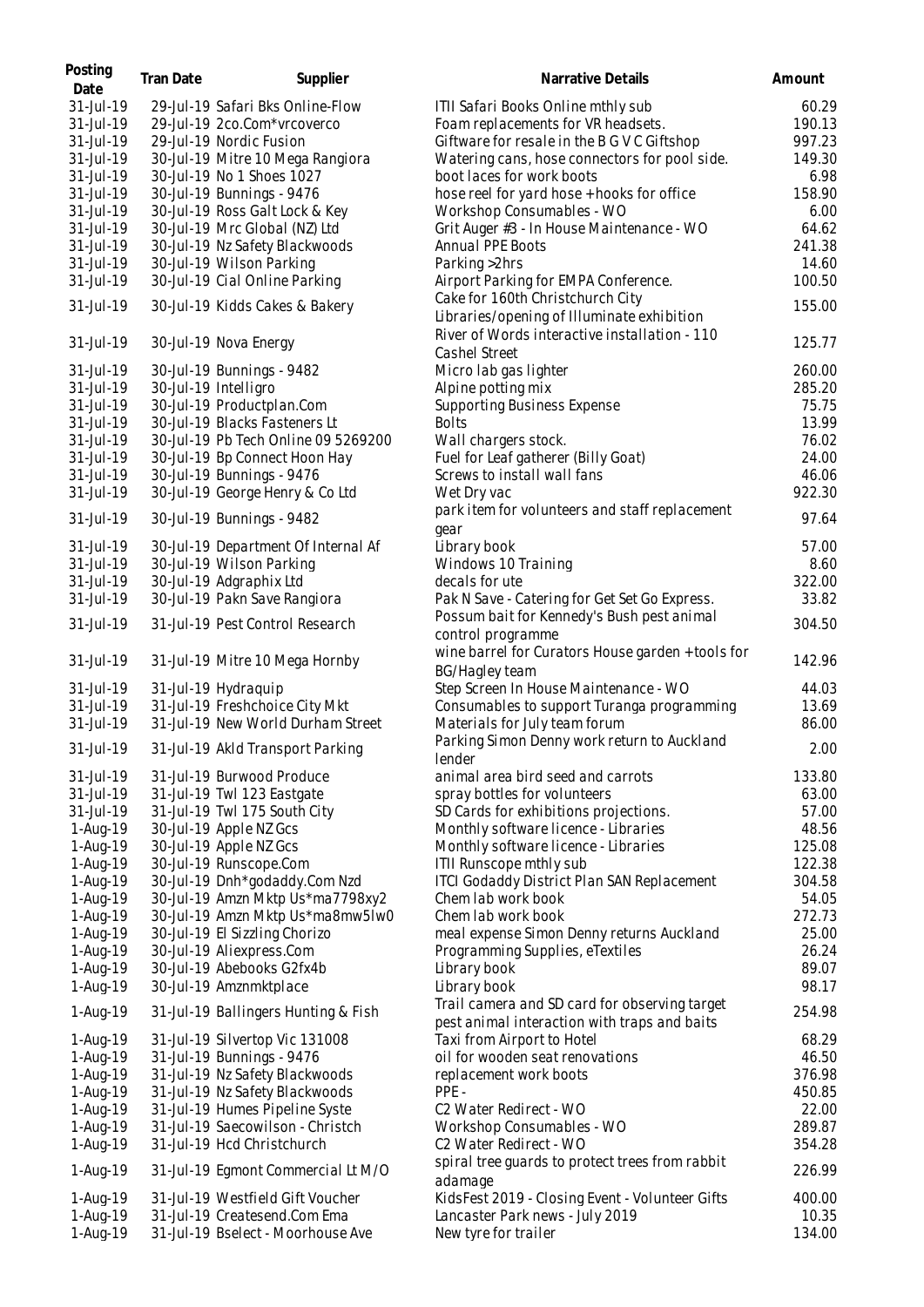| Posting<br>Date      | Tran Date         | Supplier                                                  | Narrative Details                                                                              | Amount          |
|----------------------|-------------------|-----------------------------------------------------------|------------------------------------------------------------------------------------------------|-----------------|
| 1-Aug-19             |                   | 31-Jul-19 Wilson Parking                                  | parking for meeting at civic                                                                   | 4.60            |
| 1-Aug-19             |                   | 31-Jul-19 Bunnings - 9482                                 | 6 way power board fro travis                                                                   | 19.98           |
| 1-Aug-19             |                   | 31-Jul-19 Outsider Mountain Sprt                          | leather boots                                                                                  | 373.75          |
| 1-Aug-19             |                   | 31-Jul-19 Whitcoulls Sth City 95                          | Replacement games for Aranui                                                                   | 45.96           |
| 1-Aug-19             |                   | 31-Jul-19 Twl 175 South City                              | Replacement games for Aranui                                                                   | 47.50           |
| 1-Aug-19             |                   | 31-Jul-19 Chubb New Zealand                               | 20 security padlocks for the Akaroa Boat<br>Compound                                           | 430.10          |
| 1-Aug-19             |                   | 31-Jul-19 Briscoes Chch Salisbury                         | Frames for signage used on front desk during<br>functions                                      | 53.98           |
| 1-Aug-19             |                   | 31-Jul-19 Wilson Parking                                  | Parking for training session at Tūranga                                                        | 12.60           |
| 1-Aug-19             |                   | 31-Jul-19 Uoa Event Services                              | Attending NZ SDG summit 2019                                                                   | 287.50          |
| 1-Aug-19             |                   | 31-Jul-19 Specialist Wheels And Cas                       | castors for printing press bench                                                               | 153.18          |
| 1-Aug-19             |                   | 31-Jul-19 Omc Power Equipment                             | replacement track guard cover for canycom<br>power barrow                                      | 319.90          |
| 1-Aug-19             |                   | 31-Jul-19 Wilson Parking                                  | Belinda parking in town for course                                                             | 14.60           |
| 1-Aug-19             |                   | 31-Jul-19 Shardlows Packaging                             | Rolls of tape for trail Judy Darragh project                                                   | 133.11          |
| 1-Aug-19             |                   | 31-Jul-19 Pulp Kitchen Catering                           | Catering for Meeting with other Council's -                                                    | 196.86          |
|                      |                   |                                                           | Canterbury Regional Landfill Joint Committee                                                   |                 |
| 1-Aug-19             |                   | 31-Jul-19 Auckland Transport                              | Parking for rental car Simon Denny returns                                                     | 6.00            |
|                      |                   |                                                           | Auckland                                                                                       |                 |
| 1-Aug-19             |                   | 31-Jul-19 Z Skyway                                        | Petrol for rental car Simon Denny returns                                                      | 13.12           |
|                      |                   |                                                           | Auckland                                                                                       |                 |
| 1-Aug-19             |                   | 31-Jul-19 Mekong Vietnamese                               | meal expense Simon Denny returns Auckland                                                      | 15.50           |
| 1-Aug-19             |                   | 31-Jul-19 Canterbury Landscape Supp                       | garden mulch for park planting areas                                                           | 1035.00         |
| 1-Aug-19             |                   | 31-Jul-19 Smiths Bookshop                                 | Library book                                                                                   | 42.50           |
| 1-Aug-19             |                   | 31-Jul-19 New World Prestons                              | milk for staff                                                                                 | 6.90            |
| 1-Aug-19             |                   | 31-Jul-19 Briscoes Chch Salisbury<br>31-Jul-19 Coles 0671 | scrap food bucket, coffee jar, knife<br>Meals                                                  | 95.96<br>2.87   |
| 1-Aug-19<br>1-Aug-19 |                   | 1-Aug-19 Ifm Efector Pty Ltd                              | Dryer 2 Repaiars - WO                                                                          | 457.96          |
| 1-Aug-19             |                   | 1-Aug-19 Addressfinder By Ablet                           | Monthly software licence - Libraries                                                           | 149.50          |
| 1-Aug-19             |                   | 1-Aug-19 Wsl Hornby                                       | Stationery                                                                                     | 24.99           |
| 1-Aug-19             |                   | 1-Aug-19 Fendalton Supervalue                             | Event supplies                                                                                 | 30.97           |
| 1-Aug-19             |                   | 1-Aug-19 Rubber Monkey Sales                              | Photography Equipment                                                                          | 79.80           |
| 1-Aug-19             |                   | 1-Aug-19 Ac/Rfa Art Gallery                               | AAG Francis Hodgkins exhibition                                                                | 14.00           |
| 1-Aug-19             |                   | 1-Aug-19 Wsl South City                                   | Trophy case for Cliff dale trophies.                                                           | 223.50          |
| 1-Aug-19             |                   | 1-Aug-19 Placemakers Riccarton                            | Cutting Disc metal x5.                                                                         | 55.59           |
| 1-Aug-19             |                   | 1-Aug-19 Mitre 10 Mega Hornby                             | reflective tape                                                                                | 26.84           |
| 1-Aug-19             |                   | 1-Aug-19 Countdown                                        | Biscuits for Te Reo group programme                                                            | 2.00            |
| 1-Aug-19             |                   | 1-Aug-19 Placemakers Riccarton                            | chest handles for Parakowai                                                                    | 66.47           |
| 1-Aug-19             |                   | 1-Aug-19 Mitre 10 Beckenham                               | New circular saw and two new saw blades                                                        | 273.75          |
| 1-Aug-19             |                   | 1-Aug-19 Cactus Outdoor Limited                           | work trousers                                                                                  | 203.15          |
| 1-Aug-19             |                   | 1-Aug-19 Canterbury Software                              | ITBR Cant Tech 1yr Bus Silver 11-24 staff                                                      | 529.00          |
| 1-Aug-19             |                   | 1-Aug-19 James Bull & Co                                  | Keys for new events crew staff                                                                 | 127.65          |
| 1-Aug-19             |                   | 1-Aug-19 Mitre 10 Beckenham                               | Anti Fatigue Mat Papanui Service Centre                                                        | 59.99           |
| 1-Aug-19             |                   | 1-Aug-19 Countdown                                        | Milk for resale in the shop                                                                    | 32.08           |
| 1-Aug-19             |                   | 1-Aug-19 Waste Management Institut                        | Conference registration                                                                        | 1821.08         |
| 1-Aug-19<br>2-Aug-19 | 30-Jul-19 Goformz | 1-Aug-19 Mitre 10 Mega Papanui                            | screws and screw bits for signage<br><b>ITCC GoFormz mthly sub</b>                             | 34.32<br>118.17 |
| 2-Aug-19             |                   | 31-Jul-19 Createsend.Com Ema                              | Community Board Newsletters Spreydon-                                                          | 7.87            |
|                      |                   | 31-Jul-19 Createsend.Com Ema                              | Cashmere - August 2019<br>Community Board Newsletters Papanui-Innes -                          | 8.07            |
| 2-Aug-19             |                   |                                                           | August 2019<br>Community Board Newsletters Banks Peninsula -                                   |                 |
| 2-Aug-19             |                   | 31-Jul-19 Createsend.Com Ema                              | August 2019                                                                                    | 9.46            |
| 2-Aug-19             |                   | 31-Jul-19 Createsend.Com Ema                              | Community Board Newsletters Fendalton-<br>Waimairi-Harewood August 2019                        | 9.91            |
| 2-Aug-19             |                   | 31-Jul-19 Createsend.Com Ema                              | Community Board Newsletters Halswell-Hornby-<br>Riccarton - August 2019                        | 10.57           |
| 2-Aug-19             |                   | 31-Jul-19 Createsend.Com Ema                              | Community Board Newsletters Coastal-Burwood -<br>August 2019                                   | 10.87           |
| 2-Aug-19             |                   | 31-Jul-19 Createsend.Com Ema                              | Community Board Newsletters Linwood-Central-<br>Heathcote - August 2019                        | 17.36           |
| 2-Aug-19             |                   | 31-Jul-19 Facebk *lqpfpljt62                              | Facebook charges for July for Elections, Life in<br>ChCh, Summer with your Neighbour, Kidsfest | 386.31          |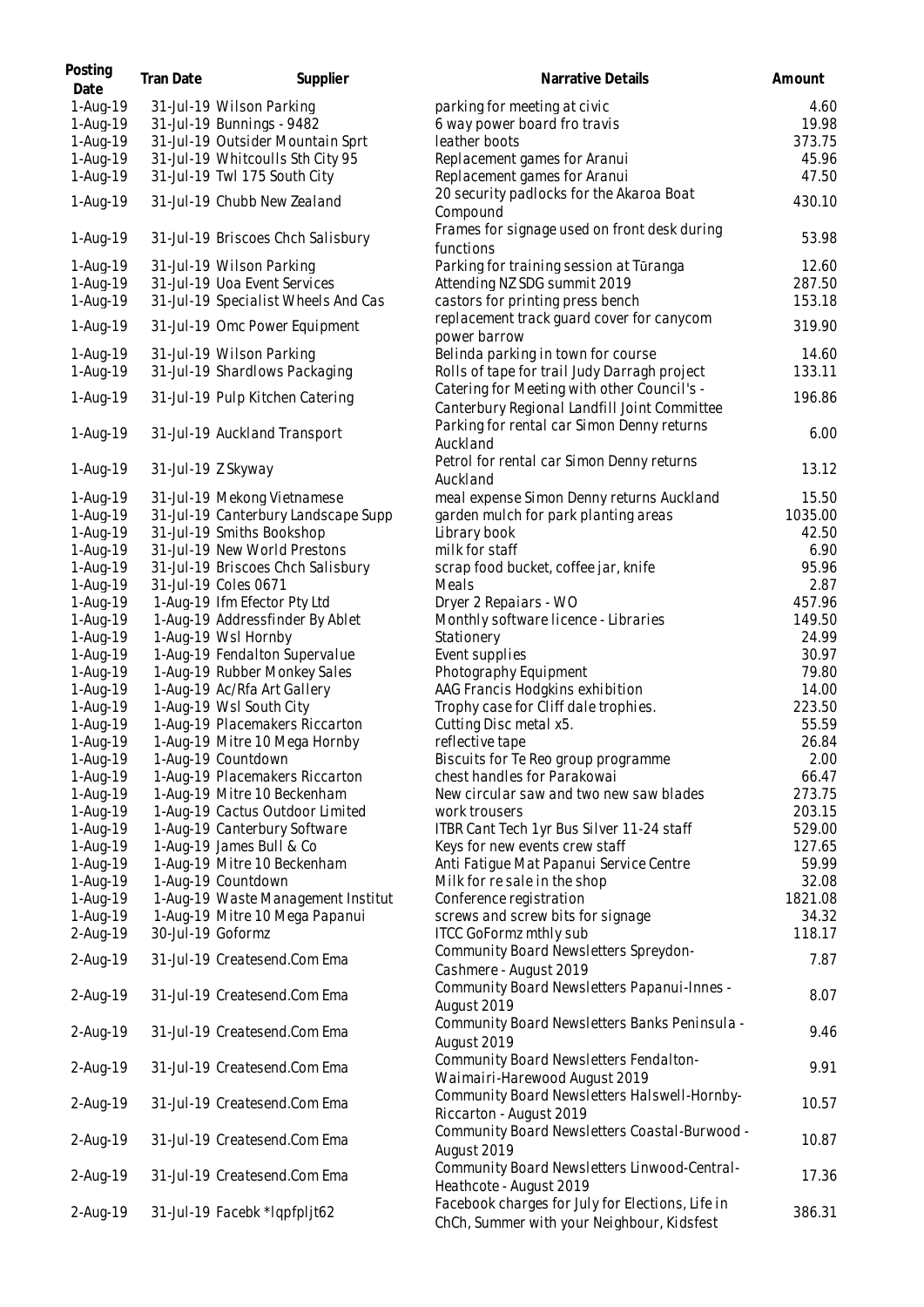| Posting<br>Date        | Tran Date      | Supplier                                                        | Narrative Details                                                                               | Amount           |
|------------------------|----------------|-----------------------------------------------------------------|-------------------------------------------------------------------------------------------------|------------------|
| 2-Aug-19               |                | 31-Jul-19 Facebk *3jdkyn2dr2                                    | August Facebook charges for Meet Crusaders, Mid<br>Winter Street Party and Intersection safety  | 433.59           |
| 2-Aug-19               |                | 31-Jul-19 Facebk *qz6ntlns92                                    | Facebook boosting for Botanic Gardens kids fest<br>programme                                    | 20.00            |
| 2-Aug-19               |                | 31-Jul-19 Paypal *competenz                                     | BWOF Fire training course for Micro Learning self<br>select enrolment                           | 250.00           |
| 2-Aug-19               |                | 31-Jul-19 Amzn Mktp Us*ma10u91x1                                | Chem lab work book                                                                              | 19.55            |
| 2-Aug-19               |                | 31-Jul-19 Facebk *nyysqmjmr2                                    | FB advertising - Matariki - Moata                                                               | 62.14            |
| 2-Aug-19               |                | 31-Jul-19 Facebk *2dknlmnzs2                                    | School holidays activities - FB advertising                                                     | 250.00           |
| 2-Aug-19               |                | 31-Jul-19 Facebk *gn9y2nwsp2                                    | Travel information posted on Facebook                                                           | 50.00            |
| $2-Auq-19$             |                | 31-Jul-19 Buysubscriptions.C                                    | annual subscription                                                                             | 124.37           |
| 2-Aug-19               |                | 31-Jul-19 Amznmktplace                                          | Library book                                                                                    | 34.84            |
| 2-Aug-19               |                | 31-Jul-19 Uber Trip Help.Uber.Com                               | Uber                                                                                            | 41.50            |
| 2-Aug-19               |                | 1-Aug-19 Nz Safety Blackwoods                                   | safety gloves glasses trousers masks                                                            | 346.82           |
| 2-Aug-19               |                | 1-Aug-19 Wilson Parking                                         | Wilson Parking                                                                                  | 10.60            |
| 2-Aug-19               |                | 1-Aug-19 Wilson Parking                                         | Wilson Parking                                                                                  | 12.60            |
| $2-Auq-19$             |                | 1-Aug-19 Trademe D321 Ping                                      | Shorebirds ID book for ranger staff<br>2x Bird ID books koha to Canterbury Branch of            | 41.50            |
| 2-Aug-19               |                | 1-Aug-19 Trademe D867 Ping                                      | Birds NZ for assistance with waterbird surveys at<br>Lake                                       | 65.80            |
| 2-Aug-19               |                | 1-Aug-19 Wilson Parking                                         | Parking > 2hrs                                                                                  | 24.60            |
| $2-Auq-19$             |                | 1-Aug-19 Createsend.Com Ema                                     | Coastal Futures newsletter 1 August 2019                                                        | 11.55            |
| 2-Aug-19               |                | 1-Aug-19 Createsend.Com Ema                                     | Swimsmart Newsletter August 2019                                                                | 56.28            |
| 2-Aug-19               |                | 1-Aug-19 Brian Ford Engineering                                 | The new trailer tyre required a new trim for the<br>wheel.                                      | 145.00           |
| 2-Aug-19               |                | 1-Aug-19 Countdown                                              | 4 litres yellow top milk for Hornby Library                                                     | 10.98            |
| 2-Aug-19               |                | 1-Aug-19 Wilson Parking                                         | parking for meeting at civic                                                                    | 2.60             |
| 2-Aug-19               |                | 1-Aug-19 Ross Galt Lock & Key                                   | Keys for Pages Road                                                                             | 494.95           |
| 2-Aug-19               |                | 1-Aug-19 Nightlife Music                                        | Pioneer monthly nightlife subscription                                                          | 338.24           |
| 2-Aug-19               |                | 1-Aug-19 Nightlife Music                                        | Jellie park nightlife subscription                                                              | 338.24           |
| 2-Aug-19               |                | 1-Aug-19 Nightlife Music                                        | Nightlife monthly subscription                                                                  | 430.48           |
| 2-Aug-19               |                | 1-Aug-19 Wilson Parking                                         | Chem lab parking in town for training                                                           | 14.60            |
| 2-Aug-19               | 1-Aug-19 Repco |                                                                 | First aid kit, fire extinguisher for DRS 618                                                    | 75.98            |
| 2-Aug-19               |                | 1-Aug-19 Ccc Lichfield Carpark                                  | Parking for recruitment at Civic                                                                | 15.00            |
| $2-Auq-19$<br>2-Aug-19 |                | 1-Aug-19 Dawes Grain & Stock Fd<br>1-Aug-19 Smiths Hire         | animal area carrots and saw dust for rabbits<br>Plant for mowing planted area to be planted out | 46.00<br>106.00  |
| 2-Aug-19               |                | 1-Aug-19 Richard Suckling                                       | Eye test                                                                                        | 51.75            |
| 2-Aug-19               |                | 1-Aug-19 Twl 123 Eastgate                                       | Stickers to be used for Saturday storytimes craft                                               | 8.00             |
| $2-Auq-19$             |                |                                                                 | activitiy                                                                                       | 743.80           |
| 2-Aug-19               |                | 2-Aug-19 Noel Leeming 12<br>2-Aug-19 Mitre 10 Beckenham         | fridge and mini oven tf12<br>Cubes to tidy workroom                                             | 58.62            |
| 2-Aug-19               |                | 2-Aug-19 Hydraulink Fluid Connec                                | In House Maintenance - WO                                                                       | 44.18            |
| 2-Aug-19               |                | 2-Aug-19 Mrc Global (NZ) Ltd                                    | Grit Auger - In House Maintenance - WO                                                          | 63.51            |
|                        |                |                                                                 | Credit Voucher Mrc Global (NZ) Ltd - In House                                                   |                  |
| 2-Aug-19               |                | 2-Aug-19 Mrc Global (NZ) Ltd                                    | Maintenance                                                                                     | $-64.62$         |
| 2-Aug-19               |                | 2-Aug-19 Order Of St John                                       | First Aid course for RT member                                                                  | 159.00           |
| 2-Aug-19               |                | 2-Aug-19 Countdown                                              | Food for MTB BBQ lunch                                                                          | 133.71<br>339.25 |
| 2-Aug-19<br>2-Aug-19   |                | 2-Aug-19 Central Innovation<br>2-Aug-19 Ccc Art Gallery Car Prk | ITCC ArchiCAD mthly sub<br>Parking for meetings at Civic                                        | 7.00             |
| 2-Aug-19               |                | 2-Aug-19 Mitre 10 Mega Papanui                                  | Step ladder and ant spray                                                                       | 71.97            |
| 2-Aug-19               |                | 2-Aug-19 Countdown                                              | Milk for Carlyle                                                                                | 7.41             |
| 2-Aug-19               |                | 2-Aug-19 Ccc Parking                                            | procurement workshop                                                                            | 6.70             |
| 2-Aug-19               |                | 2-Aug-19 Xcm Group Limited                                      | Work Uniform - Various                                                                          | 537.97           |
| 2-Aug-19               |                | 2-Aug-19 New World Prestons                                     | BBQ food for volunteers planting day                                                            | 52.36            |
| 5-Aug-19               |                | 1-Aug-19 Sq *the Catering Compa                                 | Breakfast and lunch                                                                             | 11.23            |
| 5-Aug-19               |                | 1-Aug-19 Waterfront Southgate                                   | Dinner                                                                                          | 41.55            |
| 5-Aug-19               |                | 1-Aug-19 Curious Grace                                          | Goods for resale                                                                                | 200.72           |
| 5-Aug-19               |                | 1-Aug-19 Curious Grace                                          | Goods for resale                                                                                | 327.61           |
| 5-Aug-19               |                | 1-Aug-19 Fulcrumapp.Com                                         | Supply of data capture tool CWW assets                                                          | 1070.61          |
| 5-Aug-19               |                | 1-Aug-19 Fulcrumapp.Com                                         | Data collection on software monthly account for<br>District Planning                            | 59.48            |
| 5-Aug-19               |                | 1-Aug-19 Ingogo Ltd                                             | AITPM 2019 National Conference                                                                  | 13.81            |
| 5-Aug-19               |                | 1-Aug-19 Kings Table (Holdin                                    | Meals                                                                                           | 23.10            |
| 5-Aug-19               |                | 1-Aug-19 Sq *the Catering Compa                                 | Meals                                                                                           | 30.69            |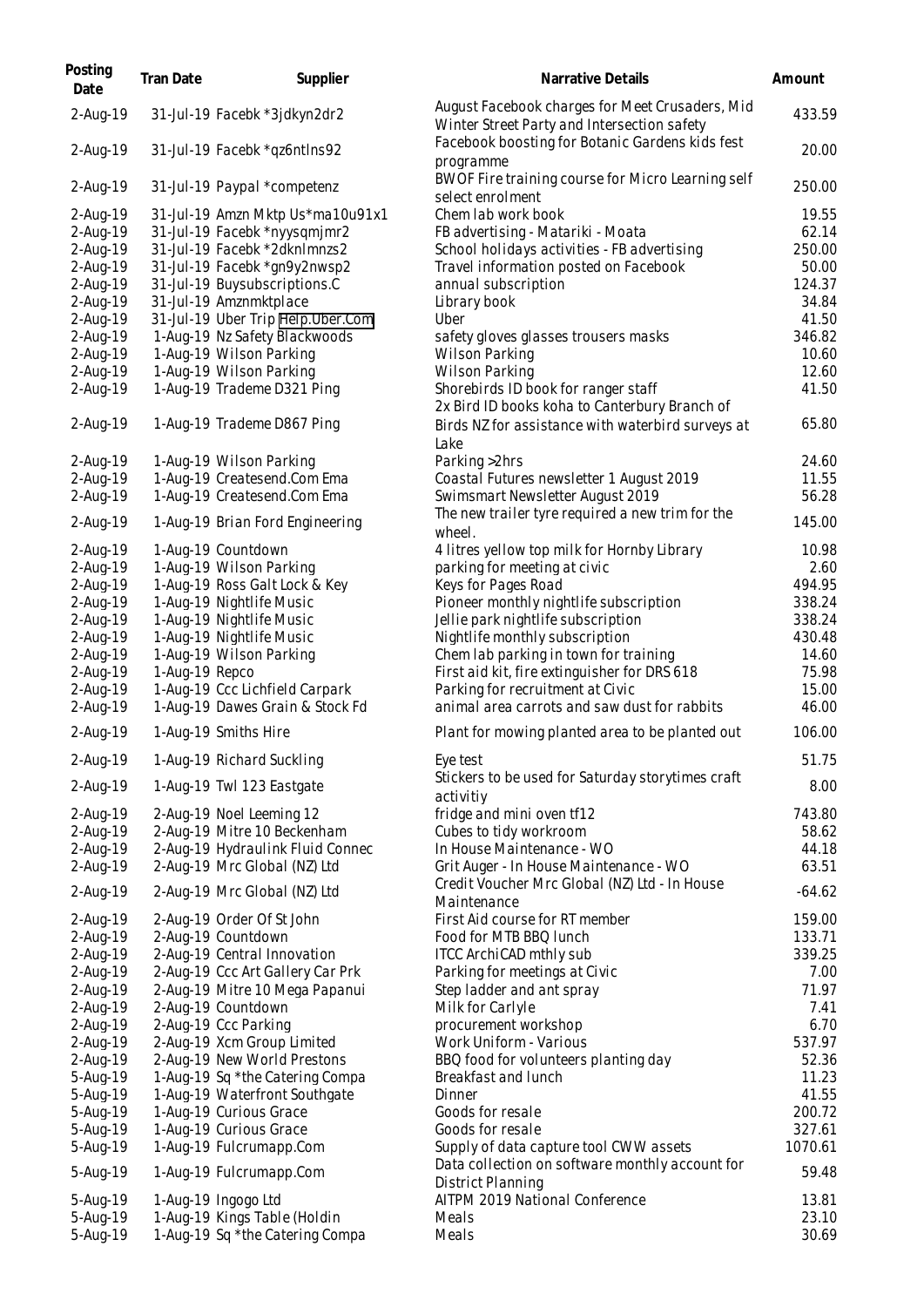| Posting<br>Date      | Tran Date        | Supplier                                                   | Narrative Details                                                                                 | Amount        |
|----------------------|------------------|------------------------------------------------------------|---------------------------------------------------------------------------------------------------|---------------|
| 5-Aug-19             |                  | 2-Aug-19 Jc Installs Limited                               | reversing camera housekeepers vehicle                                                             | 600.00        |
| 5-Aug-19             |                  | 2-Aug-19 Wilson Parking                                    | Parking at Civic                                                                                  | 6.60          |
| 5-Aug-19             |                  | 2-Aug-19 Burnsco Marine                                    | Cord for inflatables                                                                              | 7.99          |
| 5-Aug-19             |                  | 2-Aug-19 Bunnings - 9476                                   | Hose and misc items for pool side                                                                 | 125.55        |
| 5-Aug-19             |                  | 2-Aug-19 Nz Safety Blackwoods                              | Replacement PPE for Major Facilities Staff                                                        | 383.99        |
| 5-Aug-19             |                  | 2-Aug-19 Pb Technologies Christchu                         | Chord for projector in Fendalton Boardroom                                                        | 18.80         |
| 5-Aug-19             | 2-Aug-19 Appco   |                                                            | Workshop Consumables - Emergency Gen Battery -<br><b>WO</b>                                       | 230.00        |
| 5-Aug-19             |                  | 2-Aug-19 Mulford Plastics (Nz                              | Poly carbonate sheet for repair of Aqua<br>playground.                                            | 553.89        |
| 5-Aug-19             |                  | 2-Aug-19 Loose Change                                      | Promotional resources for Pasifika programming                                                    | 52.50         |
| 5-Aug-19             |                  | 2-Aug-19 Wilson Parking                                    | Parking Civic meeting                                                                             | 12.60         |
| 5-Aug-19             |                  | 2-Aug-19 Engineering New Zealand                           | Senior structural engineer "Pile design and<br>analysis"                                          | 900.00        |
| 5-Aug-19<br>5-Aug-19 |                  | 2-Aug-19 Createsend.Com Ema<br>2-Aug-19 Createsend.Com Ema | Central City transport update - August 2019<br>Newsline 02 August 2019                            | 8.31<br>52.32 |
|                      |                  |                                                            | parking costs for meeting attendance - no receipt                                                 | 14.60         |
| 5-Aug-19<br>5-Aug-19 |                  | 2-Aug-19 Wilson Parking<br>2-Aug-19 Pearsons 2018 Limited  | available<br>potting mix for Travis wetland                                                       | 111.80        |
| 5-Aug-19             |                  | 2-Aug-19 Richard Suckling                                  | eye exam and corrective lenses                                                                    | 224.25        |
| 5-Aug-19             |                  | 2-Aug-19 Pb Tech Online 09 5269200                         | HDMI Display Port to HDMI monitor cables x 2                                                      | 50.10         |
| 5-Aug-19             |                  | 2-Aug-19 Wilson Parking                                    | Parking for meetings in town.                                                                     | 7.60          |
| 5-Aug-19             | 2-Aug-19 Glo.Com |                                                            | Online yoga training subscription                                                                 | 28.29         |
| 5-Aug-19             |                  | 2-Aug-19 Umbrellar                                         | Web hosting fee for track status page                                                             | 189.75        |
| 5-Aug-19             |                  | 2-Aug-19 Twl 178 Barrington                                | Office rubbish bin                                                                                | 7.00          |
| 5-Aug-19             |                  | 2-Aug-19 Egmont Commercial Lt M/O                          | Fellco leather pouch x 4 for secatures                                                            | 220.80        |
| 5-Aug-19             |                  | 2-Aug-19 Pb Tech Online 09 5269200                         | C to C cables Otter box A50 cases for stock                                                       | 100.18        |
| 5-Aug-19             | 2-Aug-19 Msft *  |                                                            | Monthly sub to Office 365                                                                         | 3.62          |
| 5-Aug-19             |                  | 2-Aug-19 Bunnings - 9476                                   | Saddles for fans                                                                                  | 1.96          |
| 5-Aug-19             |                  | 2-Aug-19 Live Taxi Australia                               | AITPM 2019 National Conference                                                                    | 22.83         |
| 5-Aug-19             |                  | 2-Aug-19 Jaycar Pty Ltd                                    | Battery covers for robots                                                                         | 22.40         |
| 5-Aug-19             |                  | 2-Aug-19 Edgeware Supervalue                               | Refreshments for photoshoot models.                                                               | 23.27         |
| 5-Aug-19             |                  | 2-Aug-19 Earl Canteen Emporiu                              | Meals                                                                                             | 11.51         |
| 5-Aug-19             |                  | 3-Aug-19 Sq *the Catering Compa                            | Breakfast and Lunch                                                                               | 15.98         |
| 5-Aug-19             |                  | 3-Aug-19 Shou Sumiyaki                                     | Dinner                                                                                            | 38.28         |
| 5-Aug-19             |                  | 3-Aug-19 Sq *you, Me & Bones                               | Goods for resale                                                                                  | 111.94        |
| 5-Aug-19             |                  | 3-Aug-19 Paper Plus Barrington                             | Diary for Cate                                                                                    | 23.99         |
| 5-Aug-19             |                  | 3-Aug-19 Mitre 10 Beckenham                                | Sugarloaf Carpark asphalt bags                                                                    | 164.80        |
| 5-Aug-19             |                  | 3-Aug-19 Pak N Save Hornby                                 | Juice and milk for 160th/Illluminate opening<br>celebration                                       | 32.20         |
| 5-Aug-19             |                  | 3-Aug-19 Html Email Check                                  | ITDC html email check mthly sub                                                                   | 23.50         |
| 5-Aug-19             |                  | 3-Aug-19 Timely Limited                                    | Monthly booking calendar for cellphone set up                                                     | 40.25         |
| 5-Aug-19             |                  | 3-Aug-19 Blue Star Taxis                                   | AITPM 2019 National Conference                                                                    | 40.60         |
| 5-Aug-19             |                  | 3-Aug-19 Amazon Web Services                               | Hosting fee for 3D models and website.                                                            | 70.56         |
| 5-Aug-19             |                  | 3-Aug-19 Sq *the Catering Compa                            | Meals                                                                                             | 31.22         |
| 5-Aug-19             |                  | 3-Aug-19 Shou Sumiyaki                                     | Meals                                                                                             | 53.11         |
| 5-Aug-19             |                  | 3-Aug-19 Sq *preston And Howlet                            | Giftware for resale in B G V C Gift shop                                                          | 855.05        |
| 5-Aug-19             |                  | 4-Aug-19 Mitre 10 Beckenham                                | pruning saws x2, secauteurs x 4, heavy gloves x 2:<br>These are replacements for broken equipment | 110.88        |
| 5-Aug-19             |                  | 4-Aug-19 Kmart - Shirley                                   | Display stand items agreed by DH to be<br>purchased under P&M code.                               | 60.00         |
| 5-Aug-19             |                  | 4-Aug-19 Ecodrop Metro                                     | dump fees                                                                                         | 10.80         |
| 5-Aug-19             |                  | 4-Aug-19 Mitre 10 Mega Ferrymead                           | Items purchased for shelter maintenance                                                           | 60.90         |
| 5-Aug-19             |                  | 4-Aug-19 New World Prestons                                | BBQ supplies SNB planting                                                                         | 97.59         |
| 5-Aug-19             |                  | 4-Aug-19 Kmart - Riccarton                                 | 4 x Jars for the Linwood Boardroom                                                                | 8.00          |
| 5-Aug-19             |                  | 4-Aug-19 Paknsave Moorhouse                                | Fruit for the LCH CB 5 Aug Meeting                                                                | 25.71         |
| 5-Aug-19             |                  | 5-Aug-19 Pak N Save Wainoni                                | Extra Milk - Cafe                                                                                 | 17.16         |
| 5-Aug-19             |                  | 5-Aug-19 Nz Psychological Soc                              | Registration to attend IOP CHRISTCHUCH: Total                                                     | 425.00        |
|                      |                  |                                                            | System Safety Integration (TSSI)                                                                  |               |
| 5-Aug-19             |                  | 5-Aug-19 Relish Catering                                   | Catering for the 22 July 2019 meeting of the<br>Coastal-Burwood Community Board                   | 113.39        |
| 5-Aug-19             |                  | 5-Aug-19 Four Square Akaroa                                | tea, coffee, milk, light bulbs, cleaning products                                                 | 111.15        |
| 5-Aug-19             |                  | 5-Aug-19 Goldpine Christchurch                             | Waratahs for track marking                                                                        | 66.35         |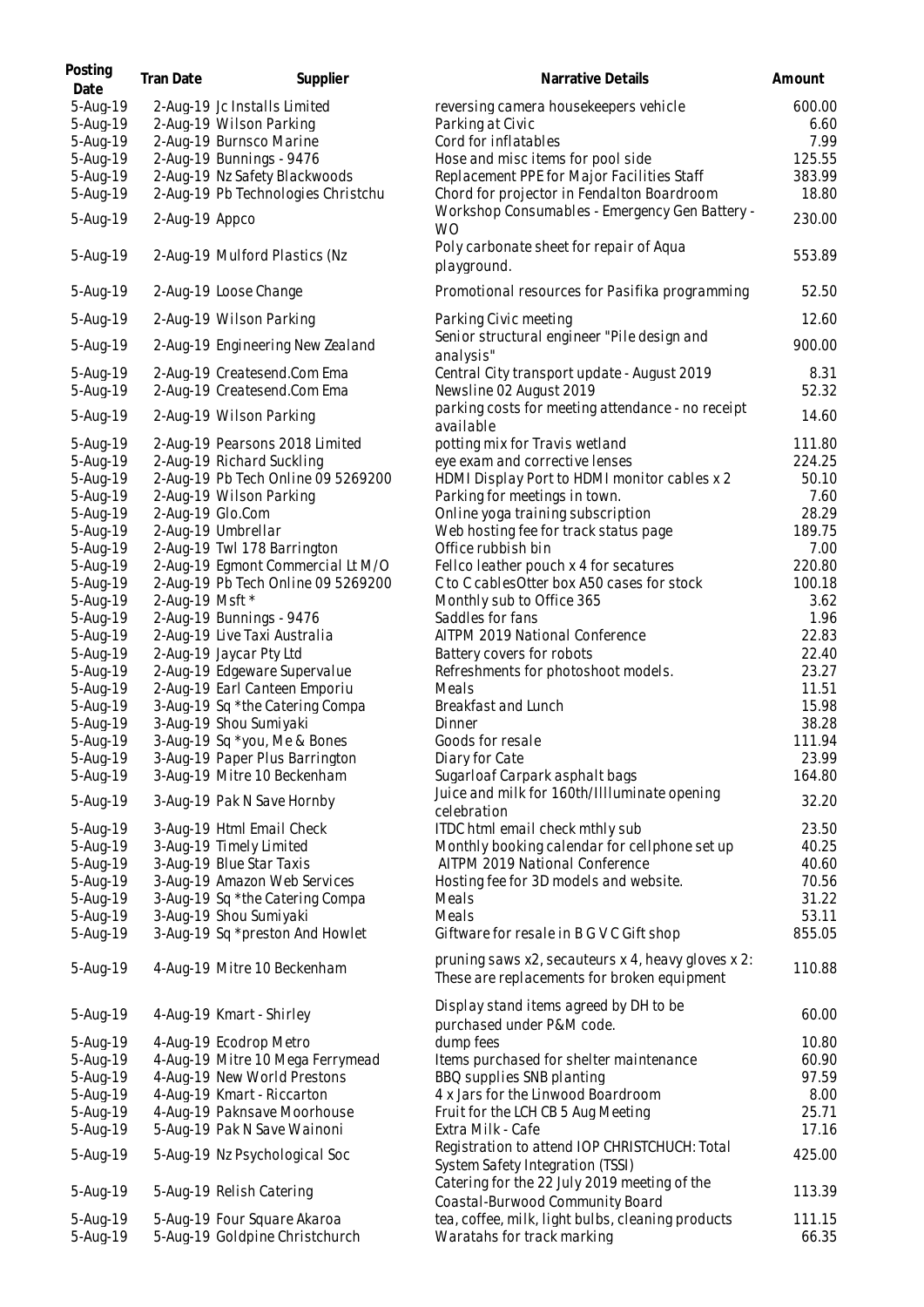| Posting<br>Date      | Tran Date      | Supplier                                                        | Narrative Details                                                                                          | Amount         |
|----------------------|----------------|-----------------------------------------------------------------|------------------------------------------------------------------------------------------------------------|----------------|
| 5-Aug-19             |                | 5-Aug-19 Aarque Group Limited                                   | For TU4F Team - bill to code 91720. Roland<br>wwaste cartridge and heat transfer roll                      | 742.97         |
| 5-Aug-19             |                | 5-Aug-19 Countdown                                              | Milk for the LCH CB Meeting 5 August 2019                                                                  | 4.64           |
| 5-Aug-19             |                | 5-Aug-19 Countdown                                              | Greater Linwood Forum                                                                                      | 5.69           |
| 5-Aug-19             |                | 5-Aug-19 New World Prestons                                     | milk for staff                                                                                             | 6.90           |
| 6-Aug-19             |                | 2-Aug-19 Emporium Sushi & nori                                  | Meals                                                                                                      | 19.18          |
| 6-Aug-19             |                | 4-Aug-19 Crinitis Sb                                            | Dinner and Lunch for the next day                                                                          | 54.50          |
| 6-Aug-19             |                | 4-Aug-19 Www.Aliexpress.Com                                     | Network Holiday Activities Resources - Spring<br>2019                                                      | 110.37         |
| 6-Aug-19             |                | 4-Aug-19 Formassembly.Com                                       | ITDC FormAssembly mthly sub                                                                                | 410.28         |
| 6-Aug-19             | 4-Aug-19 Spot  |                                                                 | Tracking device for field staff                                                                            | 76.77          |
| 6-Aug-19             |                | 4-Aug-19 Crinitis Sb                                            | Meals                                                                                                      | 56.64          |
| 6-Aug-19             |                | 4-Aug-19 Shop For Shops                                         | Merchandising materials for B G V C Giftshop                                                               | 315.31         |
|                      |                |                                                                 | Hairspray and Magnifying glass for photo and                                                               |                |
| 6-Aug-19             |                | 5-Aug-19 Twl 175 South City                                     | nebular art lessons<br>Monthly account for Graham Condon with                                              | 11.00          |
| 6-Aug-19             |                | 5-Aug-19 Pak N Save Northlands                                  | PaknSave June 2019                                                                                         | 413.44         |
| $6 - Aug-19$         |                | 5-Aug-19 Ecodrop Parkhouse                                      | old lane ropes to the dump                                                                                 | 43.18          |
| $6 - Aug-19$         |                | 5-Aug-19 Pb Tech Online 09 5269200                              | Additional cables for iPads                                                                                | 26.09          |
| 6-Aug-19             |                | 5-Aug-19 Createsend.Com Ema                                     | Development of Naval Point                                                                                 | 11.64          |
| 6-Aug-19             |                | 5-Aug-19 Kings Seeds (Nz) Limited                               | Vegetable Seeds for Curator House garden                                                                   | 222.69         |
| 6-Aug-19             |                | 5-Aug-19 Kmart - Shirley                                        | New Brighton Running Group - T-shirts for the<br>volunteers                                                | 24.00          |
| 6-Aug-19             |                | 5-Aug-19 New World Durham Street                                | Training evening for Welfare Response Team                                                                 | 106.50         |
| 6-Aug-19             |                | 5-Aug-19 Nz Safety Blackwoods                                   | <b>Boots</b>                                                                                               | 357.88         |
| 6-Aug-19             |                | 5-Aug-19 Decrastrip                                             | Vinyl for Bumper Sticker Workshop                                                                          | 61.48          |
| 6-Aug-19             |                | 5-Aug-19 Akaroa Motor Garage                                    | Repairing Lawn Mower Tyre                                                                                  | 35.00          |
| 6-Aug-19             |                | 5-Aug-19 Sign Network Ltd                                       | Resources for use in education programme                                                                   | 72.74          |
| 6-Aug-19             |                | 5-Aug-19 Ecodrop Metro                                          | Removal of rubbish                                                                                         | 10.80          |
| 6-Aug-19             |                | 5-Aug-19 Jaycar Pty Ltd                                         | Longer video cable for machine                                                                             | 13.90          |
| 6-Aug-19             |                | 5-Aug-19 The Service Company Ltd C                              | Bio-Zyme Cleaning Products                                                                                 | 457.70<br>6.00 |
| 6-Aug-19<br>6-Aug-19 |                | 5-Aug-19 Ccc Art Gallery Car Prk<br>5-Aug-19 Melbourn Conventon | car park cost for team meeting at Art Gallery<br>Meals                                                     | 9.59           |
| 6-Aug-19             |                | 5-Aug-19 Cashmere Club                                          | Cashmere Club - Venue hire for Spreydon-<br>Cashmere Community Service & Youth Service<br>Awards on 1 July | 250.00         |
| 6-Aug-19             |                | 5-Aug-19 Cashmere Club                                          | Cashmere Club - Catering for Spreydon-Cashmere<br>Community Service & Youth Service Awards on 1<br>July    | 1168.00        |
| 6-Aug-19             |                | 6-Aug-19 Cial Online Parking                                    | Airport parking for trip to Auckland to meet with<br>Auckland Transport and Auckland Watercare             | 26.40          |
| 6-Aug-19             |                | 6-Aug-19 Total Pos Solutions                                    | Till roll for cash register                                                                                | 25.07          |
| $6 - Aug-19$         |                | 6-Aug-19 Total Pos Solutions                                    | Till reprogramming                                                                                         | 143.75         |
|                      |                |                                                                 | Safety/Hazard Tape for Graham Condon                                                                       | 85.98          |
| 6-Aug-19             |                | 6-Aug-19 Mitre 10 Mega Papanui                                  | Recreation & Sport Centre - Aquatics                                                                       |                |
| $6 - Aug-19$         |                | 6-Aug-19 New World Stanmore                                     | Catering - Retirement Function                                                                             | 116.00         |
| 6-Aug-19             |                | 6-Aug-19 Noel Leeming 12                                        | USB Cable for printer                                                                                      | 24.99          |
| 6-Aug-19             |                | 6-Aug-19 Placemakers Cranford                                   | Clips for James Hardie weather boards                                                                      | 111.30         |
| $6 - Aug-19$         |                | 6-Aug-19 Barcodes Ltd                                           | Barcode for Brent Harris book                                                                              | 30.00          |
| $6 - Aug-19$         |                | 6-Aug-19 Jaycar Pty Ltd                                         | Coax cable and fittings for aerial extension                                                               | 127.60         |
| 7-Aug-19             |                | 5-Aug-19 Gm Cabs Pty Ltd                                        | Airport transfer, Mulesoft Summit                                                                          | 46.37          |
| 7-Aug-19             |                | 5-Aug-19 Createsend.Com Ema                                     | The new Linwood Pool now has a name                                                                        | 16.35          |
| 7-Aug-19             |                | 5-Aug-19 Fulcrumapp.Com                                         | Fee for fulcrum users for data collection                                                                  | 179.67         |
| 7-Aug-19             |                | 5-Aug-19 Apple New Zealand                                      | Apple 12w ipad chargers x 4                                                                                | 140.00         |
| 7-Aug-19             |                | 6-Aug-19 Dagwood Deli                                           | <b>Breakfast</b>                                                                                           | 5.22           |
| 7-Aug-19             | 6-Aug-19 Repco |                                                                 | WD40 belt spray for Hanza chipper                                                                          | 17.99          |
| 7-Aug-19             |                | 6-Aug-19 Spotlight Nz                                           | Paper                                                                                                      | 26.99          |
| 7-Aug-19             |                | 6-Aug-19 Fletcher Steel-Ricc                                    | Bisolids Auger Failure - WO                                                                                | 205.17         |
| 7-Aug-19             |                | 6-Aug-19 Saecowilson - Christch                                 | Workshop Consumables - WO                                                                                  | 614.51         |
| 7-Aug-19             |                | 6-Aug-19 Hutt & City Taxis                                      | NZEAP Conference - Taxi                                                                                    | 42.80          |
| 7-Aug-19             |                | 6-Aug-19 Bunnings - 9482                                        | gas jobs for Okains.                                                                                       | 597.20         |
| 7-Aug-19             |                | 6-Aug-19 Wilson Parking<br>6-Aug-19 Bunnings - 9476             | Parking for meeting in TU.<br>Epoxy filler and rubber sealant                                              | 4.60<br>57.98  |
| 7-Aug-19<br>7-Aug-19 |                | 6-Aug-19 Westfield Gift Voucher                                 | Westfield gift cards for survey participants                                                               | 400.00         |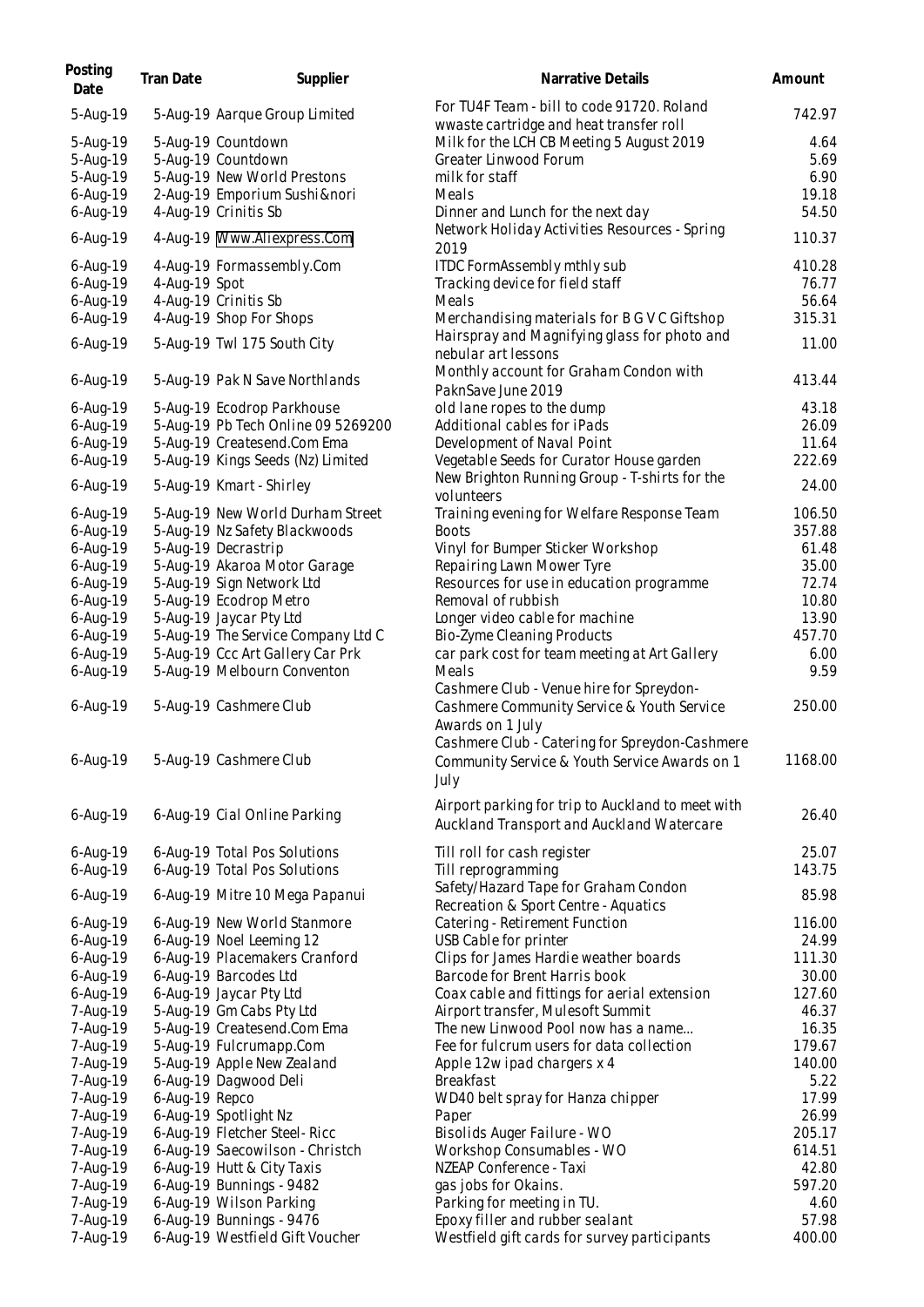| Posting<br>Date                  | Tran Date     | Supplier                                                                                         | Narrative Details                                                                                       | Amount                   |
|----------------------------------|---------------|--------------------------------------------------------------------------------------------------|---------------------------------------------------------------------------------------------------------|--------------------------|
| 7-Aug-19<br>7-Aug-19<br>7-Aug-19 |               | 6-Aug-19 Wilson Parking<br>6-Aug-19 Pearsons 2018 Limited<br>6-Aug-19 Ross Galt Lock & Key       | parking costs for meeting attendance<br>crusher dust for Travis path maintenance<br>Keys for Pages road | 14.60<br>23.00<br>137.70 |
| 7-Aug-19                         |               | 6-Aug-19 Climate Change & Busin                                                                  | Registration fee for attending the Climate change                                                       | 925.00                   |
| 7-Aug-19                         |               | 6-Aug-19 Wilson Parking                                                                          | & business conference<br>Parking meeting in Civic.                                                      | 7.60                     |
| 7-Aug-19<br>7-Aug-19             |               | 6-Aug-19 Bunnings - 9476<br>6-Aug-19 Metro Card Online                                           | Storage bins for PPE<br>Metro card top up for civic staff                                               | 71.96<br>20.00           |
| 7-Aug-19                         |               | 6-Aug-19 Pb Tech Online 09 5269200                                                               | Credit Voucher Pb Tech Online 09 5269200 -                                                              | $-176.81$                |
| 7-Aug-19                         |               | 6-Aug-19 Workplace Safety Sup                                                                    | Duplicate Charge 26/07/19<br>Antiseptic Wipes                                                           | 13.80                    |
| 7-Aug-19                         |               | 6-Aug-19 Ian Coombes Ltd                                                                         | Work done outside Normal hours to replace                                                               | 508.30                   |
| 7-Aug-19                         |               | 6-Aug-19 Speedy Signs Christc                                                                    | Valves - phil<br>signs for park/community planting direction                                            | 167.90                   |
| 7-Aug-19                         |               | 6-Aug-19 Parsley And Sage                                                                        | Catering for Community Board Meeting and<br>Seminar - 5 Aug 2019                                        | 155.14                   |
| 7-Aug-19<br>7-Aug-19<br>7-Aug-19 |               | 7-Aug-19 Mitre 10 Beckenham<br>7-Aug-19 Noble-Adams Machinery<br>7-Aug-19 C Junction Convenience | Glue for sole of boots<br>2 x 1.5L Hardi sprayers for xtree basal work<br>4 x 1 litre milk              | 9.48<br>68.43<br>14.00   |
| 7-Aug-19                         |               | 7-Aug-19 Countdown                                                                               | Catering for Aranui Partners Meeting held on<br>7/08/2019                                               | 15.77                    |
| 7-Aug-19                         |               | 7-Aug-19 Maki Mono The Palms                                                                     | Catering for Aranui Partners Meeting held on<br>7/08/2019.                                              | 20.60                    |
| 7-Aug-19<br>7-Aug-19             |               | 7-Aug-19 Mrc Global (NZ) Ltd<br>7-Aug-19 Signage Sys Baxgroup                                    | LFG Master 2000 Service - WO<br>Vinyl required for Learning Centre printer                              | 39.45<br>52.50           |
| 7-Aug-19                         |               | 7-Aug-19 New World Durham Street                                                                 | Mayor's Office morning tea supplies for                                                                 | 77.48                    |
| 7-Aug-19                         |               | 7-Aug-19 New World Durham Street                                                                 | Councillors<br>New World Catering for Transport Team external                                           | 155.00                   |
| 7-Aug-19                         |               | 7-Aug-19 Freshchoice Barrington                                                                  | meeting<br>Glad Ice Cube Bags                                                                           | 32.90                    |
| 7-Aug-19                         |               | 7-Aug-19 Twl 175 South City                                                                      | Nugget for shoes<br>Specific coloured pens for Robots and diary for                                     | 8.98                     |
| 7-Aug-19                         |               | 7-Aug-19 Wsl South City                                                                          | team leader.                                                                                            | 54.89                    |
| 7-Aug-19                         |               | 7-Aug-19 Sydenham Bakery                                                                         | Sydenham Bakery - Catering for Hoon Hay network<br>meeting on 7 August 2019.                            | 97.20                    |
| 7-Aug-19                         |               | 7-Aug-19 Parsley And Sage                                                                        | Parsley & Sage - Catering for Chairs and Staff<br>Forum on 2 August 2019                                | 125.81                   |
| 7-Aug-19                         |               | 7-Aug-19 Parsley And Sage                                                                        | Parsley & Sage - Catering for Spreydon-Cashmere<br>Community Board meeting on 6 August 2019.            | 129.38                   |
| 8-Aug-19                         |               | 5-Aug-19 Guzman Y Gomez Restaur                                                                  | Meals                                                                                                   | 13.51                    |
| 8-Aug-19                         |               | 6-Aug-19 Live Taxi Australia                                                                     | Transporting stock for resale from supplier to<br>hotel                                                 | 11.18                    |
| 8-Aug-19                         |               | 6-Aug-19 Spotify P0c287398c                                                                      | Spotify - music for the gallery                                                                         | 14.99                    |
| 8-Aug-19<br>8-Aug-19             |               | 6-Aug-19 Inertia Handicrafts<br>6-Aug-19 Justins Active Managem                                  | Stock for Resale<br>Active management course attendance                                                 | 227.53<br>206.79         |
| 8-Aug-19                         |               | 6-Aug-19 Abebooks G2onhr                                                                         | Library book                                                                                            | 42.05                    |
| 8-Aug-19                         |               | 7-Aug-19 Fosters Outdoor Power                                                                   | replace broken mounting on chainsaw stihl 020<br>plant 2066                                             | 206.79                   |
| 8-Aug-19                         |               | 7-Aug-19 Blacks Fasteners Lt                                                                     | In House Maintenance                                                                                    | 22.37<br>71.20           |
| 8-Aug-19<br>8-Aug-19             |               | 7-Aug-19 Marshire Investments (Nz<br>7-Aug-19 Fletcher Steel-Ricc                                | Biosolids Auger - WO<br>Biosolids Auger - WO                                                            | 175.90                   |
| 8-Aug-19                         |               | 7-Aug-19 Saecowilson - Christch                                                                  | Biosolids Auger - WO                                                                                    | 407.93                   |
| 8-Aug-19                         |               | 7-Aug-19 Egmont Commercial Lt M/O                                                                | two x secateurs for new staff members                                                                   | 248.22                   |
| 8-Aug-19                         |               | 7-Aug-19 Central Taxi                                                                            | Taxi from Auckland Transport to Auckland<br>Watercare for meeting                                       | 40.00                    |
| 8-Aug-19                         |               | 7-Aug-19 Paknsave Moorhouse                                                                      | PaknSave gift voucher                                                                                   | 45.00                    |
| 8-Aug-19                         | 7-Aug-19 Home |                                                                                                  | NZEAP Conference - Lunch                                                                                | 9.90                     |
| 8-Aug-19                         |               | 7-Aug-19 Wgtn Combined Taxis                                                                     | NZEAP Conference - Taxi                                                                                 | 13.60                    |
| 8-Aug-19                         |               | 7-Aug-19 City Ride Ltd                                                                           | NZEAP Conference - Taxi                                                                                 | 16.20                    |
| 8-Aug-19                         |               | 7-Aug-19 Museum Of New Zealand                                                                   | NZEAP Conference - Lunch                                                                                | 48.00                    |
| 8-Aug-19<br>8-Aug-19             |               | 7-Aug-19 The Selwyn Print Company<br>7-Aug-19 Wilson Parking                                     | The Big Chill core flutes<br>Parking - meeting at Civic                                                 | 287.50<br>12.60          |
| 8-Aug-19                         |               | 7-Aug-19 Nz Post Internationa                                                                    | Duty on post from USA                                                                                   | 276.35                   |
|                                  |               |                                                                                                  |                                                                                                         |                          |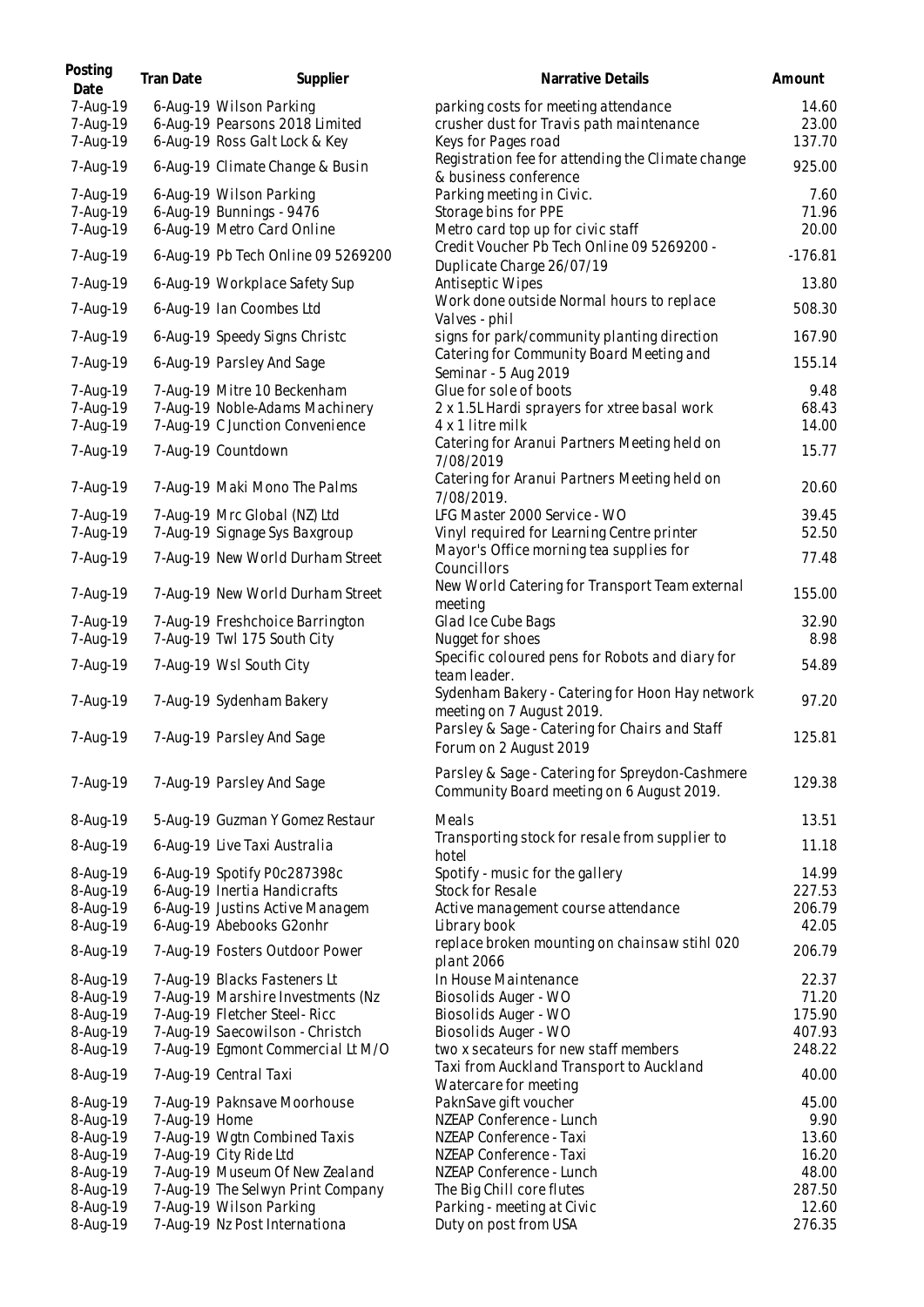| Posting<br>Date      | Tran Date          | Supplier                                                     | Narrative Details                                                                                      | Amount           |
|----------------------|--------------------|--------------------------------------------------------------|--------------------------------------------------------------------------------------------------------|------------------|
| 8-Aug-19             |                    | 7-Aug-19 Stk*shutterstock                                    | Shutterstock music download for video.<br>Spa Jet inlet covers/caps for the Spa Pool at                | 76.99            |
| 8-Aug-19             |                    | 7-Aug-19 Ian Coombes Ltd                                     | Graham Condon Recreation & Sport Centre.                                                               | 57.50            |
| 8-Aug-19             |                    | 7-Aug-19 Wilson Parking                                      | parking costs for meeting attendance                                                                   | 14.60            |
| 8-Aug-19             |                    | 7-Aug-19 Eb *myzone U August Nz                              | Subscription to Myzone app for fitness trial at<br>Pioneer                                             | 86.76            |
| 8-Aug-19             |                    | 7-Aug-19 New Brighton Paper Plus                             | Koha for Cook Island Language week performers<br>and speaker for the TSB Main event.                   | 321.98           |
| 8-Aug-19             |                    | 7-Aug-19 Citywide Office Suppli                              | Business card holder refill. Not available through<br>stationery supplier.                             | 11.70            |
| 8-Aug-19             |                    | 7-Aug-19 Nz Planning                                         | NZPI - Plan Making Update                                                                              | 650.00           |
| 8-Aug-19             |                    | 7-Aug-19 Aarque Group Limited                                | 400ML Magenta Ink for HP7200 Large format<br>printer                                                   | 346.82           |
| 8-Aug-19<br>8-Aug-19 |                    | 7-Aug-19 Specialist Wheels And Cas<br>7-Aug-19 A & E Karsten | extra castors for etching press bench<br>P E foam for Poor man crate                                   | 57.25<br>417.21  |
| 8-Aug-19             |                    | 7-Aug-19 Ross Galt Lock & Key                                | Replacement combination padlocks for Fendalton<br>carpark gates                                        | 62.00            |
| 8-Aug-19             |                    | 7-Aug-19 Ross Galt Lock & Key                                | Replacement padlocks for Fendalton library car<br>park gates                                           | 79.00            |
| 8-Aug-19             |                    | 7-Aug-19 Ross Galt Lock & Key                                | Replacement combination locks for Fendalton<br>carpark gates                                           | 79.00            |
| 8-Aug-19             |                    | 7-Aug-19 Ecodrop Metro                                       | Removal of rubbish                                                                                     | 26.99            |
| 8-Aug-19             |                    | 7-Aug-19 Ecodrop Styx                                        | Removal of rubbish                                                                                     | 37.79            |
| 8-Aug-19             | 7-Aug-19 Eat       |                                                              | Eventing the Future - Conference - Staff meals                                                         | 58.00            |
| 8-Aug-19<br>8-Aug-19 |                    | 7-Aug-19 Foxglove<br>7-Aug-19 Laerdalmedical                 | Eventing the Future conference - Staff meals<br>Head Blocks for spinal board                           | 131.50<br>215.28 |
| 8-Aug-19             |                    | 7-Aug-19 Koanga Institute                                    | Annual Subscription                                                                                    | 45.00            |
| 8-Aug-19             |                    | 8-Aug-19 The Flooring Centre                                 | carpet squares k cabins                                                                                | 627.90           |
| 8-Aug-19             |                    | 8-Aug-19 The Flooring Centre                                 | carpet squares k cabins                                                                                | 627.90           |
| 8-Aug-19             |                    | 8-Aug-19 Lyttelton Supervalue                                | Lyttelton Harbour Network meeting                                                                      | 25.76            |
| 8-Aug-19             |                    | 8-Aug-19 Bishopdale Service Stat                             | Volunteer Expenses for Bishopdale Regeneration<br>Project                                              | 70.00            |
| 8-Aug-19             |                    | 8-Aug-19 Mitre 10 Mega Papanui                               | Volunteer Expenses for Bishopdale Regeneration<br>Project                                              | 500.00           |
| 8-Aug-19             | 8-Aug-19 Site Safe |                                                              | Site Safe Foundation Passport - Building<br>Construction Training for all Social Housing Team<br>staff | 495.07           |
| 8-Aug-19             |                    | 8-Aug-19 Parsley And Sage                                    | Catering for Community Board Submissions<br>Committee meeting                                          | 72.68            |
| 8-Aug-19             |                    | 8-Aug-19 Southern Woods Nursery                              | PLANTS for park south.                                                                                 | 338.57           |
| 8-Aug-19             |                    | 8-Aug-19 Placemakers Riccarton                               | Tape measure                                                                                           | 14.00            |
| 8-Aug-19             |                    | 8-Aug-19 Map World                                           | Satellite communicator/beacon                                                                          | 579.00           |
| 8-Aug-19             |                    | 8-Aug-19 Adgraphix Ltd                                       | gate closing time stickers                                                                             | 261.15           |
| 8-Aug-19             |                    | 8-Aug-19 New World Prestons                                  | catering for community planting day                                                                    | 89.66            |
| 9-Aug-19             |                    | 7-Aug-19 Enscape3d.Com                                       | Enscape real time render feature re-activation for<br>one month.                                       | 68.70            |
| 9-Aug-19             |                    | 7-Aug-19 Createsend.Com Ema                                  | Māori Moving Image: An Open Archive - General<br>invitation                                            | 14.20            |
| 9-Aug-19             |                    | 7-Aug-19 Highcharts Cloud                                    | Electronic monthly subscription to chart building<br>software for Greater Christchurch                 | 14.41            |
| 9-Aug-19             |                    | 7-Aug-19 Surveymonkey                                        | Survey Monkey Subscription - August 2019                                                               | 39.00            |
| 9-Aug-19             |                    | 7-Aug-19 Dri*flickr                                          | Upgrade staff account to "Pro" level                                                                   | 95.84            |
| 9-Aug-19             |                    | 7-Aug-19 Amznmktplace                                        | Library book                                                                                           | 30.86            |
| 9-Aug-19             |                    | 8-Aug-19 Wilson Parking                                      | <b>Wilson Parking</b>                                                                                  | 18.60            |
| 9-Aug-19             |                    | 8-Aug-19 Rs Components Limite                                | Diesel Cellular Installation-WO                                                                        | 15.90            |
| 9-Aug-19             |                    | 8-Aug-19 Seal Imports Chch                                   | In House Maintenance -                                                                                 | 58.50            |
| 9-Aug-19             |                    | 8-Aug-19 Stowers Containment Solut                           | Staff Water Containers - WO                                                                            | 60.03            |
| 9-Aug-19<br>9-Aug-19 | 8-Aug-19 Ca Anz    | 8-Aug-19 Sp * Halswell Butchery                              | CA ANZ Webinar Fee<br>BBq supplies for Filipino planting day                                           | 25.00<br>69.65   |
| 9-Aug-19             |                    | 8-Aug-19 Countdown                                           | 10/08/2019<br>BBQ expenses for Filipino planting day 10/08/19<br>and Gansu volunteer Day 24/08/19      | 235.73           |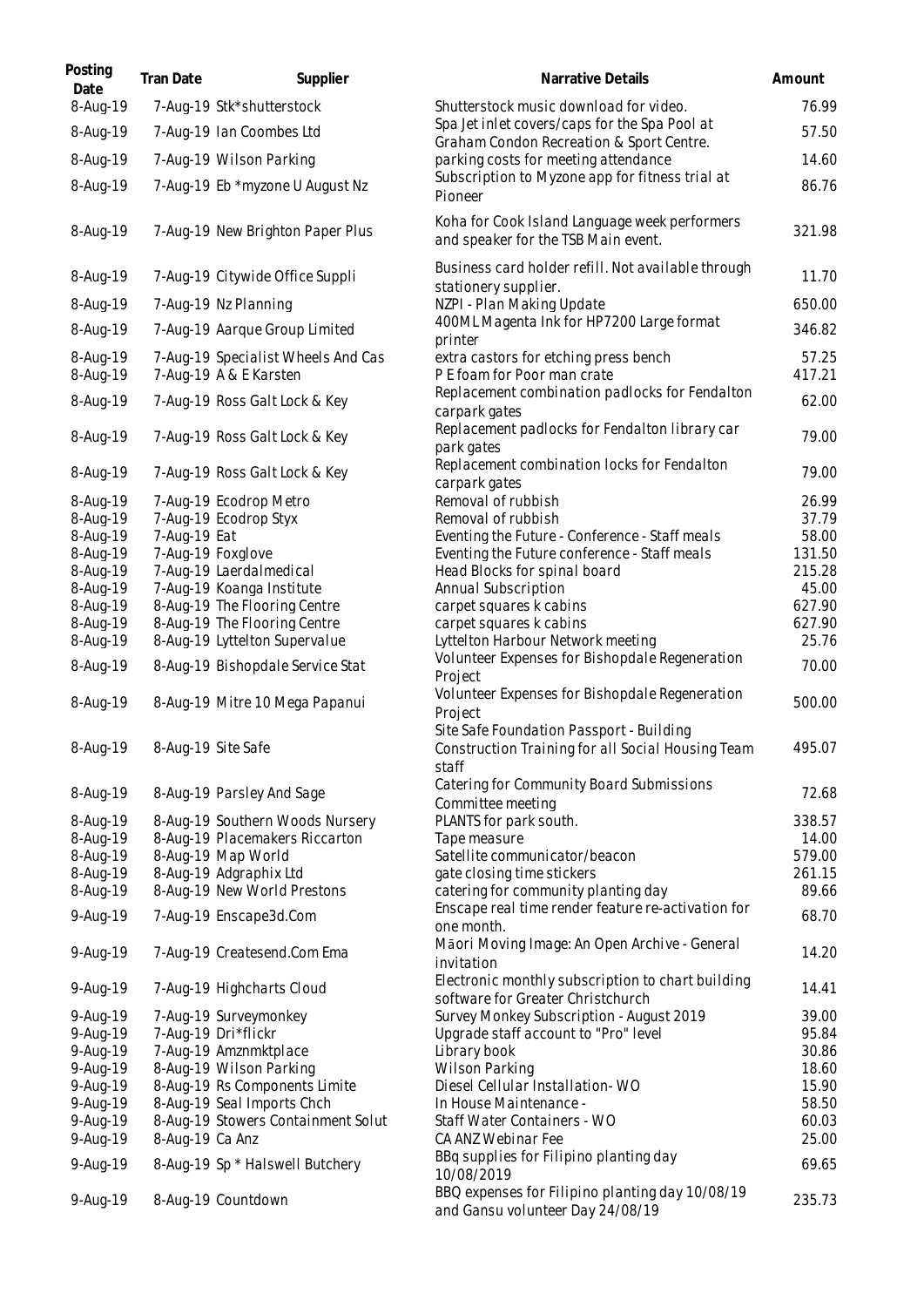| Posting<br>Date | Tran Date | Supplier                           | Narrative Details                                                                            | Amount  |
|-----------------|-----------|------------------------------------|----------------------------------------------------------------------------------------------|---------|
| 9-Aug-19        |           | 8-Aug-19 Library - Tory            | Eventing the Future 2019 - Conference - Staff meal<br>allowance                              | 54.00   |
| 9-Aug-19        |           | 8-Aug-19 Createsend.Com Ema        | Māori Moving Image: An Open Archive - General<br>invitation                                  | 7.53    |
| 9-Aug-19        |           | 8-Aug-19 Nz Safety Blackwoods      | Pants and gloves for neal                                                                    | 142.75  |
| 9-Aug-19        |           | 8-Aug-19 Bunnings - 9482           | 2 x giant rakes 1 times gloves                                                               | 59.84   |
| 9-Aug-19        |           | 8-Aug-19 New World Stanmore        | Catering for Retirement Function                                                             | 36.06   |
| 9-Aug-19        |           | 8-Aug-19 Humanitix Limited         | Youth Code of Ethics training - new CLL heading YA                                           | 40.00   |
|                 |           |                                    | network                                                                                      |         |
| 9-Aug-19        |           | 8-Aug-19 Lpg Chch Caerphilly       | Gas bottle refill<br>46mm socket & spanner, adaptor plus 1/2"power                           | 22.50   |
| 9-Aug-19        |           | 8-Aug-19 George Henry & Co         | bar to use on Pioneer heat exchanger during strip<br>out                                     | 210.40  |
| $9 - Aug - 19$  |           | 8-Aug-19 Wilson Parking            | parking In town for training                                                                 | 14.60   |
| 9-Aug-19        |           | 8-Aug-19 Frame N Copy              | Volunteer certificates                                                                       | 103.00  |
|                 |           |                                    | Catering (biscuits only) for Papanui-Innes                                                   |         |
| 9-Aug-19        |           | 8-Aug-19 New World Kaiapoi         | Community Board meetings, joint extraordinary                                                | 33.22   |
|                 |           |                                    | meetings                                                                                     |         |
| 9-Aug-19        |           | 8-Aug-19 Nz Safety Blackwoods      | Nozzle for hose and CRC Noxy                                                                 | 38.88   |
| 9-Aug-19        |           | 8-Aug-19 Hirepool Ltd Ma           | Ezi Street Asphalt for car park                                                              | 185.87  |
| 9-Aug-19        |           | 8-Aug-19 Masterpet Corp Ltd        | Food for dog shelter dogs                                                                    | 1056.14 |
| 9-Aug-19        |           | 8-Aug-19 Blue Star Taxis           | Taxi                                                                                         | 80.00   |
| 9-Aug-19        |           | 8-Aug-19 Spotto Vic                | Taxi: Melbourne                                                                              | 87.91   |
| 9-Aug-19        |           | 9-Aug-19 Specsavers Hornby         | Glasses                                                                                      | 300.00  |
|                 |           |                                    | Materials for hanging Ngahina Hohaia artwork in                                              |         |
| 9-Aug-19        |           | 9-Aug-19 Placemakers Antigua St    | Maori Moving Image exhibition                                                                | 58.60   |
| 9-Aug-19        |           | 9-Aug-19 Briscoes Riccarton        | A new vacum cleaner was required for use by<br>customers using our community room            | 252.74  |
| 9-Aug-19        |           | 9-Aug-19 Nzls Cle - Zeald          | Construction Law update                                                                      | 675.00  |
| 9-Aug-19        |           | 9-Aug-19 Freshchoice City Mkt      | Catering for launch LTP and thanks for Annual<br>Plan                                        | 173.47  |
| 9-Aug-19        |           | 9-Aug-19 Peter Timbs Meats         | BBQ sausages Spit Res planting                                                               | 135.59  |
| 9-Aug-19        |           | 9-Aug-19 Xcm Group Limited         | Court trousers                                                                               | 52.21   |
| 9-Aug-19        |           | 9-Aug-19 Permark Industries Ltd    | Name Badges for Fitness                                                                      | 88.02   |
| 12-Aug-19       |           | 6-Aug-19 Abebooks G2onhq           | Library book                                                                                 | 67.74   |
| 12-Aug-19       |           | 7-Aug-19 Grilld Pty Ltd            | Meals                                                                                        | 27.43   |
| 12-Aug-19       |           | 7-Aug-19 Red Emperor Restaurant    | Meals                                                                                        | 34.70   |
| 12-Aug-19       |           | 8-Aug-19 Christchurch Airport      | Parking, Mulesoft Summit                                                                     | 85.00   |
| 12-Aug-19       |           | 8-Aug-19 Pragmatic Works Softwa    | ITBR TaskFactory Pilot license plus maint                                                    | 3887.21 |
| 12-Aug-19       |           | 8-Aug-19 Abebooks.Co G2swnr        | Library book                                                                                 | 158.74  |
| 12-Aug-19       |           | 9-Aug-19 Telfer Electrical Papanui | k cabin led lights                                                                           | 47.75   |
| 12-Aug-19       |           | 9-Aug-19 Ross Galt Lock & Key      | CAMP MAINS WATER CABINET LOCK REPAIR                                                         | 95.00   |
| 12-Aug-19       |           | 9-Aug-19 Nz Safety Blackwoods      | ppe shorts cargo pants                                                                       | 147.75  |
| 12-Aug-19       |           | 9-Aug-19 Edgeware Mowers & Saws    | chainsaw service and chain                                                                   | 162.80  |
|                 |           |                                    | door stops sand paper sink plugs rollers ball                                                |         |
| 12-Aug-19       |           | 9-Aug-19 Bunnings - 9482           | chain melamine board                                                                         | 405.46  |
| 12-Aug-19       |           | 9-Aug-19 Wilson Parking            | Wilson Parking - Meeting                                                                     | 6.60    |
| 12-Aug-19       |           | 9-Aug-19 Mitre 10 Beckenham        | Boxes for Tidying up Workroom                                                                | 136.78  |
| 12-Aug-19       |           | 9-Aug-19 Paypal *emax Online       | Replacement large playing cards for activity area<br>under the stairs.                       | 64.50   |
| 12-Aug-19       |           | 9-Aug-19 Bunnings - 9476           | replacement small weed-trimmer for Estuary<br>Trust maintenance team at Charlesworth Reserve | 279.00  |
| 12-Aug-19       |           | 9-Aug-19 Fulton Hogan Chch         | stone chip for seed sowing                                                                   | 40.00   |
| 12-Aug-19       |           | 9-Aug-19 Trumba Corporation        | Monthly software licence - Libraries                                                         | 158.31  |
| 12-Aug-19       |           | 9-Aug-19 Wgtn Combined Taxis       | NZEAP Conference - Taxi                                                                      | 43.80   |
|                 |           |                                    | Providing pizzas for staff working 10pm to 2am at                                            |         |
| 12-Aug-19       |           | 9-Aug-19 Dominos Pizza-Cashmere    | an event<br>Eventing the Future 2019 - Conference - Staff meal                               | 42.60   |
| 12-Aug-19       |           | 9-Aug-19 Lady Luck - Airport       | allowance                                                                                    | 21.00   |
| 12-Aug-19       |           | 9-Aug-19 Createsend.Com Ema        | Christchurch Coastal Pathway e-newsletter<br>August                                          | 7.41    |
| 12-Aug-19       |           | 9-Aug-19 Createsend.Com Ema        | Central City transport update #2 - August 2019                                               | 8.28    |
| 12-Aug-19       |           | 9-Aug-19 Createsend.Com Ema        | Newsline 09 August 2019                                                                      | 52.32   |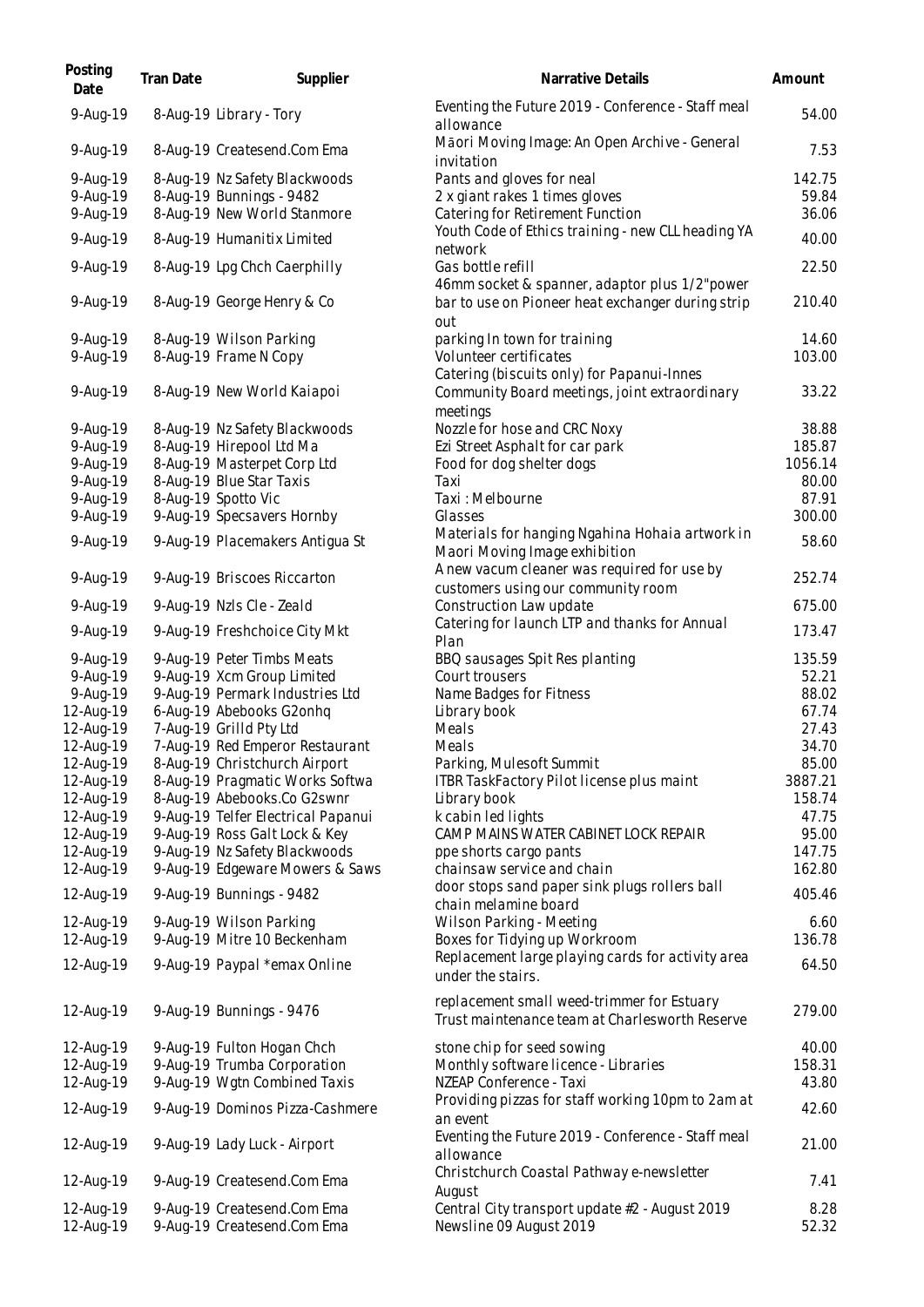| Posting<br>Date                                                                         | Tran Date | Supplier                                                                                                                                                                                                           | Narrative Details                                                                                                                                                                                                                                                   | Amount                                                           |
|-----------------------------------------------------------------------------------------|-----------|--------------------------------------------------------------------------------------------------------------------------------------------------------------------------------------------------------------------|---------------------------------------------------------------------------------------------------------------------------------------------------------------------------------------------------------------------------------------------------------------------|------------------------------------------------------------------|
| 12-Aug-19                                                                               |           | 9-Aug-19 Frame N Copy                                                                                                                                                                                              | Volunteer t-shirts printed for Run New Brighton<br>Group.                                                                                                                                                                                                           | 46.35                                                            |
| 12-Aug-19<br>12-Aug-19<br>12-Aug-19<br>12-Aug-19<br>12-Aug-19<br>12-Aug-19<br>12-Aug-19 |           | 9-Aug-19 New World Halswell<br>9-Aug-19 Dominos Pizza<br>9-Aug-19 Conferenz Ltd<br>9-Aug-19 Ccc Art Gallery Car Prk<br>9-Aug-19 Paknsave Moorhouse<br>9-Aug-19 Nz Safety Blackwoods<br>9-Aug-19 New World Prestons | CD Centre exercise<br>CD Centre exercise<br>Conference<br>Parking for meetings at Civic<br>Resources to be used on Education programme<br>Resources to be used on Education programme<br>BBQ supplies for Spit Res Planting day                                     | 194.11<br>253.60<br>1413.33<br>13.00<br>49.67<br>134.55<br>53.95 |
| 12-Aug-19                                                                               |           | 9-Aug-19 Bunnings - 9476                                                                                                                                                                                           | Plants and terracotta pots x 3 for curators garden                                                                                                                                                                                                                  | 94.42                                                            |
| 12-Aug-19<br>12-Aug-19<br>12-Aug-19<br>12-Aug-19<br>12-Aug-19<br>12-Aug-19              |           | 9-Aug-19 Oderings Nurseries<br>9-Aug-19 Amzn Mktp Uk*mh4280sb4<br>9-Aug-19 Stuff Media (Ps)<br>9-Aug-19 Asana.Com<br>9-Aug-19 Mitre 10 Mega Hornby<br>10-Aug-19 Secure Parking Nz                                  | Section A plants and leaf rake<br>Library book<br>The Press subsription<br>Fee for project management tool.<br>NPW Hockey Fencing Hooks<br>Parking - Turanga Meeting                                                                                                | 161.26<br>160.66<br>346.72<br>59.40<br>79.37<br>6.00             |
| 12-Aug-19                                                                               |           | 10-Aug-19 Mitre 10 Beckenham                                                                                                                                                                                       | Machette - swapped for JobMate wooden handle                                                                                                                                                                                                                        | 20.16                                                            |
| 12-Aug-19                                                                               |           | 10-Aug-19 Nz Safety Blackwoods                                                                                                                                                                                     | Spray mask and cartridges<br>KidsFest 2019 - Closing Event - Vendor Database -                                                                                                                                                                                      | 126.51                                                           |
| 12-Aug-19<br>12-Aug-19<br>12-Aug-19                                                     |           | 10-Aug-19 Smk*wufoo.Com Charge<br>10-Aug-19 Mitre 10 Mega Rangiora<br>10-Aug-19 Garmin Europe Ltd                                                                                                                  | Wufoo<br>Pond Chlorine x 1KG<br>Telecommunications - Land Drainage                                                                                                                                                                                                  | 53.86<br>21.98<br>97.10                                          |
| 12-Aug-19                                                                               |           | 10-Aug-19 Countdown                                                                                                                                                                                                | Catering item for Sister City Committee meetings                                                                                                                                                                                                                    | 5.00                                                             |
| 12-Aug-19<br>12-Aug-19<br>12-Aug-19<br>12-Aug-19<br>12-Aug-19<br>12-Aug-19              |           | 10-Aug-19 Sprout Social, Inc.<br>10-Aug-19 Fresh Choice Parklands<br>10-Aug-19 Edgeware Supervalue<br>10-Aug-19 Peter Timbs Meats<br>10-Aug-19 Vendhq.Com<br>11-Aug-19 Ecodrop Metro                               | ITDC SproutSocial mthly sub<br>Bread for Spit Res planting day<br>extra items for community planting day<br>sausage for community planting day<br>Venhq libraries subscription<br>Dump fees at Bromley Refuse for blackberry and<br>weeds from Charlesworth Reserve | 510.01<br>14.00<br>12.60<br>57.61<br>1058.20<br>10.80            |
| 12-Aug-19                                                                               |           | 11-Aug-19 Countdown                                                                                                                                                                                                | tea/biscuits for Charlesworth Reserve volunteers                                                                                                                                                                                                                    | 32.99                                                            |
| 12-Aug-19                                                                               |           | 11-Aug-19 Articheck.Co.Uk                                                                                                                                                                                          | Articheck subscription                                                                                                                                                                                                                                              | 192.68                                                           |
|                                                                                         |           | 12-Aug-19 11-Aug-19 Createsend.Com Ema                                                                                                                                                                             | Recreation and Sport Customer CERM Survey 2019                                                                                                                                                                                                                      | 150.81                                                           |
| 12-Aug-19<br>12-Aug-19                                                                  |           | 11-Aug-19 Awwa.Org<br>11-Aug-19 Ecodrop Metro                                                                                                                                                                      | Publication G200-15 Distribution Systems<br>Operation and Management<br>dump fees                                                                                                                                                                                   | 170.75<br>16.19                                                  |
| 12-Aug-19                                                                               |           | 11-Aug-19 Countdown                                                                                                                                                                                                | kitchen supplies Central city                                                                                                                                                                                                                                       | 15.80                                                            |
| 12-Aug-19<br>12-Aug-19                                                                  |           | 11-Aug-19 Countdown<br>12-Aug-19 Countdown                                                                                                                                                                         | Milk for resale in the shop<br>Snap lock bags for pest control work                                                                                                                                                                                                 | 14.74<br>6.00                                                    |
| 12-Aug-19                                                                               |           | 12-Aug-19 Mitre 10 Beckenham                                                                                                                                                                                       | Drill bit set for pest animal control maintenance                                                                                                                                                                                                                   | 41.90                                                            |
| 12-Aug-19                                                                               |           | 12-Aug-19 New World Fendalton                                                                                                                                                                                      | Catering for FWH Community Board                                                                                                                                                                                                                                    | 7.69                                                             |
| 12-Aug-19                                                                               |           | 12-Aug-19 Armstrong Locksmiths                                                                                                                                                                                     | 3 Grounds Keys for locks at Nga Puna Wai                                                                                                                                                                                                                            | 75.00                                                            |
| 12-Aug-19                                                                               |           | 12-Aug-19 Placemakers Riccarton                                                                                                                                                                                    | New sledge hammer for team.                                                                                                                                                                                                                                         | 62.72                                                            |
| 12-Aug-19                                                                               |           | 12-Aug-19 Countdown                                                                                                                                                                                                | Refugee Quota Increase Sector Consultation<br>Meeting 12 August 2019                                                                                                                                                                                                | 38.54                                                            |
| 12-Aug-19                                                                               |           | 12-Aug-19 Akaroa Adventure Centre                                                                                                                                                                                  | tracked package to conservator                                                                                                                                                                                                                                      | 13.90                                                            |
| 12-Aug-19                                                                               |           | 12-Aug-19 Peninsula Trading Post                                                                                                                                                                                   | USB drive for sending photographs                                                                                                                                                                                                                                   | 16.99                                                            |
| 12-Aug-19                                                                               |           | 12-Aug-19 On The Spot Cashmere                                                                                                                                                                                     | Morning tea supplies for Summit Rd society                                                                                                                                                                                                                          | 32.34                                                            |
| 12-Aug-19<br>12-Aug-19                                                                  |           | 12-Aug-19 On The Spot Cashmere                                                                                                                                                                                     | Credit Voucher On The Spot Cashmere                                                                                                                                                                                                                                 | $-32.34$<br>32.34                                                |
|                                                                                         |           | 12-Aug-19 On The Spot Cashmere                                                                                                                                                                                     | Duplicate Charge - Refunded Same Day                                                                                                                                                                                                                                |                                                                  |
| 12-Aug-19<br>12-Aug-19                                                                  |           | 12-Aug-19 Countdown<br>12-Aug-19 Masterpet Corp Ltd                                                                                                                                                                | Milk for Carlyle<br>Dog food for CCC Dog Shelter                                                                                                                                                                                                                    | 7.41<br>1056.14                                                  |
| 12-Aug-19                                                                               |           | 12-Aug-19 Mitre 10 Mega Hornby                                                                                                                                                                                     | Cleaning spray to remove the sticky residue                                                                                                                                                                                                                         | 17.98                                                            |
| 13-Aug-19                                                                               |           | 11-Aug-19 Facebk *cgtdnljk52                                                                                                                                                                                       | Facebook posts - Onto it at Intersections.                                                                                                                                                                                                                          | 55.00                                                            |
| 13-Aug-19                                                                               |           | 11-Aug-19 F.Lux Software Llc                                                                                                                                                                                       | ITTI Flux 20 sub licenses pa                                                                                                                                                                                                                                        | 395.97                                                           |
| 13-Aug-19                                                                               |           | 12-Aug-19 Fosters Outdoor Power                                                                                                                                                                                    | new belts for chipper                                                                                                                                                                                                                                               | 128.80                                                           |
| 13-Aug-19                                                                               |           | 12-Aug-19 Wilson Parking                                                                                                                                                                                           | Wilson Parking - Meeting                                                                                                                                                                                                                                            | 8.60                                                             |
| 13-Aug-19                                                                               |           | 12-Aug-19 Machineryhouse Chch                                                                                                                                                                                      | In House Maintenance - WO                                                                                                                                                                                                                                           | 230.00                                                           |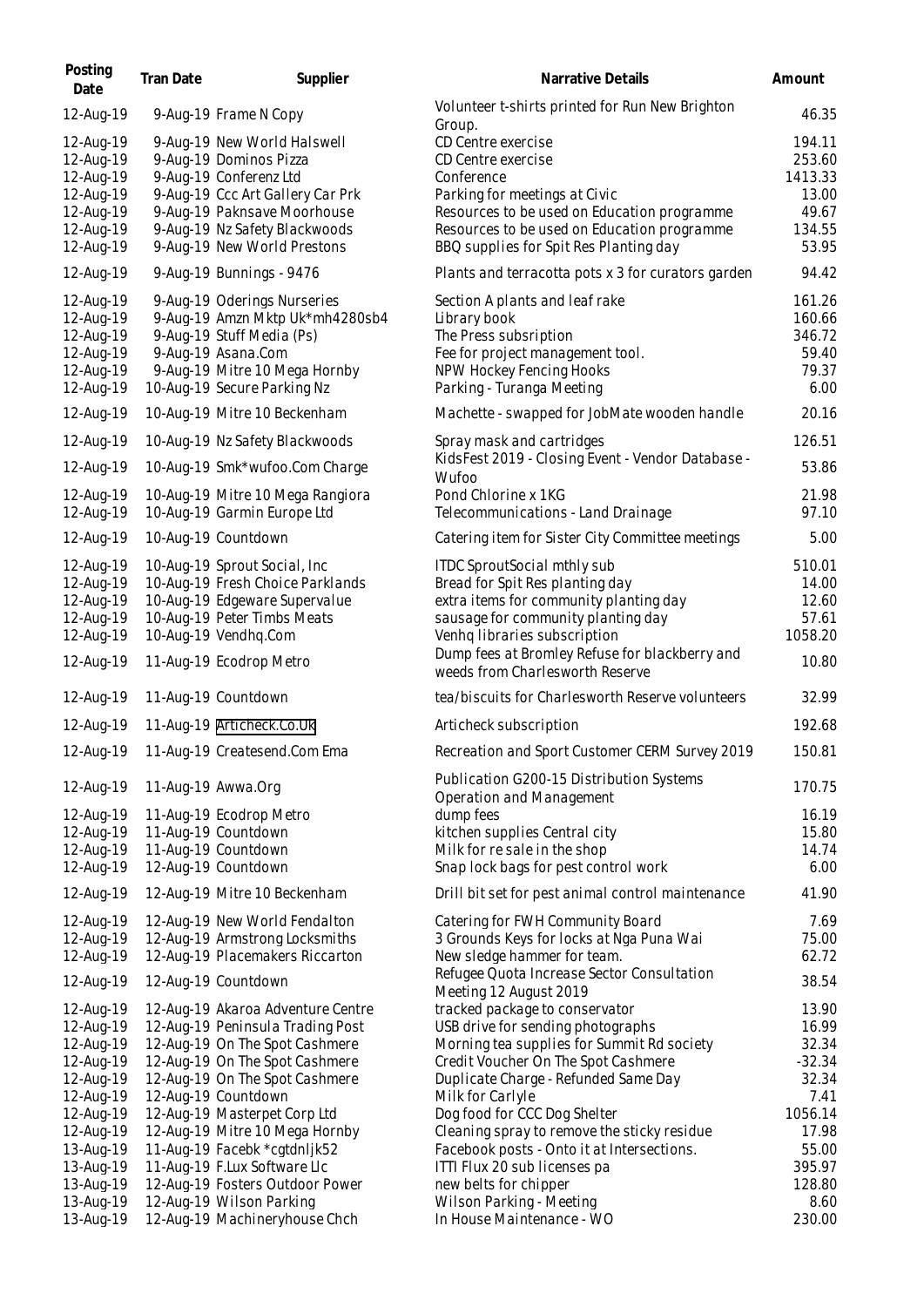| Posting<br>Date        | Tran Date          | Supplier                                                            | Narrative Details                                                                       | Amount           |
|------------------------|--------------------|---------------------------------------------------------------------|-----------------------------------------------------------------------------------------|------------------|
| 13-Aug-19              |                    | 12-Aug-19 Paknsave Moorhouse                                        | PaknSave gift voucher for the inconvenience of<br>moving the tenant                     | 100.00           |
| 13-Aug-19              |                    | 12-Aug-19 Paknsave Moorhouse                                        | PaknSave gift voucher for the inconvenience of<br>moving the tenant                     | 100.00           |
| 13-Aug-19              |                    | 12-Aug-19 Paknsave Moorhouse                                        | Pak n Save vouchers to reimburse the temporary<br>accommodation                         | 110.00           |
| 13-Aug-19              |                    | 12-Aug-19 Noble-Adams Machinery                                     | 4 x adjustable nozzles                                                                  | 74.43            |
| 13-Aug-19              |                    | 12-Aug-19 Whitcoulls Thepalms 47                                    | Sympathy card purchased for the Community<br>Board to send to a member of the Community | 6.50             |
| 13-Aug-19<br>13-Aug-19 |                    | 12-Aug-19 Wilson Parking<br>12-Aug-19 Blacks Fasteners Lt           | parking costs for meeting attendance<br>blacks MMI Projector mounts                     | 16.60<br>51.01   |
| 13-Aug-19              |                    | 12-Aug-19 Bunnings - 9482                                           | Simple Green cleaning solution for Fitness Centre                                       | 29.84            |
| 13-Aug-19<br>13-Aug-19 |                    | 12-Aug-19 McSaveneys Nursery<br>12-Aug-19 Braxton Car Lights (Si) L | PLANTS x8 for new planting park.<br>light bulbs                                         | 159.60<br>6.00   |
| 13-Aug-19              |                    | 12-Aug-19 Bunnings - 9482                                           | 1 x can expanding foam                                                                  | 10.65            |
| 13-Aug-19              |                    | 12-Aug-19 Noble-Adams Machinery                                     | fittings for boom sprayer                                                               | 46.90            |
| 13-Aug-19              |                    | 12-Aug-19 New World Durham Street                                   | Mayor's Office supplies                                                                 | 19.98            |
| 13-Aug-19              |                    | 12-Aug-19 Officetech Limited                                        | repair shredder<br>Framing of two copies of 2/4 Battalion Charters                      | 120.75           |
| 13-Aug-19              |                    | 12-Aug-19 Windsor Gallery                                           | to be displayed in the Level 1 cabinet<br>Catering for the Kurashiki Student Exchange   | 147.05           |
| 13-Aug-19              |                    | 12-Aug-19 The Sauce Kitchen Ltd                                     | inbound group and outbound group Welcome &<br>Farewell function                         | 217.50           |
| 13-Aug-19              |                    | 12-Aug-19 Blacks Fasteners Lt                                       | Wood screws for seat installation job                                                   | 4.44             |
| 13-Aug-19              |                    | 12-Aug-19 Mitre 10 Beckenham                                        | Wood filler for seat installation job                                                   | 10.76            |
| 13-Aug-19              |                    | 12-Aug-19 Pb Tech Online 09 5269200                                 | 5x Plantronic headsets C3220 stero UC USBA                                              | 424.05           |
| 13-Aug-19              |                    | 12-Aug-19 Players Sports NZ Ltd                                     | Replacement electric ball pump                                                          | 183.98           |
| 13-Aug-19              |                    | 12-Aug-19 Smiths Hire                                               | trailer for moving plant to 608 marshlands rd<br>and other small job                    | 200.00           |
| 13-Aug-19              |                    | 12-Aug-19 Officemax                                                 | Photography paper for programming.                                                      | 43.99            |
| 13-Aug-19              | 12-Aug-19 Ogilvies |                                                                     | Giftware for resale in B G V C Giftshop                                                 | 273.24           |
| 13-Aug-19              |                    | 13-Aug-19 Bishopdale Service Stat                                   | Volunteer expenses for Bishopdale Regeneration<br>Project                               | 100.00           |
| 13-Aug-19              |                    | 13-Aug-19 Mitre 10 Mega Ferrymead                                   | Workshop Consumables - WO                                                               | 56.98            |
| 13-Aug-19              |                    | 13-Aug-19 Mitre 10 Beckenham                                        | Electrical Materials for Maori Moving image<br>installation                             | 85.42            |
| 13-Aug-19              |                    | 13-Aug-19 Wsl Riccarton                                             | Replacement of the original poolside white board<br>with one with a more robust frame   | 299.00           |
| 13-Aug-19              |                    | 13-Aug-19 Ccc Parking                                               | Parking                                                                                 | 6.70             |
| 13-Aug-19              |                    | 13-Aug-19 Southern Woods Nursery                                    | Plants for new board south park.                                                        | 666.54           |
| 13-Aug-19              |                    | 13-Aug-19 Noel Leeming 1w                                           | New Dryer for Managers house which also does<br>linen for cabins                        | 748.00           |
| 13-Aug-19              |                    | 13-Aug-19 Resene Tower Junction34                                   | paint for educations etching press bench                                                | 139.11           |
| 13-Aug-19              |                    | 13-Aug-19 Pgg Wrightson Chch                                        | Fertiliser                                                                              | 724.75           |
| 13-Aug-19              |                    | 13-Aug-19 Noel Leeming 13                                           | Bluetooth hands free car kit                                                            | 89.99            |
| 13-Aug-19              |                    | 13-Aug-19 Mitre 10 Mega Papanui                                     | New light bulbs                                                                         | 155.76           |
| 14-Aug-19              |                    | 12-Aug-19 Christchurch Airport                                      | Parking at airport, picking up artist Ngahina<br>Hohaia for Maori Moving Image install  | 2.00             |
| 14-Aug-19              |                    | 12-Aug-19 Amazon.Com*ma0x54yr2 Amzn                                 | book for lab                                                                            | 143.63           |
| 14-Aug-19              |                    | 12-Aug-19 Paypal *puriripress                                       | Library book                                                                            | 64.00            |
| 14-Aug-19              |                    | 13-Aug-19 Wilson Parking                                            | Wilson Parking - Meeting                                                                | 6.60             |
| 14-Aug-19              |                    | 13-Aug-19 Wilson Parking                                            | Wilson Parking - Meeting                                                                | 12.60            |
| 14-Aug-19              |                    | 13-Aug-19 Rs Components Limite                                      | Cellular Installation for Diesel                                                        | 63.62            |
| 14-Aug-19              |                    | 13-Aug-19 1 \$ 8 Shop The Palms Mall                                | Materials for display                                                                   | 7.21             |
| 14-Aug-19<br>14-Aug-19 | 13-Aug-19 Solgm    | 13-Aug-19 Ecodrop Parkhouse                                         | SOLGM Persuasive Advisor Course<br>Dump Couch from stadium                              | 1035.00<br>10.80 |
| 14-Aug-19              |                    | 13-Aug-19 Mitre 10 Beckenham                                        | Credit Voucher Mitre 10 Beckenham                                                       | $-0.18$          |
| 14-Aug-19              |                    | 13-Aug-19 Wilson Parking                                            | Wilson Parking - meeting in Civic                                                       | 8.60             |
| 14-Aug-19              |                    | 13-Aug-19 Twl 178 Barrington                                        | Tarps for covering hare protection cages to<br>prevent deterioration of canes           | 54.00            |
| 14-Aug-19              |                    | 13-Aug-19 Bernina Dress Sundries                                    | Storage supplies                                                                        | 94.30            |
| 14-Aug-19              |                    | 13-Aug-19 Stk*shutterstock                                          | Lincoln Rod video music download                                                        | 77.82            |
| 14-Aug-19              |                    | 13-Aug-19 Evolution Cycles                                          | Instructor helmet - replace damaged one                                                 | 45.00            |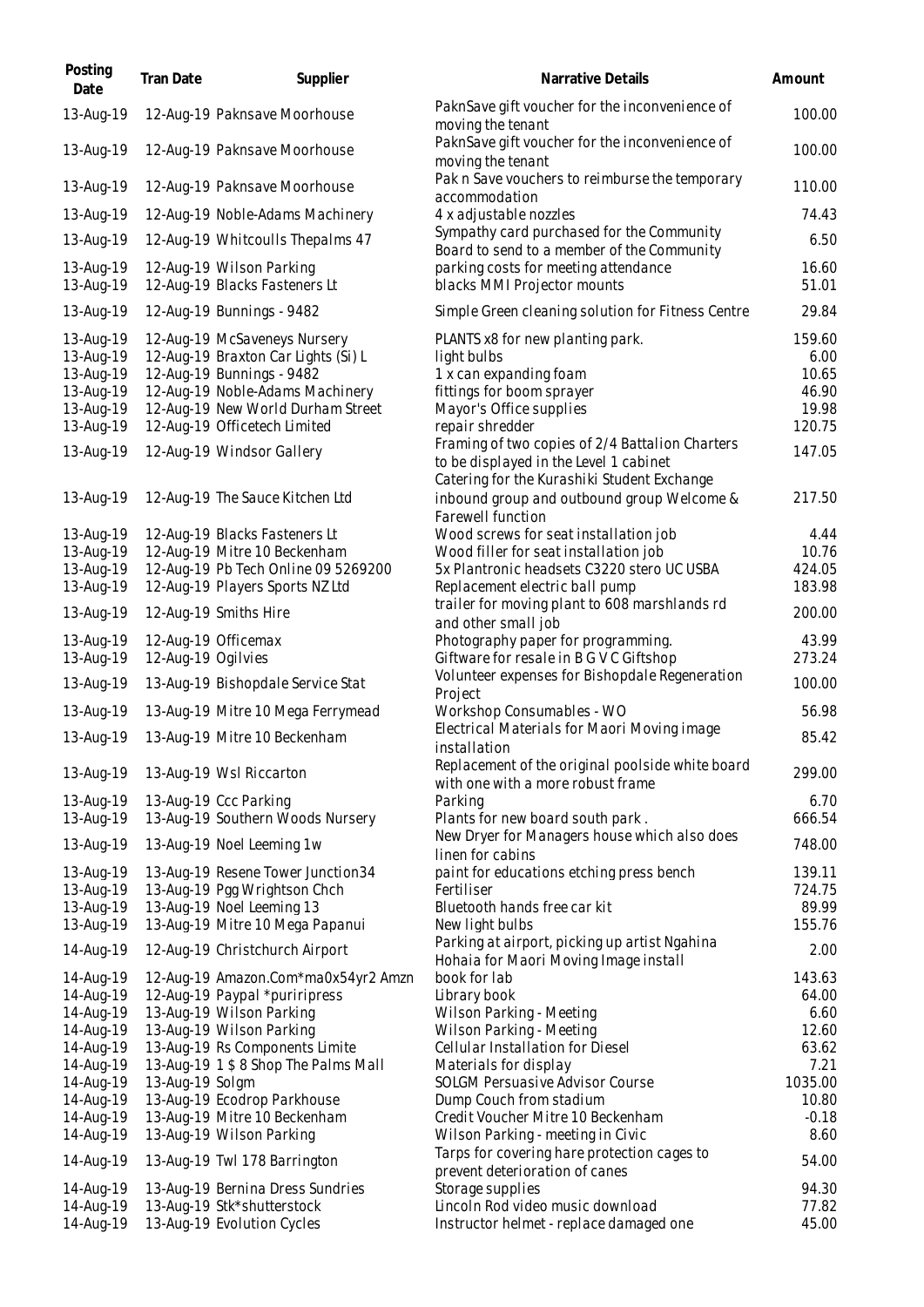| Posting<br>Date        | Tran Date | Supplier                                                  | Narrative Details                                                                                          | Amount         |
|------------------------|-----------|-----------------------------------------------------------|------------------------------------------------------------------------------------------------------------|----------------|
| 14-Aug-19              |           | 13-Aug-19 The Palms NZ Post Kiwiban                       | Postage Stamps for general office use of the<br><b>Community Governance Team</b>                           | 13.00          |
| 14-Aug-19              |           | 13-Aug-19 Relish Catering                                 | Catering for a Board Meeting of the Coastal-<br>Burwood Community Board held on Monday 5th<br>August 2019. | 113.39         |
| 14-Aug-19              |           | 13-Aug-19 Wilson Parking                                  | parking costs for meeting attendance                                                                       | 14.60          |
| 14-Aug-19              |           | 13-Aug-19 Cial Online Parking                             | Airport parking costs for meeting attendance                                                               | 26.40          |
| 14-Aug-19              |           | 13-Aug-19 Doc Sockburn                                    | Topo Map Banks Peninsula                                                                                   | 23.90          |
| 14-Aug-19              |           | 13-Aug-19 Bunnings - 9482                                 | multi tool blades and ss screws for Travis                                                                 | 322.14         |
|                        |           |                                                           | information building                                                                                       |                |
| 14-Aug-19              |           | 13-Aug-19 Nz Safety Blackwoods                            | HI-Viz Jacket                                                                                              | 199.52         |
| 14-Aug-19<br>14-Aug-19 |           | 13-Aug-19 Wilson Parking<br>13-Aug-19 The Naked Baker Ltd | parking for CDHB meeting at Turanga<br>Baking for volunteer planting day                                   | 7.60<br>109.00 |
|                        |           |                                                           | Galv eyebolts for security chain repair at                                                                 |                |
| 14-Aug-19              |           | 13-Aug-19 Mainland Fasteners Ltd                          | Sugarloaf carpark                                                                                          | 50.60          |
| 14-Aug-19              |           | 13-Aug-19 Ccc Art Gallery Car Prk                         | Parking for meetings at Civic                                                                              | 12.00          |
| 14-Aug-19              |           | 13-Aug-19 Countdown Online                                | Biscuits for various meetings - Council,                                                                   | 222.74         |
|                        |           |                                                           | Committee, Subcommittee etc                                                                                |                |
| 14-Aug-19              |           | 13-Aug-19 St Pierres                                      | Catering for Papanui Network Meeting on 13                                                                 | 22.00          |
|                        |           |                                                           | August 2019                                                                                                |                |
| 14-Aug-19              |           | 13-Aug-19 Phone Zone South Ci                             | 2 x Screen protectors for return pad phones                                                                | 30.60          |
|                        |           |                                                           | (broken)                                                                                                   |                |
| 14-Aug-19              |           | 13-Aug-19 Abebooks G35nk9                                 | Library book                                                                                               | 49.35          |
| 14-Aug-19              |           | 13-Aug-19 Shardlows Packaging                             | Edible Garden Awards                                                                                       | 9.78           |
| 14-Aug-19              |           | 13-Aug-19 Pak N Save Riccarton                            | Catering for Community Board Meeting 14 August<br>2019                                                     | 24.95          |
| 14-Aug-19              |           | 13-Aug-19 Caltex Hornby                                   | Milk for tearoom                                                                                           | 6.20           |
| 14-Aug-19              |           | 14-Aug-19 London Street Dairy                             | Milk for team (over several months)                                                                        | 125.00         |
| 14-Aug-19              |           | 14-Aug-19 Mrc Global (NZ) Ltd                             | Investigation Foul Air instruments - WO                                                                    | 55.79          |
| 14-Aug-19              |           | 14-Aug-19 Mitre 10 Beckenham                              | Electrical Materials for Maori Moving image                                                                | 104.87         |
|                        |           |                                                           | installation                                                                                               |                |
| 14-Aug-19              |           | 14-Aug-19 Eb *new Zealand Conser                          | NZCCM conference                                                                                           | 180.00         |
| 14-Aug-19              |           | 14-Aug-19 Mitre 10 Beckenham                              | Metal hooks to hang spare keys on inside trailer<br>vans                                                   | 4.89           |
| 14-Aug-19              |           | 14-Aug-19 Shirley Service Centre                          | Parking Coupon Booklets purchased for staff use<br>for work meetings                                       | 186.00         |
| 14-Aug-19              |           | 14-Aug-19 New World Northwood                             | 4 x long life milk                                                                                         | 7.56           |
| 14-Aug-19              |           | 14-Aug-19 Mitre 10 Mega Hornby                            | 2 water pipe couplings, doormat for office and 2                                                           | 113.80         |
|                        |           |                                                           | plants for new Cabin 3 area                                                                                |                |
| 14-Aug-19              |           | 14-Aug-19 Wsl Hornby                                      | Printer ink and dots for notice board                                                                      | 179.99         |
| 14-Aug-19              |           | 14-Aug-19 Bed Bath Hornby                                 | 3 Queen & 6 Single Duvet Covers for Tourist Flat                                                           | 271.00         |
| 14-Aug-19              |           | 14-Aug-19 Nzls Cle - Zeald                                | <b>Torts Update Workshop</b>                                                                               | 255.00         |
| 14-Aug-19              |           | 14-Aug-19 Eb *improving Urban Wa                          | Ticket purchased to webinar session                                                                        | 18.87          |
| 14-Aug-19              |           | 14-Aug-19 Eb *activating Wsud In                          | Ticket purchased to webinar session                                                                        | 18.87          |
| 14-Aug-19              |           | 14-Aug-19 Garden Box                                      | Kaiapoi rounds for use in alpine house                                                                     | 40.85          |
| 14-Aug-19              |           | 14-Aug-19 Ccc Parking                                     | Unit H&S meeting<br>CCC Parking Coupons for staff parking for                                              | 5.15           |
| 14-Aug-19              |           | 14-Aug-19 Beckenham Service Ctr                           | meetings etc.                                                                                              | 93.00          |
|                        |           |                                                           | Padlocks for external electrical switches x 2 @                                                            |                |
| 14-Aug-19              |           | 14-Aug-19 Mitre 10 Mega Ferrymead                         | Matuku Takotako + 2 spares                                                                                 | 79.92          |
| 15-Aug-19              |           | 12-Aug-19 Paypal *competenz                               | BWOF Fire training course for Micro Learning self<br>select enrolment                                      | 37.50          |
| 15-Aug-19              |           | 13-Aug-19 Amznmktplace                                    | Library book                                                                                               | 85.01          |
| 15-Aug-19              |           | 13-Aug-19 Amzn Mktp Uk*mh9kp77u4                          | Library book                                                                                               | 103.77         |
| 15-Aug-19              |           | 13-Aug-19 Abebooks G35o5b                                 | Library book                                                                                               | 105.10         |
| 15-Aug-19              |           | 14-Aug-19 Deans Auto Electric                             | vehicle battery for house keeping ute                                                                      | 230.64         |
| 15-Aug-19              |           | 14-Aug-19 Wilson Parking                                  | Parking at Civic                                                                                           | 8.60           |
| 15-Aug-19              |           | 14-Aug-19 Wilson Parking                                  | Parking at Civic                                                                                           | 8.60           |
| 15-Aug-19              |           | 14-Aug-19 Wilson Parking                                  | Parking to attend meeting                                                                                  | 9.10           |
|                        |           |                                                           | steel-capped gumboots, gumboot socks, safety                                                               |                |
| 15-Aug-19              |           | 14-Aug-19 Nz Safety Blackwoods                            | sunglasses, leather gauntlet gloves for trap line<br>maintenance                                           | 114.01         |
| 15-Aug-19              |           | 14-Aug-19 Nz Safety Blackwoods                            | Safety gear                                                                                                | 422.16         |
|                        |           |                                                           |                                                                                                            |                |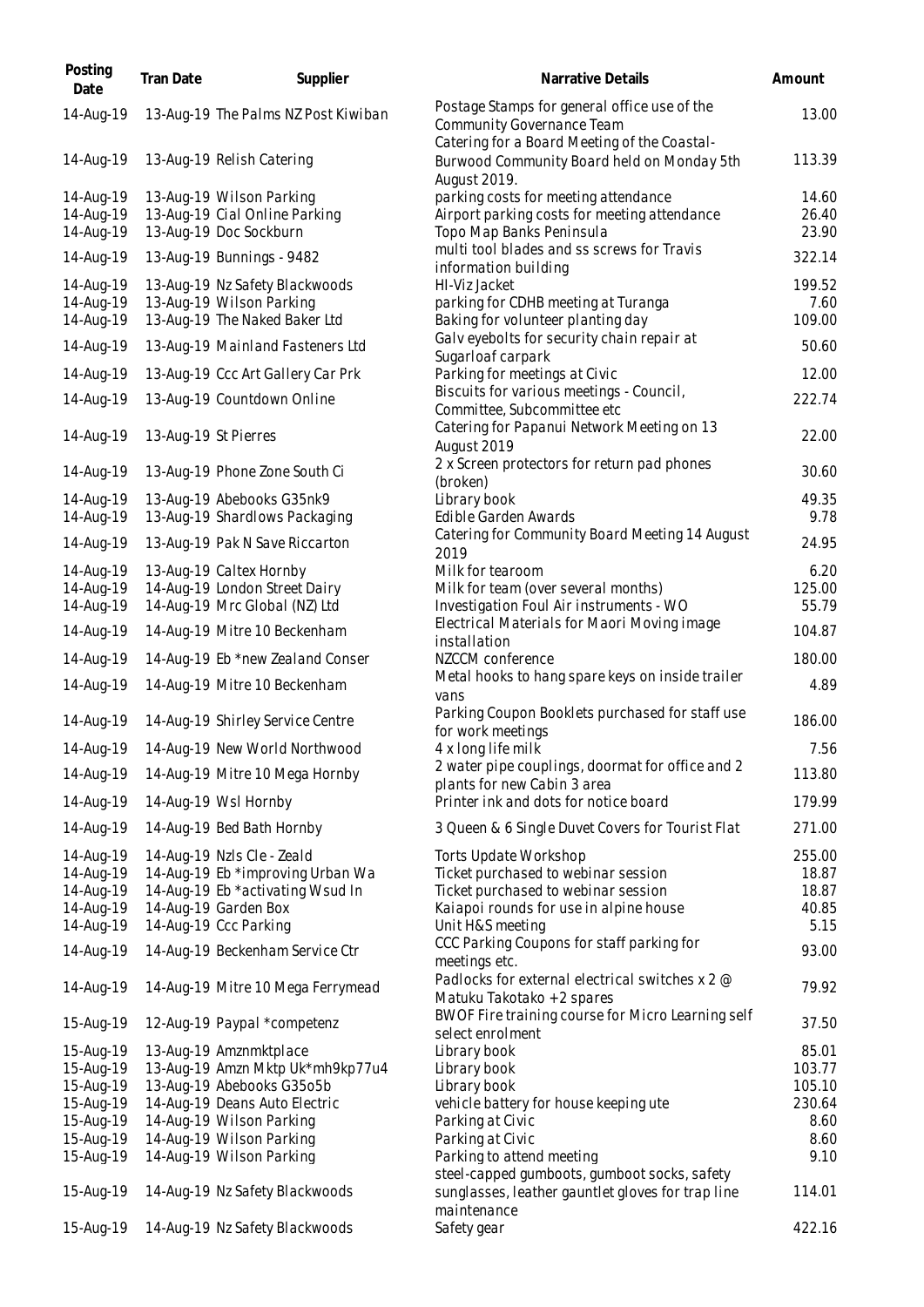| Posting<br>Date | Tran Date          | Supplier                            | Narrative Details                                                                 | Amount   |
|-----------------|--------------------|-------------------------------------|-----------------------------------------------------------------------------------|----------|
| 15-Aug-19       |                    | 14-Aug-19 Chch City Council Civic   | Off Licence for CAGTPOW Design Store 2019-2020                                    | 1090.30  |
| 15-Aug-19       |                    | 14-Aug-19 Foundation                | Milk for Tuuranga staffroom                                                       | 15.20    |
| 15-Aug-19       |                    | 14-Aug-19 Blacks Fasteners Lt       | In House Maintenance Dryer                                                        | 28.46    |
| 15-Aug-19       |                    | 14-Aug-19 Secure Parking Nz         | Parking - Turanga Meeting                                                         | 6.00     |
|                 |                    |                                     |                                                                                   |          |
| 15-Aug-19       |                    | 14-Aug-19 Wilson Parking            | Parking for team leader forum at TU.                                              | 9.10     |
| 15-Aug-19       |                    | 14-Aug-19 Twl 123 Eastgate          | Office supplies                                                                   | 73.00    |
| 15-Aug-19       |                    | 14-Aug-19 Ross Galt Lock & Key      | Padlock for Field light switch lockbox                                            | 19.00    |
|                 |                    |                                     | Extra key for BWOF & CFP teams - Pages Rd                                         |          |
| 15-Aug-19       |                    | 14-Aug-19 Ross Galt Lock & Key      | Building - old City Care Water building                                           | 114.00   |
| 15-Aug-19       |                    | 14-Aug-19 Wilson Parking            | Parking while attending a meeting at Tūranga                                      | 9.10     |
|                 |                    | 14-Aug-19 Wilson Parking            |                                                                                   | 9.10     |
| 15-Aug-19       |                    |                                     | Parking while attending TL Forum in Turanga                                       |          |
| 15-Aug-19       |                    | 14-Aug-19 Blacks Fasteners Lt       | Three boxes of woodscrews                                                         | 121.23   |
| 15-Aug-19       |                    | 14-Aug-19 Wilson Parking            | Parking meeting                                                                   | 12.60    |
| 15-Aug-19       |                    | 14-Aug-19 Wilson Parking            | Parking                                                                           | 9.10     |
| 15-Aug-19       |                    | 14-Aug-19 Cheap Cabs                | Travel to workshop from Auckland airport                                          | 70.00    |
| 15-Aug-19       |                    | 14-Aug-19 Battery Masta Ltd         | Batteries - Camera traps, toilet counters                                         | 639.98   |
|                 |                    |                                     |                                                                                   |          |
| 15-Aug-19       |                    | 14-Aug-19 Tasman Bay Roses Ltd      | Plants for alpine house, section e and section f                                  | 166.40   |
| 15-Aug-19       |                    | 14-Aug-19 Kilmarnock Enterprises    | Headset refurbishment x 36                                                        | 64.17    |
|                 |                    |                                     | Plantronics 86007-01 CABLE, TELEPHONEx                                            |          |
| 15-Aug-19       |                    | 14-Aug-19 Pb Tech Online 09 5269200 | 4Plantronics 65111-01 CABLE, VISTA STUB, BI-WAY<br><b>SWITCH BOX</b>              | 99.76    |
| 15-Aug-19       |                    | 14-Aug-19 Pb Tech Online 09 5269200 | Replacement OzBot for TU class set.                                               | 182.71   |
|                 |                    |                                     |                                                                                   |          |
| 15-Aug-19       |                    | 14-Aug-19 Pb Tech Online 09 5269200 | Replace 1 x iPad charging unit at SLC                                             | 954.40   |
| 15-Aug-19       | 14-Aug-19 Vegeland |                                     | animal area for rabbits and pigs                                                  | 13.85    |
| 15-Aug-19       |                    | 14-Aug-19 Bp Connect Marshlands     | Gas bottle for park BBQ                                                           | 38.99    |
| 15-Aug-19       |                    | 14-Aug-19 Couplands Bakeries        | Catering for Community Board Meeting 19 August<br>2019                            | 55.50    |
| 15-Aug-19       |                    | 14-Aug-19 New World Prestons        | Leadership Team multiple awards celebration<br>cake.                              | 19.99    |
| 15-Aug-19       |                    | 14-Aug-19 New World Prestons        | Milk for staff                                                                    | 6.90     |
| 15-Aug-19       |                    | 14-Aug-19 Wilson Parking            | Parking for Warren                                                                | 8.60     |
|                 |                    |                                     |                                                                                   |          |
| 15-Aug-19       |                    | 15-Aug-19 Countdown                 | Milk for staffroom                                                                | 6.92     |
| 15-Aug-19       |                    | 15-Aug-19 Nzrc Online Shop          | First Aid Revalidation                                                            | 130.00   |
| 15-Aug-19       |                    | 15-Aug-19 Mitre 10 Beckenham        | Electrical Materials for Maori Moving image<br>installation                       | 62.50    |
| 15-Aug-19       |                    | 15-Aug-19 Crate Escape              | <b>TTM Staff Training</b>                                                         | 150.00   |
| 15-Aug-19       |                    | 15-Aug-19 Parsley And Sage          | Catering for Community Board meeting                                              | 99.13    |
|                 |                    |                                     |                                                                                   |          |
| 15-Aug-19       |                    | 15-Aug-19 Ccc Parking               | meetings Tūranga and in town                                                      | 10.50    |
| 15-Aug-19       |                    | 15-Aug-19 Copy Centre (Uni-Canty)   | Printing for Dunedin University job.                                              | 66.01    |
| 15-Aug-19       |                    | 15-Aug-19 Placemakers Cranford      | 10 bags rapidset concrete + nails                                                 | 161.02   |
| 15-Aug-19       |                    | 15-Aug-19 Halswell Timber           | timber for Tukutku sample                                                         | 314.73   |
| 15-Aug-19       |                    | 15-Aug-19 Ccc Art Gallery Car Prk   | Parking while in civic                                                            | 6.00     |
| 15-Aug-19       |                    | 15-Aug-19 Freshchoice City Mkt      | Lunch Order for Saturday Dress Rehearsal                                          | 1.00     |
|                 |                    |                                     |                                                                                   |          |
| 15-Aug-19       |                    | 15-Aug-19 Mitre 10 Beckenham        | Two new axes for track work and polyrope for                                      | 94.95    |
|                 |                    |                                     | marking off areas.                                                                |          |
| 15-Aug-19       |                    | 15-Aug-19 Mitre 10 Mega Ferrymead   | pair gloves and spanner for maintenance work on<br>Heat exchanger at Pioneer pool | 23.61    |
| 15-Aug-19       |                    | 15-Aug-19 Z Moorhouse               | Swap and go gas filled bottles for pathway weed<br>burner                         | 111.00   |
| 15-Aug-19       |                    | 15-Aug-19 Placemakers Riccarton     | Drill bits and black duct tape for carpet tile<br>laying in MMI                   | 181.15   |
| 15-Aug-19       |                    | 15-Aug-19 Newco Events              | Installation of TV in spin room                                                   | 507.73   |
|                 |                    |                                     | catering for community planting day                                               |          |
| 15-Aug-19       |                    | 15-Aug-19 New World Prestons        |                                                                                   | 27.44    |
| 16-Aug-19       |                    | 13-Aug-19 Paypal *styxfirewoo       | firewood for homestead and lodge                                                  | 860.00   |
| 16-Aug-19       |                    | 14-Aug-19 Facebook.Com              | Credit Voucher Facebook.Com                                                       | $-25.75$ |
| 16-Aug-19       |                    | 14-Aug-19 Christchurch Airport      | Parking at Chch airport while in Auckland for the<br>day                          | 30.00    |
| 16-Aug-19       |                    | 15-Aug-19 Ross Galt Lock & Key      | sliding glass door repairs laundry and lock<br>replacement                        | 385.00   |
|                 |                    |                                     |                                                                                   |          |
| 16-Aug-19       |                    | 15-Aug-19 Wilson Parking            | Wilson Parking                                                                    | 14.60    |
| 16-Aug-19       |                    | 15-Aug-19 Dyers Road Itm            | Workshop Consumables - WO                                                         | 6.22     |
| 16-Aug-19       |                    | 15-Aug-19 Hall Machinery Christchur | No2 Heat Loop Repairs - WO                                                        | 430.10   |
| 16-Aug-19       |                    | 15-Aug-19 Dans Produce              | Supplies for SC / CCC networking afternoon                                        | 144.39   |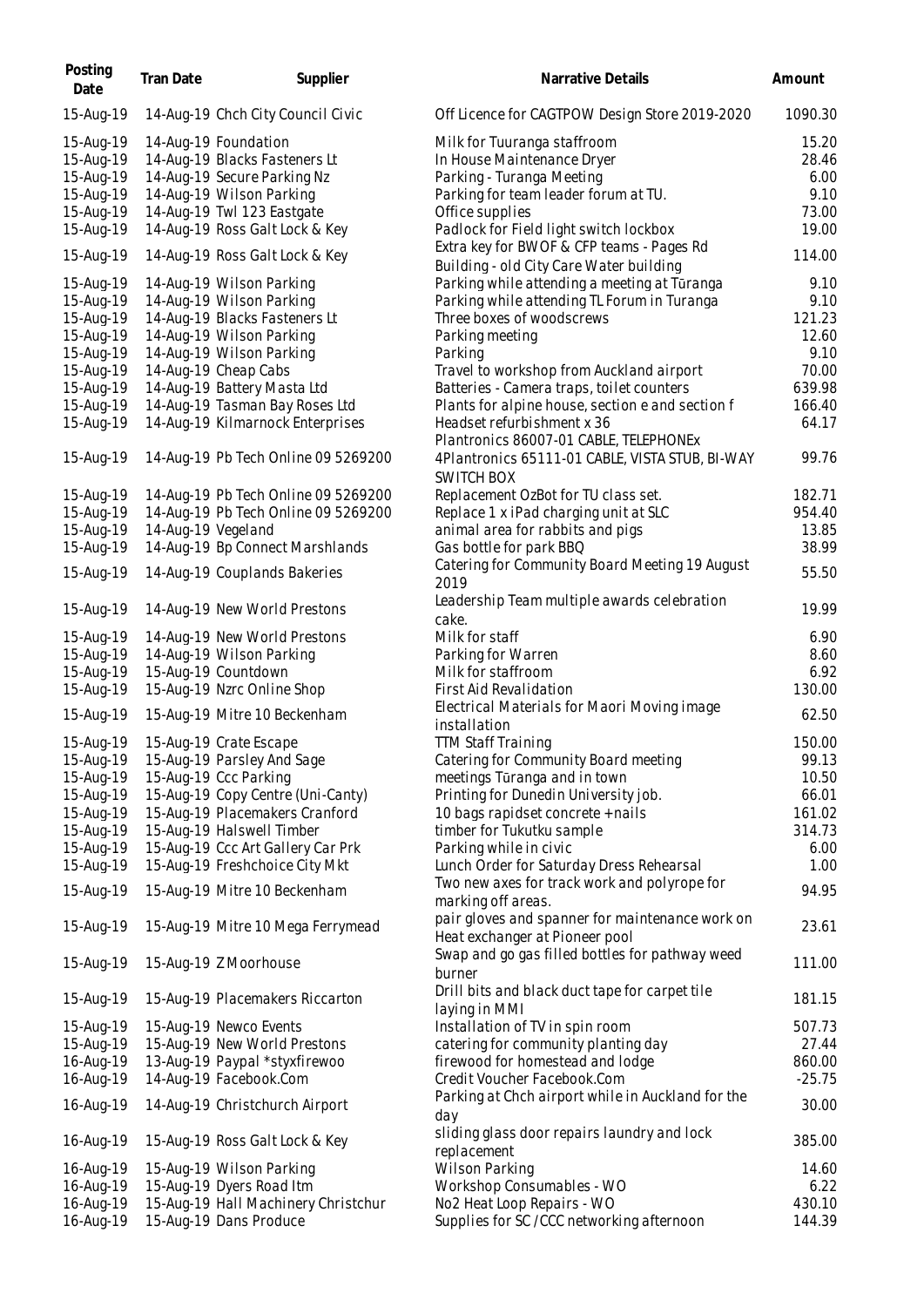| Posting<br>Date        | Tran Date            | Supplier                                                 | Narrative Details                                                                                               | Amount           |
|------------------------|----------------------|----------------------------------------------------------|-----------------------------------------------------------------------------------------------------------------|------------------|
| 16-Aug-19<br>16-Aug-19 |                      | 15-Aug-19 Wilson Parking<br>15-Aug-19 Createsend.Com Ema | Parking > 2hrs<br>Central City transport update #3 - August 2019                                                | 14.60<br>8.28    |
| 16-Aug-19              |                      | 15-Aug-19 Createsend.Com Ema                             | Friends Newsletter August 2019<br>Extra Padlock Key for Aranui Eagles to operate                                | 16.52            |
| 16-Aug-19              |                      | 15-Aug-19 Mister Minit Merivale                          | Field Lighting<br>Repair to Graham Condon Aquatic Wet                                                           | 9.90             |
| 16-Aug-19              |                      | 15-Aug-19 Melrose Kiwi Chairs                            | Wheelchairs.                                                                                                    | 368.00           |
| 16-Aug-19              |                      | 15-Aug-19 The Great Escape                               | Personal Use in Error - Repaid at Service Desk<br>20/08/19 - PCard Administrator                                | 24.90            |
| 16-Aug-19              |                      | 15-Aug-19 Nz Institute Of Surveyors                      | Professional Membership Fees<br>400ml Grey Ink for HP7200 large format                                          | 713.00           |
| 16-Aug-19              |                      | 15-Aug-19 Aarque Group Limited                           | Printer400ml Dark Grey Ink for HP7200 large<br>format Printer                                                   | 840.72           |
| 16-Aug-19              |                      | 15-Aug-19 Storage Box-Tower Junctio                      | storage boxes for educations etching press bench                                                                | 159.84           |
| 16-Aug-19              |                      | 15-Aug-19 Hell Pizza Hereford St                         | Dinner for Dress Rehearsal 1st night.                                                                           | 104.50           |
| 16-Aug-19              |                      | 15-Aug-19 Sp *leading Solutions                          | Bounce Pad for the Maori Moving Image<br>exhibition.                                                            | 472.13           |
| 16-Aug-19              |                      | 15-Aug-19 Bunnings - 9482                                | gas burner for micro lab                                                                                        | 467.00           |
| 16-Aug-19              |                      | 15-Aug-19 George Henry & Co Ltd                          | Wharf repairs _ Wood auger                                                                                      | 96.83            |
| 16-Aug-19              |                      | 15-Aug-19 Garden Box                                     | Kaiapoi rounds for alpine house                                                                                 | 40.85            |
| 16-Aug-19              |                      | 15-Aug-19 Ramset Christchurch                            | Dynabolts                                                                                                       | 16.04            |
| 16-Aug-19              | 15-Aug-19 St Pierres |                                                          | Catering for Shirley Network Meeting on 15<br>August 2019<br>Hose (for leaking pipe in plant room), Clamp, tape | 22.00            |
| 16-Aug-19              |                      | 15-Aug-19 Nz Safety Blackwoods                           | and knife                                                                                                       | 37.36            |
| 16-Aug-19              |                      | 15-Aug-19 Bunnings - 9476                                | Drain cleaner and 3M hooks                                                                                      | 46.40            |
| 16-Aug-19              |                      | 15-Aug-19 Spectrum Lighting & Sound                      | Repair to Blue Vane scoreboard controller                                                                       | 138.00           |
| 16-Aug-19              | 15-Aug-19 Vegeland   |                                                          | vege catering for volunteers planting                                                                           | 76.00            |
| 16-Aug-19              |                      | 15-Aug-19 Promotional Shop                               | Pens for volunteers and events<br>AV Equipment for Maori Moving image                                           | 1023.62          |
| 16-Aug-19              |                      | 16-Aug-19 Jaycar Pty Ltd                                 | installation                                                                                                    | 194.30           |
| 16-Aug-19              |                      | 16-Aug-19 Jaycar Pty Ltd                                 | AV Equipment for Maori Moving image<br>installation                                                             | 292.90           |
| 16-Aug-19              |                      | 16-Aug-19 Jaycar Pty Ltd                                 | AV Equipment for Maori Moving image<br>installation                                                             | 299.80           |
| 16-Aug-19              |                      | 16-Aug-19 Paramount Pools & Spa                          | replacement nets for pool scoops                                                                                | 38.87            |
| 16-Aug-19              |                      | 16-Aug-19 Armstrong Locksmiths                           | New hirer key                                                                                                   | 18.00            |
| 16-Aug-19              |                      | 16-Aug-19 Pak N Save Northlands                          | Milk for staffroom when supplies ran low                                                                        | 6.64             |
| 16-Aug-19              |                      | 16-Aug-19 Mitre 10 Mega Ferrymead                        | Tools for volunteer working bees                                                                                | 126.91           |
| 16-Aug-19              |                      | 16-Aug-19 Farmlands Hornby                               | Round Up Weed Spray etc                                                                                         | 360.46           |
| 16-Aug-19              |                      | 16-Aug-19 Mitre 10 Mega Papanui                          | glues for holding down rubber strip pool side that<br>became trip hazard                                        | 23.65            |
| 16-Aug-19              |                      | 16-Aug-19 Southern Woods Nursery                         | Planters for alpine house x 2                                                                                   | 212.48           |
| 19-Aug-19              |                      | 15-Aug-19 Aliexpress                                     | Connector Construction kit for Makerspace                                                                       | 46.72            |
| 19-Aug-19              |                      | 15-Aug-19 Property Council Of New Z                      | Registration for BIM Workshop 2019-08-14                                                                        | 55.20            |
| 19-Aug-19              |                      | 15-Aug-19 Createsend.Com Ema                             | Cycleways open up and Biketober nears                                                                           | 42.97            |
| 19-Aug-19              | 15-Aug-19 Evanz      |                                                          | Annual membership to EVANZ for Pioneer and<br>Cowles                                                            | 962.95           |
| 19-Aug-19              |                      | 16-Aug-19 Wilson Parking                                 | Wilson Parking                                                                                                  | 14.60            |
| 19-Aug-19              |                      | 16-Aug-19 Mitre 10 Mega Papanui                          | Cupboard first aid rm. ladder/step stool. Tape.                                                                 | 220.92           |
| 19-Aug-19              |                      | 16-Aug-19 Independence Studios                           | Goods for resale                                                                                                | 871.98           |
| 19-Aug-19              |                      | 16-Aug-19 Wilson Parking                                 | Wilson Parking - Meeting                                                                                        | 12.60            |
| 19-Aug-19<br>19-Aug-19 |                      | 16-Aug-19 Mrc Global (NZ) Ltd                            | Plant Drainage - WO                                                                                             | 263.07<br>430.10 |
| 19-Aug-19              | 16-Aug-19 Ecp Ltd    | 16-Aug-19 George Henry & Co Ltd                          | Workshop Consumables - WO<br>oxygen scavengers for anoxic treatment                                             | 145.95           |
| 19-Aug-19              |                      | 16-Aug-19 Apple NZ Gcs                                   | Kiosk Pro Plus licence purchased via Apple VPP                                                                  | 78.25            |
| 19-Aug-19              |                      | 16-Aug-19 Gilt Edge Sydenham                             | Libraries<br>Edging for Carpet tiles in Maori Moving image<br>exhibition                                        | 36.60            |
| 19-Aug-19              |                      | 16-Aug-19 Ideal Electrical                               | Electrical trunking for Maori Moving image                                                                      | 43.67            |
|                        |                      |                                                          | installation                                                                                                    |                  |
| 19-Aug-19              |                      | 16-Aug-19 Bunnings - 9482                                | Cemix 20kg Bitupatch Ashphalt                                                                                   | 122.40           |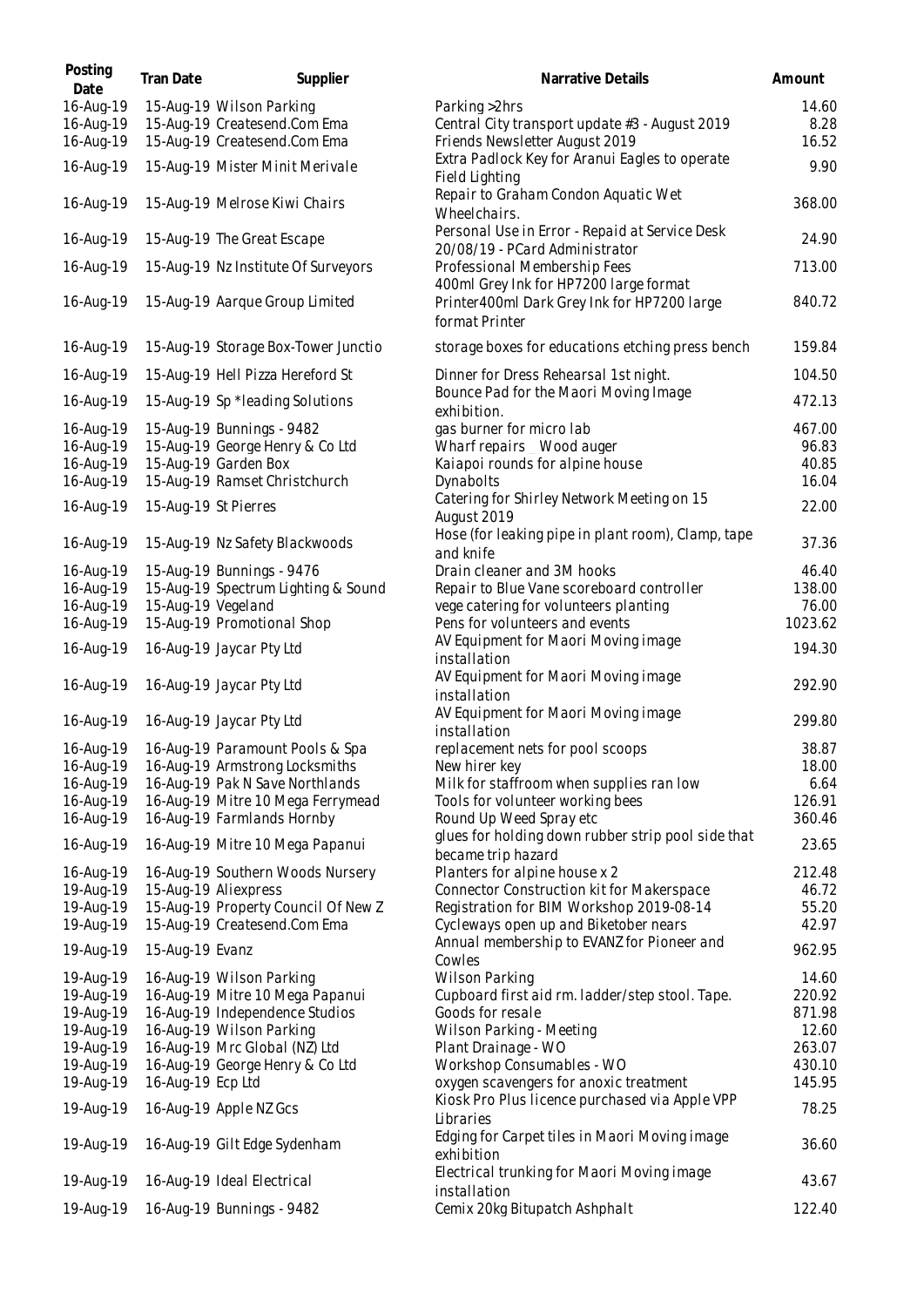| Posting<br>Date                                  | Tran Date         | Supplier                                                                                                                      | Narrative Details                                                                                           | Amount                           |
|--------------------------------------------------|-------------------|-------------------------------------------------------------------------------------------------------------------------------|-------------------------------------------------------------------------------------------------------------|----------------------------------|
| 19-Aug-19                                        |                   | 16-Aug-19 Bunnings - 9476                                                                                                     | Benches for water polo subs to replace old rotten<br>wooden benches                                         | 559.76                           |
| 19-Aug-19<br>19-Aug-19                           |                   | 16-Aug-19 Wilson Parking<br>16-Aug-19 Mitre 10 Beckenham                                                                      | Parking - meeting at Civic<br>Hickory handle for slasher                                                    | 12.60<br>41.98                   |
| 19-Aug-19                                        |                   | 16-Aug-19 Smiths Bookshop                                                                                                     | 3 x Hugh Wilson Banks Peninsula Natural History                                                             | 90.00                            |
| 19-Aug-19                                        |                   | 16-Aug-19 Noble-Adams Machinery                                                                                               | <b>Books</b><br>2 x adjustable nozzles for sprayer, and 6L Hardi                                            | 152.73                           |
| 19-Aug-19                                        |                   | 16-Aug-19 Richard Suckling                                                                                                    | sprayer<br>Eye examination                                                                                  | 51.75                            |
| 19-Aug-19                                        |                   | 16-Aug-19 Createsend.Com Ema                                                                                                  | Art Do 2019 - PICS ARE IN AND TOGETHER<br>ANNOUNCEMENT                                                      | 9.74                             |
| 19-Aug-19<br>19-Aug-19<br>19-Aug-19<br>19-Aug-19 |                   | 16-Aug-19 Createsend.Com Ema<br>16-Aug-19 Createsend.Com Ema<br>16-Aug-19 Createsend.Com Ema<br>16-Aug-19 Blackwell Motors 26 | Art Do 2019 - PICS ARE IN<br>Newsline 16 August<br>What's On Christchurch - August<br>Trailer WOF           | 9.87<br>52.45<br>173.10<br>29.99 |
| 19-Aug-19                                        |                   | 16-Aug-19 Look Sharp Store Northlin                                                                                           | Markers for after school activities and decorative<br>wrapping paper for displays                           | 7.00                             |
| 19-Aug-19                                        | 16-Aug-19 Q Store |                                                                                                                               | Material for library craft programme                                                                        | 2.99                             |
| 19-Aug-19                                        |                   | 16-Aug-19 Hell Pizza Hereford St                                                                                              | Balance of order for the Friday night dinner for<br>Dress Rehearsal                                         | 47.00                            |
| 19-Aug-19                                        |                   | 16-Aug-19 Freshchoice City Mkt                                                                                                | Saturday Lunch for S4HANA cutover dress<br>rehearsal                                                        | 105.00                           |
| 19-Aug-19                                        |                   | 16-Aug-19 Tropicair Heating Lt                                                                                                | Flame Stabiliser for camp house fireplace                                                                   | 95.00<br>128.64                  |
| 19-Aug-19<br>19-Aug-19                           |                   | 16-Aug-19 Wsl South City<br>16-Aug-19 Nz Safety Blackwoods                                                                    | <b>Office Products</b><br>PPE/Hazard Tape etc                                                               | 239.99                           |
| 19-Aug-19                                        |                   | 16-Aug-19 Wilson Parking                                                                                                      | parking in town for meeting                                                                                 | 12.60                            |
| 19-Aug-19                                        |                   | 16-Aug-19 Cyclone Cycles & Mowers L                                                                                           | Replacement pull cord on diesel tanker                                                                      | 20.00                            |
| 19-Aug-19                                        |                   | 16-Aug-19 Axure Software                                                                                                      | <b>ITDC Axure mthly sub</b>                                                                                 | 156.04                           |
| 19-Aug-19                                        |                   | 16-Aug-19 Swiftype.Com                                                                                                        | ITDC Swiftype mthly sub                                                                                     | 396.47                           |
| 19-Aug-19                                        |                   | 16-Aug-19 Ccc Art Gallery Car Prk                                                                                             | Parking for meetings at Civic                                                                               | 14.00                            |
|                                                  |                   |                                                                                                                               | Purchase of courier box for transportation of                                                               |                                  |
| 19-Aug-19                                        |                   | 16-Aug-19 Papertree                                                                                                           | cutting material to Appletons nursery.<br>Courier payment for getting cutting material to                   | 6.50                             |
| 19-Aug-19                                        |                   | 16-Aug-19 Tower Junction                                                                                                      | Appletons nursery                                                                                           | 36.40                            |
| 19-Aug-19                                        |                   | 16-Aug-19 Bunnings - 9476                                                                                                     | 2 replacement shower hoses                                                                                  | 44.00                            |
| 19-Aug-19                                        |                   | 16-Aug-19 Twl 123 Eastgate                                                                                                    | items for artist doing a Chorus box                                                                         | 24.00                            |
| 19-Aug-19                                        |                   | 16-Aug-19 Caltex Hornby                                                                                                       | Milk for tearoom                                                                                            | 6.20                             |
| 19-Aug-19                                        |                   | 17-Aug-19 Bunnings - 9482                                                                                                     | k cabin and ensuite upgrade                                                                                 | 405.93                           |
| 19-Aug-19                                        |                   | 17-Aug-19 Jaycar Pty Ltd                                                                                                      | AV Equipment for Maori Moving image<br>installation                                                         | 72.40                            |
| 19-Aug-19                                        |                   | 17-Aug-19 Fresh Choice Parklands                                                                                              | food for Travis wetland trust work day and<br>meeting                                                       | 20.67                            |
| 19-Aug-19                                        |                   | 17-Aug-19 Countdown                                                                                                           | Juice for the Australian indigenous painting<br>gifting event at the Christchurch Arts Gallery on<br>27 Aug | 3.50                             |
| 19-Aug-19                                        |                   | 17-Aug-19 Peter Timbs Meats                                                                                                   | sausage for volunteer group beacon st wetlands                                                              | 76.47                            |
| 19-Aug-19                                        |                   | 18-Aug-19 Ecodrop Metro                                                                                                       | Dump fees                                                                                                   | 21.59                            |
| 19-Aug-19                                        |                   | 18-Aug-19 Kiwi Cabs                                                                                                           | Taxi from Wellington central to airport for return<br>from Sister Cites NZ Workshop                         | 37.20                            |
| 19-Aug-19                                        |                   | 18-Aug-19 French Bakery Limited                                                                                               | Volunteer food for McCormacks Bay Restoration<br>Day.                                                       | 13.30                            |
| 19-Aug-19                                        |                   | 18-Aug-19 Freshchoice Barrington                                                                                              | Staff morning tea coffee supplies                                                                           | 84.90                            |
| 19-Aug-19                                        |                   | 18-Aug-19 New World Prestons                                                                                                  | catering for beacon st wetlands community<br>planting                                                       | 73.71                            |
| 19-Aug-19                                        |                   | 19-Aug-19 The Kitchen Cafe                                                                                                    | Catering for staff leaving                                                                                  | 15.60                            |
| 19-Aug-19                                        |                   | 19-Aug-19 Four Square Akaroa                                                                                                  | Staff Consumables - Milk & Tissues for the month                                                            | 29.32                            |
| 19-Aug-19                                        |                   | 19-Aug-19 Nzrc Online Shop                                                                                                    | NZRC First Aid Revalidation                                                                                 | 260.00                           |
| 19-Aug-19                                        |                   | 19-Aug-19 Countdown                                                                                                           | Community Board meeting supplies - biscuits for<br>meetings and seminars                                    | 16.97                            |
| 19-Aug-19                                        |                   | 19-Aug-19 Countdown                                                                                                           | Catering for the Coastal-Burwood Community                                                                  | 54.48                            |
| 19-Aug-19                                        |                   | 19-Aug-19 Colonial Cafe                                                                                                       | Board meeting for Monday 19th August 2019<br>breakfast before Sister Cities NZ Workshop.                    | 22.00                            |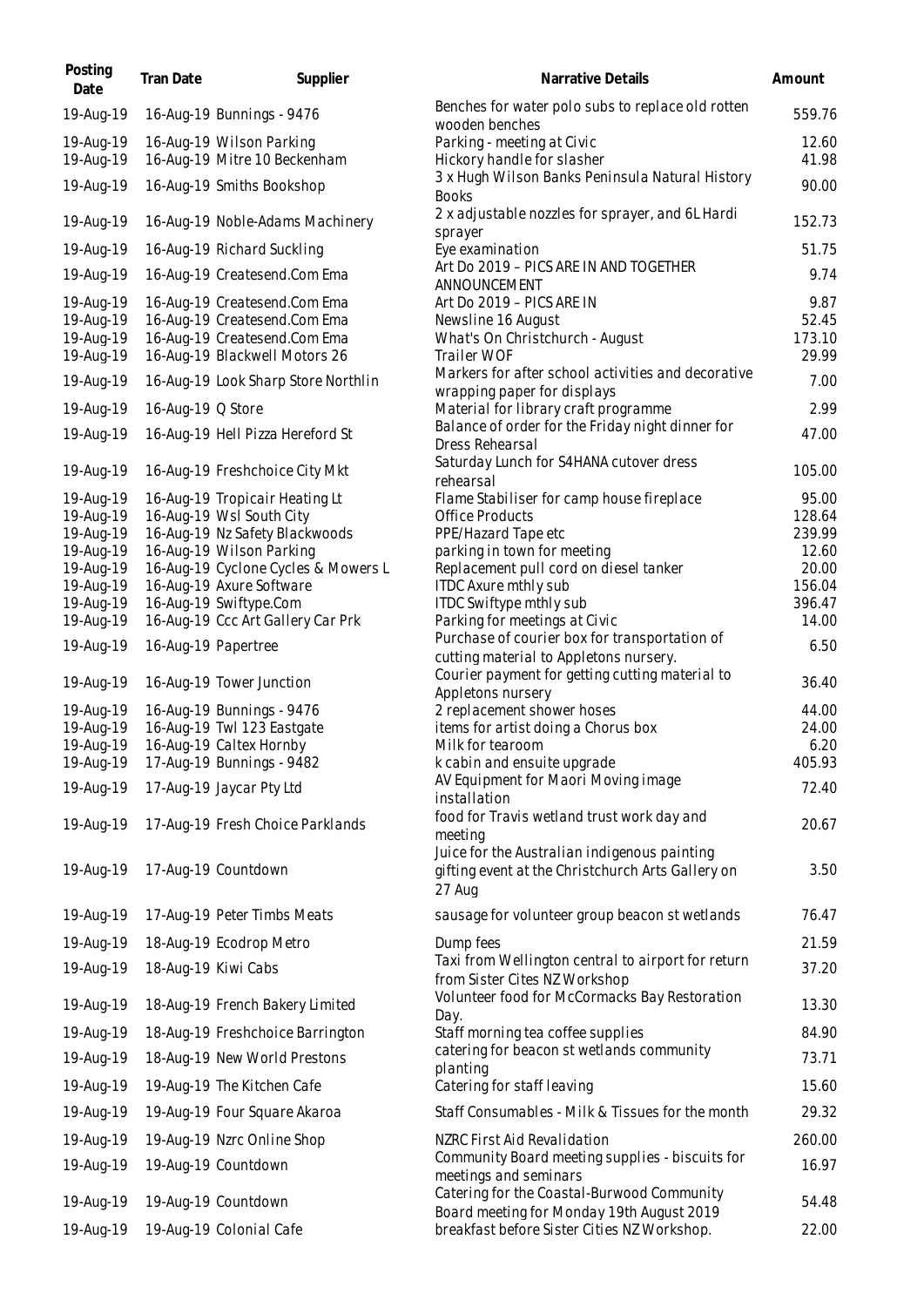| Posting<br>Date                                                                                                                                                                                              | Tran Date | Supplier                                                                                                                                                                                                                                                                                                                                                                                                                                                                                                                            | Narrative Details                                                                                                                                                                                                                                                                                                                                                                                                                                                                                                                                                                                                                                                                                                                             | Amount                                                                                                                                               |
|--------------------------------------------------------------------------------------------------------------------------------------------------------------------------------------------------------------|-----------|-------------------------------------------------------------------------------------------------------------------------------------------------------------------------------------------------------------------------------------------------------------------------------------------------------------------------------------------------------------------------------------------------------------------------------------------------------------------------------------------------------------------------------------|-----------------------------------------------------------------------------------------------------------------------------------------------------------------------------------------------------------------------------------------------------------------------------------------------------------------------------------------------------------------------------------------------------------------------------------------------------------------------------------------------------------------------------------------------------------------------------------------------------------------------------------------------------------------------------------------------------------------------------------------------|------------------------------------------------------------------------------------------------------------------------------------------------------|
| 19-Aug-19                                                                                                                                                                                                    |           | 19-Aug-19 The Bakehouse Cashmere                                                                                                                                                                                                                                                                                                                                                                                                                                                                                                    | Milk for Ranger Tea Room                                                                                                                                                                                                                                                                                                                                                                                                                                                                                                                                                                                                                                                                                                                      | 10.00                                                                                                                                                |
| 19-Aug-19                                                                                                                                                                                                    |           | 19-Aug-19 Mitre 10 Mega Papanui                                                                                                                                                                                                                                                                                                                                                                                                                                                                                                     | Scrubbing brushes for use on grounds fountains<br>etc                                                                                                                                                                                                                                                                                                                                                                                                                                                                                                                                                                                                                                                                                         | 29.94                                                                                                                                                |
| 19-Aug-19<br>19-Aug-19<br>19-Aug-19                                                                                                                                                                          |           | 19-Aug-19 Mitre 10 Beckenham<br>19-Aug-19 Jaycar Pty Ltd<br>19-Aug-19 Countdown                                                                                                                                                                                                                                                                                                                                                                                                                                                     | Painting materials for MMI exhibition<br>HDMI leads for MMI exhibition<br>Milk for Carlyle                                                                                                                                                                                                                                                                                                                                                                                                                                                                                                                                                                                                                                                    | 38.95<br>68.70<br>7.41                                                                                                                               |
| 19-Aug-19                                                                                                                                                                                                    |           | 19-Aug-19 Countdown                                                                                                                                                                                                                                                                                                                                                                                                                                                                                                                 | Catering for Community Board Meeting 19 August<br>2019                                                                                                                                                                                                                                                                                                                                                                                                                                                                                                                                                                                                                                                                                        | 68.07                                                                                                                                                |
| 20-Aug-19                                                                                                                                                                                                    |           | 19-Aug-19 Everyday Dose                                                                                                                                                                                                                                                                                                                                                                                                                                                                                                             | Staff leaving catering as per Council Policy                                                                                                                                                                                                                                                                                                                                                                                                                                                                                                                                                                                                                                                                                                  | 31.00                                                                                                                                                |
| 20-Aug-19                                                                                                                                                                                                    |           | 19-Aug-19 Nz Safety Blackwoods                                                                                                                                                                                                                                                                                                                                                                                                                                                                                                      | Env Health Team - Health and Safety Dust Masks                                                                                                                                                                                                                                                                                                                                                                                                                                                                                                                                                                                                                                                                                                | 70.03                                                                                                                                                |
| 20-Aug-19<br>20-Aug-19<br>20-Aug-19<br>20-Aug-19<br>20-Aug-19                                                                                                                                                |           | 19-Aug-19 Kevin Daly Mowers Ltd<br>19-Aug-19 Hands Ashford New Zealand<br>19-Aug-19 George Henry & Co Ltd<br>19-Aug-19 Mainland Fasteners Ltd<br>19-Aug-19 Primehort Distributo                                                                                                                                                                                                                                                                                                                                                     | sharpen chipper blades<br>Du-kit to trial for Term 4 lesson<br>Workshop Supplies - WO<br>Workshop Consumables - WO<br>Diuron for pre-emergent weed control in paths<br>Birch ply panels for wall at Jellie behind                                                                                                                                                                                                                                                                                                                                                                                                                                                                                                                             | 40.00<br>39.20<br>483.83<br>638.24<br>537.05                                                                                                         |
| 20-Aug-19                                                                                                                                                                                                    |           | 19-Aug-19 Hampton & Co Ltd                                                                                                                                                                                                                                                                                                                                                                                                                                                                                                          | reception                                                                                                                                                                                                                                                                                                                                                                                                                                                                                                                                                                                                                                                                                                                                     | 391.23                                                                                                                                               |
| 20-Aug-19                                                                                                                                                                                                    |           | 19-Aug-19 Bunnings - 9482                                                                                                                                                                                                                                                                                                                                                                                                                                                                                                           | New materials for the kai crate promotion and<br>seed swap event.                                                                                                                                                                                                                                                                                                                                                                                                                                                                                                                                                                                                                                                                             | 44.40                                                                                                                                                |
| 20-Aug-19                                                                                                                                                                                                    |           | 19-Aug-19 Nz Planning                                                                                                                                                                                                                                                                                                                                                                                                                                                                                                               | Understanding Noise & Effects Training                                                                                                                                                                                                                                                                                                                                                                                                                                                                                                                                                                                                                                                                                                        | 650.00                                                                                                                                               |
| 20-Aug-19                                                                                                                                                                                                    |           | 19-Aug-19 Aarque Group Limited                                                                                                                                                                                                                                                                                                                                                                                                                                                                                                      | 12 x rolls Jetpro bond deluxe 800x90 paper for HP<br>7200 large format printer                                                                                                                                                                                                                                                                                                                                                                                                                                                                                                                                                                                                                                                                | 864.08                                                                                                                                               |
| 20-Aug-19                                                                                                                                                                                                    |           | 19-Aug-19 Lady Luck - Airport                                                                                                                                                                                                                                                                                                                                                                                                                                                                                                       | Dinner at Wellington airport given delayed return<br>flight (Jetstar) to Christchurch                                                                                                                                                                                                                                                                                                                                                                                                                                                                                                                                                                                                                                                         | 16.50                                                                                                                                                |
| 20-Aug-19                                                                                                                                                                                                    |           | 19-Aug-19 Wgtn Combined Taxis                                                                                                                                                                                                                                                                                                                                                                                                                                                                                                       | Taxi from Wellington airport to WLN central for<br>Sister Cities NZ conference                                                                                                                                                                                                                                                                                                                                                                                                                                                                                                                                                                                                                                                                | 47.00                                                                                                                                                |
| 20-Aug-19                                                                                                                                                                                                    |           | 19-Aug-19 Blue Star Taxis                                                                                                                                                                                                                                                                                                                                                                                                                                                                                                           | Taxi to airport to attend Sister Cities NZ workshop<br>in Wellington                                                                                                                                                                                                                                                                                                                                                                                                                                                                                                                                                                                                                                                                          | 50.60                                                                                                                                                |
| 20-Aug-19                                                                                                                                                                                                    |           | 19-Aug-19 Wilson Parking                                                                                                                                                                                                                                                                                                                                                                                                                                                                                                            | staff parking costs                                                                                                                                                                                                                                                                                                                                                                                                                                                                                                                                                                                                                                                                                                                           | 24.60                                                                                                                                                |
| 20-Aug-19                                                                                                                                                                                                    |           | 19-Aug-19 Bunnings - 9476                                                                                                                                                                                                                                                                                                                                                                                                                                                                                                           | 1/2" socket set to use for Pioneer HX strip out<br>plus other jobs - replaces missing socket set!                                                                                                                                                                                                                                                                                                                                                                                                                                                                                                                                                                                                                                             | 129.00                                                                                                                                               |
| 20-Aug-19                                                                                                                                                                                                    |           | 19-Aug-19 Wilson Parking                                                                                                                                                                                                                                                                                                                                                                                                                                                                                                            | Civic parking                                                                                                                                                                                                                                                                                                                                                                                                                                                                                                                                                                                                                                                                                                                                 | 22.60                                                                                                                                                |
| 20-Aug-19                                                                                                                                                                                                    |           | 19-Aug-19 Bunnings - 9476                                                                                                                                                                                                                                                                                                                                                                                                                                                                                                           | Methalated spirits and blood and bone for<br>section D                                                                                                                                                                                                                                                                                                                                                                                                                                                                                                                                                                                                                                                                                        | 44.92                                                                                                                                                |
| 20-Aug-19<br>20-Aug-19<br>20-Aug-19<br>20-Aug-19<br>20-Aug-19<br>20-Aug-19<br>20-Aug-19<br>20-Aug-19<br>20-Aug-19<br>20-Aug-19<br>20-Aug-19<br>20-Aug-19<br>20-Aug-19<br>20-Aug-19<br>20-Aug-19<br>20-Aug-19 |           | 19-Aug-19 Bunnings - 9476<br>19-Aug-19 Blacks Fasteners Lt<br>19-Aug-19 Noel Leeming 13<br>19-Aug-19 Nz Safety Blackwoods<br>19-Aug-19 Christchurch Cleaning Sup<br>20-Aug-19 Mitre 10 Mega Hornby<br>20-Aug-19 Nzrc Online Shop<br>20-Aug-19 Cemac Southern Limited<br>20-Aug-19 Punting On The Avon<br>20-Aug-19 Chch Adventure Park<br>20-Aug-19 Rollickin Arts Centre<br>20-Aug-19 Wsl Eastgate<br>20-Aug-19 Stuff Ps Recurring<br>20-Aug-19 Stuff Ps Recurring<br>20-Aug-19 Stuff Ps Recurring<br>20-Aug-19 Stuff Ps Recurring | Double sided tape for carpet tile laying<br>Fixings for MMI exhibition<br>Single test case for SamsungS9 Parking team<br>work boots for ranger staff at spencer park<br>Cleaning supplies for motorbikes<br>Misc nuts and bungee cords.<br>NZRC First Aid Revalidation<br>In house maintenance<br>Gift voucher for Christchurch Conversation 21<br>August 2019<br>Gift voucher for Christchurch Conversation 21<br>August 2019<br>Gift voucher for Christchurch Conversation 21<br>August 2019<br>Zip Lock bags - Security Bags at Reception -<br>Customers valuables<br>The Press subscription July and August<br>The Press subscription July and August<br>The Press subscription July and August<br>The Press subscription July and August | 49.96<br>93.21<br>34.99<br>201.25<br>126.19<br>34.40<br>260.00<br>943.00<br>30.00<br>30.00<br>30.82<br>11.99<br>106.31<br>119.60<br>127.84<br>147.34 |
| 20-Aug-19<br>20-Aug-19                                                                                                                                                                                       |           | 20-Aug-19 Armstrong Locksmiths<br>20-Aug-19 Stuff Ps Recurring                                                                                                                                                                                                                                                                                                                                                                                                                                                                      | 2x Templeton Community Centre Service keys<br>The Press subscription for CAG Library                                                                                                                                                                                                                                                                                                                                                                                                                                                                                                                                                                                                                                                          | 36.00<br>62.40                                                                                                                                       |
| 20-Aug-19                                                                                                                                                                                                    |           | 20-Aug-19 Eb *generate Breakfast                                                                                                                                                                                                                                                                                                                                                                                                                                                                                                    | Professional breakfast, seminar and networking.                                                                                                                                                                                                                                                                                                                                                                                                                                                                                                                                                                                                                                                                                               | 65.91                                                                                                                                                |
| 20-Aug-19<br>20-Aug-19<br>20-Aug-19<br>20-Aug-19                                                                                                                                                             |           | 20-Aug-19 Halswell Timber<br>20-Aug-19 Sydenham Bakery<br>20-Aug-19 Cial Online Parking<br>20-Aug-19 Modica Group Limited                                                                                                                                                                                                                                                                                                                                                                                                           | concrete for installing signs<br>Food for farewell<br>Conference parking<br>Computer to mobile device texting for the month<br>of July                                                                                                                                                                                                                                                                                                                                                                                                                                                                                                                                                                                                        | 63.68<br>30.00<br>35.60<br>145.53                                                                                                                    |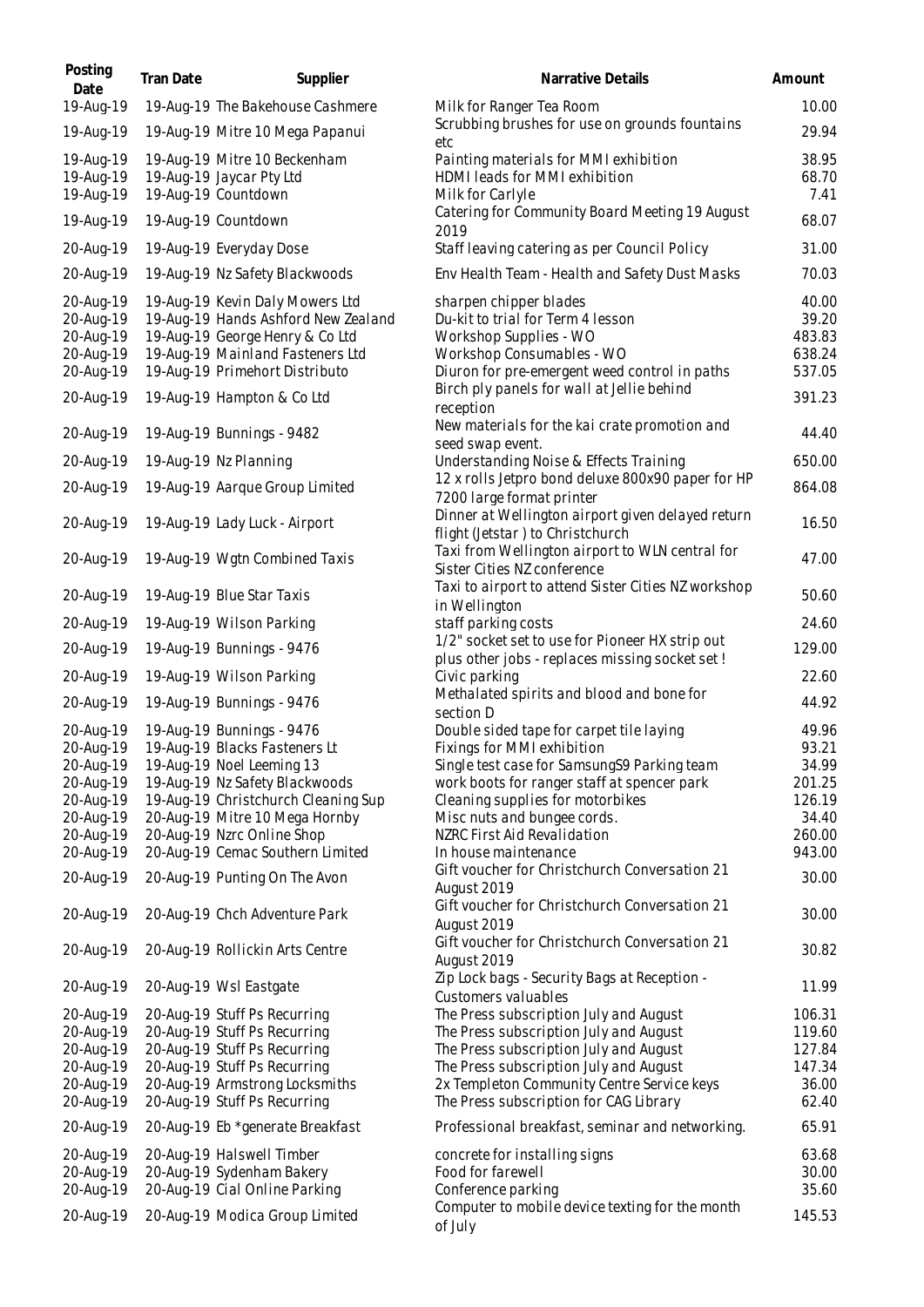| Posting<br>Date | Tran Date          | Supplier                            | Narrative Details                                                                       | Amount |
|-----------------|--------------------|-------------------------------------|-----------------------------------------------------------------------------------------|--------|
| 21-Aug-19       |                    | 17-Aug-19 Florabelle Imprts PI      | Goods for resale                                                                        | 389.74 |
| 21-Aug-19       |                    | 19-Aug-19 Jotform Inc.              | Health & Safety reporting tool for contractors                                          | 30.35  |
| 21-Aug-19       |                    | 20-Aug-19 Smiths Hire               | log splitter 2 day hire                                                                 | 217.50 |
| 21-Aug-19       |                    | 20-Aug-19 Wilson Parking            | Wilson Parking - Meeting                                                                | 8.60   |
| 21-Aug-19       |                    | 20-Aug-19 Harvey Norman Moorhouse   | Env Health Team - Noise Meter SD Card                                                   | 22.99  |
| 21-Aug-19       |                    | 20-Aug-19 Officemax                 | Card paper for new Warrant Cards - whole unit                                           | 35.50  |
| 21-Aug-19       |                    | 20-Aug-19 Lightly Pty Ltd           | Goods for resale                                                                        | 798.96 |
| 21-Aug-19       |                    | 20-Aug-19 Wilson Parking            | Wilson Parking - Meeting                                                                | 14.60  |
| 21-Aug-19       |                    | 20-Aug-19 Mainland Fasterners       | In House Maintenance -                                                                  | 83.15  |
| 21-Aug-19       |                    | 20-Aug-19 Dyers Road Itm            | Ladders - WO                                                                            | 316.72 |
| 21-Aug-19       |                    | 20-Aug-19 Drills Taps & Dies Limite | Ladders - WO                                                                            | 449.54 |
|                 |                    |                                     | Gift voucher for Christchurch Conversation 21                                           |        |
| 21-Aug-19       |                    | 20-Aug-19 Scorpio Books             | August 2019                                                                             | 100.00 |
| 21-Aug-19       |                    | 20-Aug-19 Para Rubber Christchur    | Rubbe rfeet for 16mm projector stand for Maori<br>Moving image installation             | 9.05   |
| 21-Aug-19       |                    | 20-Aug-19 George Henry & Co Ltd     | Adjustable mirrors for 2 x wall-mounted<br>projectors in Maori Moving image exhibition  | 57.55  |
| 21-Aug-19       |                    | 20-Aug-19 Jb Hi-Fi Riccarton        | Stereo headphones for Monitor based artworks in<br>Maori Moving Image exhibition        | 95.20  |
| 21-Aug-19       |                    | 20-Aug-19 Pak N Save Northlands     | Nappies for resale                                                                      | 34.47  |
| 21-Aug-19       |                    | 20-Aug-19 Nz Red Cross Cwc          | AED replacement battery                                                                 | 603.75 |
|                 |                    |                                     | Replacement pre school toys for Swimsmart                                               |        |
| 21-Aug-19       |                    | 20-Aug-19 Kmart Online              | lessons at Jellie Park.                                                                 | 53.00  |
| 21-Aug-19       |                    | 20-Aug-19 Hcd Christchurch          | replacement pipe fittings for chlorine delivery ute                                     | 11.25  |
| 21-Aug-19       |                    | 20-Aug-19 Freshchoice City Mkt      | Snacks for participants at co-design workshops -<br>children & youth at various schools | 9.00   |
| 21-Aug-19       |                    | 20-Aug-19 Bunnings - 9476           | Door wedges for Bishopdale CC & Tape for<br>damaged wall at Fendalton CC                | 24.70  |
| 21-Aug-19       |                    | 20-Aug-19 Voyager Internet Ltd      | Bulletin messaging                                                                      | 30.54  |
| 21-Aug-19       |                    | 20-Aug-19 Team Hutchinson Ford      | Wheel cover for Ranger Ute                                                              | 53.40  |
| 21-Aug-19       |                    | 20-Aug-19 Vtnz Lichfield St         | RUC & MVR transactions for 40T41                                                        | 13.91  |
| 21-Aug-19       |                    | 20-Aug-19 Wilson Parking            | staff parking costs                                                                     | 24.60  |
| 21-Aug-19       |                    | 20-Aug-19 Twl 220 Riccarton         | pool toys                                                                               | 20.00  |
| 21-Aug-19       |                    | 20-Aug-19 South Pacific Rose N      | replacement roses Edmonds factory garden                                                | 491.83 |
| 21-Aug-19       |                    | 20-Aug-19 Bunnings - 9476           | chemical resistant gloves, masks, brushes etc for                                       | 72.18  |
|                 |                    |                                     | Pioneer HX cleaning                                                                     |        |
| 21-Aug-19       |                    | 20-Aug-19 Wilson Parking            | Civic parking                                                                           | 24.60  |
| 21-Aug-19       |                    | 20-Aug-19 Kmart - Shirley           | new sandwich press for staffroom                                                        | 39.00  |
| 21-Aug-19       |                    | 20-Aug-19 Pb Tech Online 09 5269200 | Plantronics u10P Polaris II cable curly code QD<br>to Modular PHone Jack. X2            | 66.01  |
| 21-Aug-19       |                    | 20-Aug-19 Mulford Plastics (Nz      | Plastic covers for stadium fire call points                                             | 34.50  |
| 21-Aug-19       | 20-Aug-19 Casbolts |                                     | Motorbike hand warmers and wet weather pants                                            | 131.00 |
| 21-Aug-19       |                    | 20-Aug-19 Jaycar Electronics        | Battery tester for programming                                                          | 28.90  |
| 21-Aug-19       |                    | 21-Aug-19 Connovation               | Feracol bags                                                                            | 76.07  |
| 21-Aug-19       |                    | 21-Aug-19 Caltex Blenheim Road      | fuel for compactor used for path pot holes<br>repairs                                   | 15.07  |
| 21-Aug-19       |                    | 21-Aug-19 Garden Box                | 2 scoops of AP20 for path pot hole repairs                                              | 50.00  |
| 21-Aug-19       |                    | 21-Aug-19 Garden Box                | 2 scoops of AP20 to repair pot holes in paths                                           | 50.00  |
| 21-Aug-19       |                    | 21-Aug-19 Mrc Global (NZ) Ltd       | Heat Loop - WO                                                                          | 384.70 |
| 21-Aug-19       |                    | 21-Aug-19 Fendalton Service Ctr     | Parking coupons                                                                         | 62.00  |
| 21-Aug-19       |                    | 21-Aug-19 Mitre 10 Mega Ferrymead   | Edible Garden Awards Planter Boxes                                                      | 78.57  |
| 21-Aug-19       |                    | 21-Aug-19 Mitre 10 Mega Ferrymead   | Edible Garden Awards Planter Boxes                                                      | 127.85 |
| 21-Aug-19       |                    | 21-Aug-19 Canterbury Music Planet   | Guitar stand for Hapori for customer use                                                | 19.95  |
| 21-Aug-19       |                    | 21-Aug-19 Twl 220 Riccarton         | alpine house maintenance rubbish bales                                                  | 22.00  |
| 21-Aug-19       |                    | 21-Aug-19 Garden Box                | Materials for alpine house display                                                      | 125.87 |
| 21-Aug-19       |                    | 21-Aug-19 Mitre 10 Mega Papanui     | Light bulbs, misc shower items & CCTV signs                                             | 362.28 |
| 21-Aug-19       |                    | 21-Aug-19 Tetuhi Contemporary Art   | Postage on library book                                                                 | 7.16   |
| 21-Aug-19       |                    | 21-Aug-19 F2c*te Tuhi Contemporary  | Library book                                                                            | 20.35  |
| 21-Aug-19       |                    | 21-Aug-19 Supervalue Sumner         | Snack for YA book group                                                                 | 15.47  |
| 21-Aug-19       |                    | 21-Aug-19 Countdown                 | Fruit for Community Board Meeting on 21 August                                          | 20.36  |
| 21-Aug-19       |                    | 21-Aug-19 Trailcom Christchurch     | 2019.<br>NPW Event Gator towball                                                        | 106.31 |
|                 |                    |                                     |                                                                                         |        |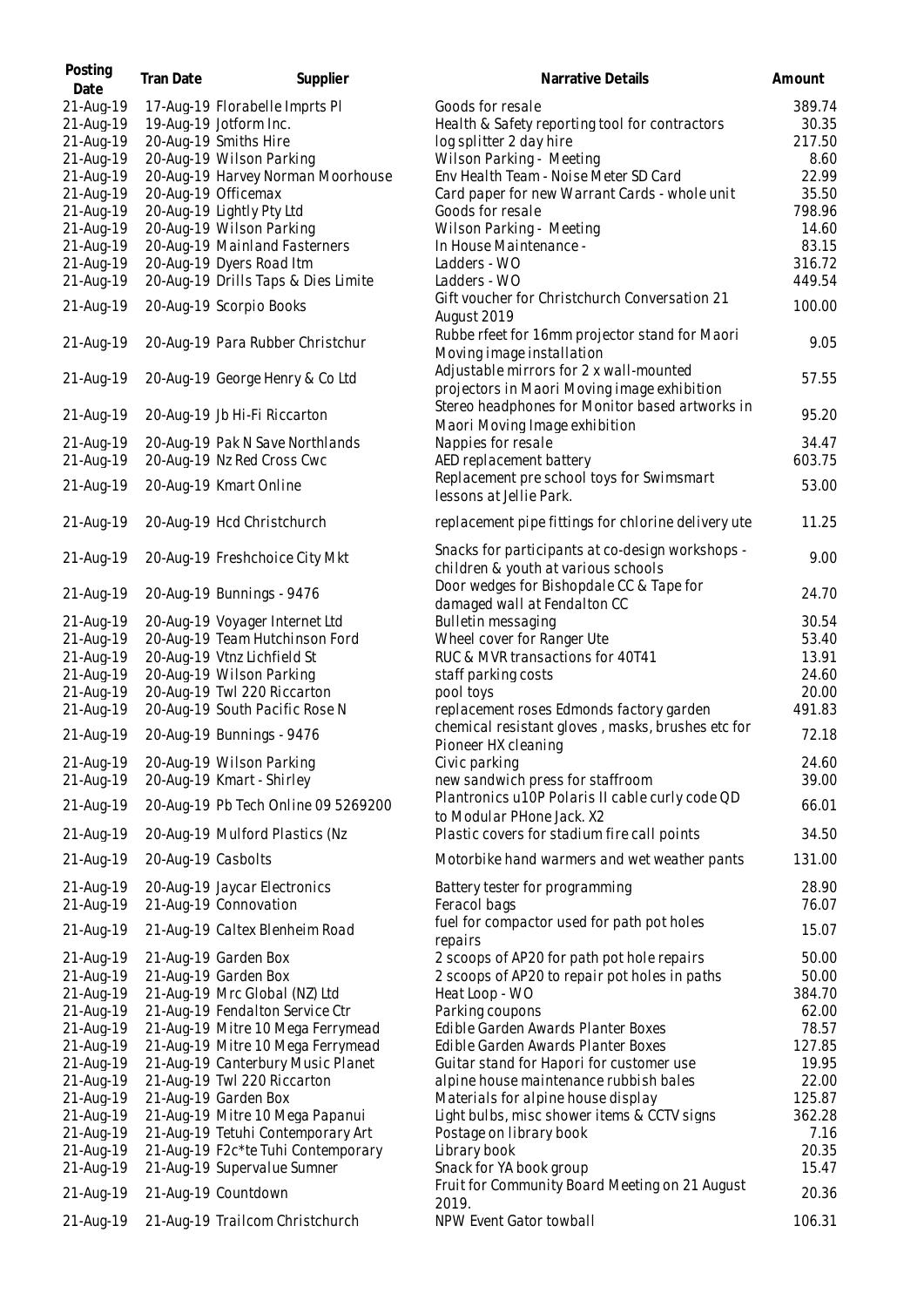| Posting<br>Date        | <b>Tran Date</b>    | Supplier                                                      | Narrative Details                                                                              | Amount         |
|------------------------|---------------------|---------------------------------------------------------------|------------------------------------------------------------------------------------------------|----------------|
| 21-Aug-19<br>22-Aug-19 |                     | 21-Aug-19 Big Boyz NZ Limited<br>20-Aug-19 Bookdepository.Com | Big Boyz NZ - Hoon Hay Hoops<br>Bird ID book                                                   | 33.00<br>26.21 |
| 22-Aug-19              |                     | 20-Aug-19 Bookdepository.Com                                  | 2x shorebird ID books as a koha to Birds NZ in<br>exchange for 200 eco-sourced Pittosporum     | 73.44          |
| 22-Aug-19              |                     | 20-Aug-19 Sq *journey Of Somethi                              | tenufolium<br>Goods for resale                                                                 | 494.19         |
| 22-Aug-19              |                     | 20-Aug-19 Cafe Valentino Ltd                                  | Gift voucher for Christchurch Conversation 21<br>August 2019                                   | 30.00          |
| 22-Aug-19              |                     | 20-Aug-19 Justins Active Managem                              | active management course attendance                                                            | 210.49         |
| 22-Aug-19              |                     | 20-Aug-19 Asana.Com                                           | Subscription fee to Exhibition Planning tool                                                   | 38.42          |
| 22-Aug-19              |                     | 21-Aug-19 Wilson Parking                                      | Wilson Parking - Meeting                                                                       | 14.60          |
| 22-Aug-19              |                     | 21-Aug-19 Wilson Parking                                      | Wilson Parking - Meeting                                                                       | 14.60          |
| 22-Aug-19              |                     | 21-Aug-19 Wilson Parking                                      | Wilson Parking - Meeting                                                                       | 14.60          |
| 22-Aug-19              |                     | 21-Aug-19 The Honey Badger Saloon                             | Dinner during Senior BCO Forum in Wellington                                                   | 23.00          |
| 22-Aug-19              |                     | 21-Aug-19 Wilson Parking                                      | Wilson Parking - Meeting                                                                       | 14.60          |
| 22-Aug-19              |                     | 21-Aug-19 Kmart - Shirley                                     | New toys for Babytimes                                                                         | 37.00          |
| 22-Aug-19              |                     | 21-Aug-19 Mitre 10 Mega Ferrymead                             | Workshop Supplies - WO                                                                         | 60.66          |
| 22-Aug-19              |                     | 21-Aug-19 S & T Stainless                                     | In House Drainage Plant Maintenance - WO                                                       | 138.00         |
| 22-Aug-19              | 21-Aug-19 Festo Ltd |                                                               | In House Maintenance - WO                                                                      | 246.91         |
| 22-Aug-19              |                     | 21-Aug-19 John Brooks Ltd                                     | In House Maintenance Dryer - WO                                                                | 616.40         |
| 22-Aug-19              |                     | 21-Aug-19 Ecoglo International Ltd                            | Fire Exit Signage for Maori Moving Image<br>exhibition                                         | 136.34         |
| 22-Aug-19              |                     | 21-Aug-19 Foundation                                          | Lunch for the Sir Peter Blake crew down from<br>Tamaki Makaurau                                | 63.00          |
| 22-Aug-19              |                     | 21-Aug-19 Wilson Parking                                      | Parking - meeting at Civic                                                                     | 10.60          |
| 22-Aug-19              |                     | 21-Aug-19 Createsend.Com Ema                                  | Maori moving Image - Reminder                                                                  | 14.70          |
| 22-Aug-19              |                     | 21-Aug-19 Createsend.Com Ema                                  | Recreation and Sport Customer CERM Survey 2019                                                 | 149.43         |
| 22-Aug-19              |                     | 21-Aug-19 Armstrong Locksmiths                                | New hire keys for Avice Hill Users                                                             | 81.00          |
| 22-Aug-19              |                     | 21-Aug-19 Wilson Parking                                      | parking costs for meeting attendance                                                           | 14.60          |
| 22-Aug-19              |                     | 21-Aug-19 Shardlows Packaging                                 | Tape for marking out lines                                                                     | 427.25         |
| 22-Aug-19              |                     | 21-Aug-19 Woodend Nurseries                                   | 2 x Plants for planter box outside cabin 3<br>Framing art as a gift to Kurashiki Mayor for the | 39.98          |
| 22-Aug-19              |                     | 21-Aug-19 Windsor Gallery                                     | Kurashiki Outbound student group to take to<br>Kurashi                                         | 71.40          |
| 22-Aug-19              |                     | 21-Aug-19 Wilson Parking                                      | Staff parking costs                                                                            | 14.60          |
| 22-Aug-19              |                     | 21-Aug-19 Bunnings - 9482                                     | oil stain for Edmonds factory garden seats                                                     | 236.00         |
| 22-Aug-19              |                     | 21-Aug-19 Saeco Wilson                                        | Valve, thread tape etc to replace old valves on<br>Pioneer HX during strip down and clean      | 82.69          |
| 22-Aug-19              |                     | 21-Aug-19 Ccc Art Gallery Car Prk                             | Parking for meetings at Civic                                                                  | 12.00          |
| 22-Aug-19              |                     | 21-Aug-19 Wilson Parking                                      | Civic parking                                                                                  | 6.60           |
| 22-Aug-19              |                     | 21-Aug-19 Wilson Parking                                      | Civic parking                                                                                  | 12.60          |
| 22-Aug-19              |                     | 21-Aug-19 Texture Plants Lt                                   | Plants for section E                                                                           | 317.47         |
| 22-Aug-19              |                     | 21-Aug-19 Pb Tech Online 09 5269200                           | Otterbox clear case x1 A50                                                                     | 61.24          |
| 22-Aug-19              |                     | 21-Aug-19 The Service Company Ltd C                           | Bio-Zyme and other Cleaning Products                                                           | 573.07         |
| 22-Aug-19              |                     | 21-Aug-19 Abebooks G3jw9v                                     | Library book                                                                                   | 16.56          |
| 22-Aug-19              |                     | 21-Aug-19 Dept Of Intrnl Affairs                              | Library book                                                                                   | 25.00          |
| 22-Aug-19              |                     | 21-Aug-19 Ross Galt Lock & Key                                | NPW Fencing key tags                                                                           | 80.00          |
| 22-Aug-19              |                     | 21-Aug-19 Kmart Online                                        | K-Mart - Event Costs - Hoon Hay Hoops and Events<br>Fund project                               | 170.50         |
| 22-Aug-19              |                     | 22-Aug-19 Nzmats.Com                                          | Mats for reception area.                                                                       | 379.50         |
| 22-Aug-19              |                     | 22-Aug-19 James Bull & Co                                     | In House Maintenance                                                                           | 36.34          |
| 22-Aug-19              |                     | 22-Aug-19 Nzrc Online Shop                                    | First Aid Revalidation                                                                         | 130.00         |
| 22-Aug-19              |                     | 22-Aug-19 Cemac Southern Limited                              | In House Maintenance                                                                           | 184.00         |
| 22-Aug-19              |                     | 22-Aug-19 Jaycar Pty Ltd                                      | AV Equipment for Maori Moving image                                                            | 31.90          |
| 22-Aug-19              |                     | 22-Aug-19 Ccc Parking                                         | installation<br>meetings Tūranga                                                               | 8.50           |
| 22-Aug-19              |                     | 22-Aug-19 Allergy Pharmacy Ltd                                | Barrier cream provided for Swim Instructors to                                                 | 89.90          |
|                        |                     |                                                               | prevent skin irritation while teaching.                                                        |                |
| 22-Aug-19              |                     | 22-Aug-19 Safetyvests Co Nz                                   | Safety vests for kids (hi viz x20)                                                             | 148.29         |
| 22-Aug-19              |                     | 22-Aug-19 Jazz Print Ltd                                      | 300 x printed pens                                                                             | 438.15         |
| 22-Aug-19              |                     | 22-Aug-19 Mitre 10 Beckenham                                  | Cable Ties for installing 'lambing signs' on Port<br><b>Hills Reserves</b>                     | 55.47          |
| 22-Aug-19              |                     | 22-Aug-19 Countdown                                           | bleach from Micro Lab                                                                          | 9.98           |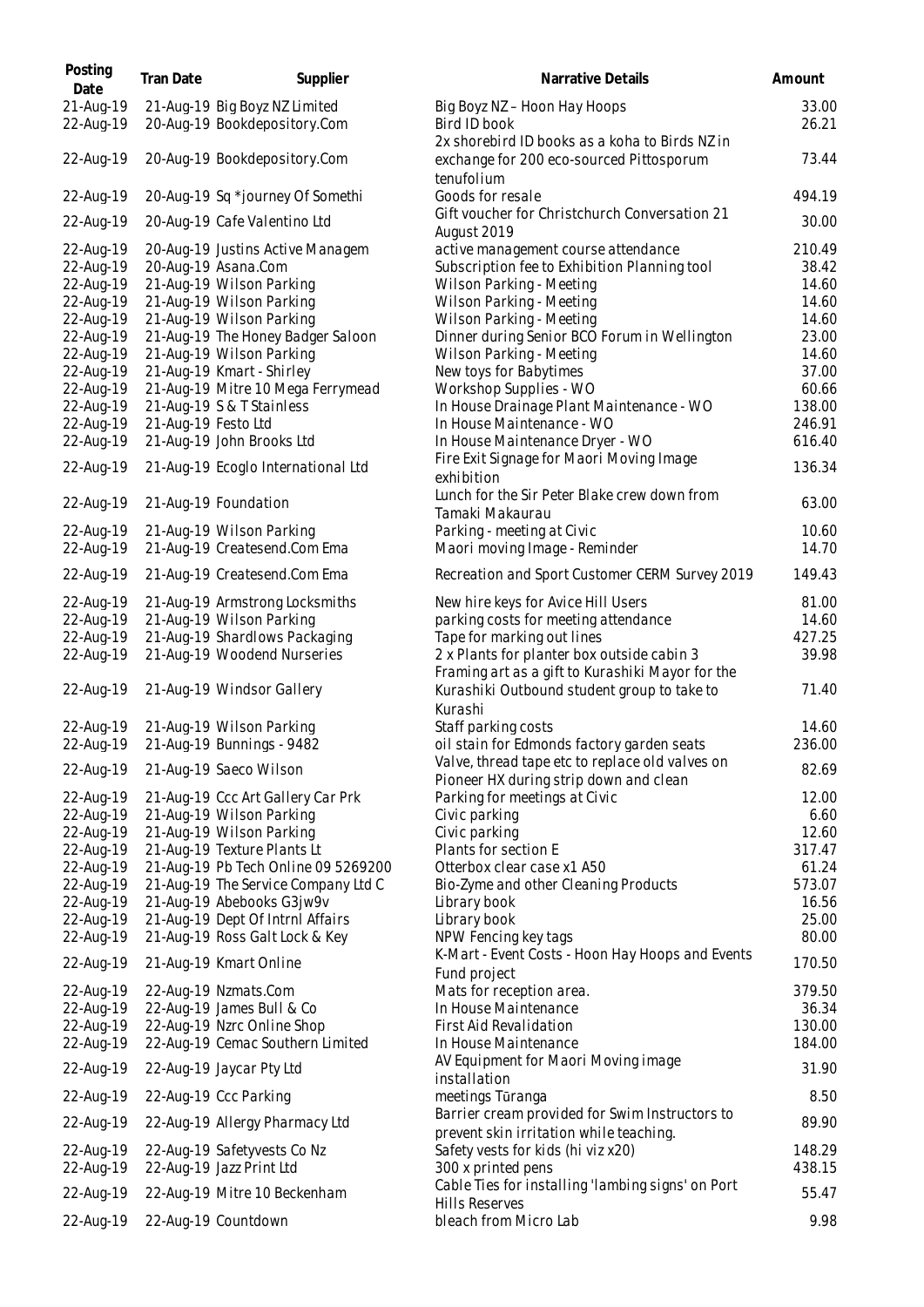| Posting<br>Date | <b>Tran Date</b>   | Supplier                            | Narrative Details                                                              | Amount  |
|-----------------|--------------------|-------------------------------------|--------------------------------------------------------------------------------|---------|
| 22-Aug-19       |                    | 22-Aug-19 Eventfinda Ltd            | Tickets to Journeying Inward performance                                       | 64.50   |
| 22-Aug-19       |                    | 22-Aug-19 Mitre 10 Beckenham        | Square Drive                                                                   | 4.66    |
| 22-Aug-19       |                    | 22-Aug-19 Mitre 10 Mega Papanui     | NPW Tools etc for facilities tool box                                          | 509.96  |
| 22-Aug-19       |                    | 22-Aug-19 Rebel Sports              | Rebel Sport - Hoon Hay Hoops - Event Costs                                     | 142.93  |
| 23-Aug-19       |                    | 21-Aug-19 Pmi - Membership          | PMI Membership Renewal                                                         | 302.26  |
| 23-Aug-19       |                    | 21-Aug-19 All The Kings Men         | Goods for resale                                                               | 849.23  |
| 23-Aug-19       |                    | 21-Aug-19 Agooa Australia Pty       | Goods for resale                                                               | 1132.74 |
| 23-Aug-19       |                    | 21-Aug-19 Hms Airport Terminal      | Meeting re exhibitions                                                         | 9.90    |
| 23-Aug-19       |                    | 21-Aug-19 Christchurch Airport      | Meeting at airport re international exhibitions                                | 18.00   |
| 23-Aug-19       |                    | 21-Aug-19 Apple NZ Gcs              | Kiosk Pro Basic application for I-Pad for Maori<br>Moving Image archive table  | 42.99   |
| 23-Aug-19       |                    | 21-Aug-19 Fresh Flowers And Gifts   | sympathy flowers                                                               | 84.99   |
| 23-Aug-19       |                    | 21-Aug-19 Uber Trip Help.Uber.Com   | Cheap airport transfer, CAG exhibition showing at<br><b>NGV</b>                | 23.66   |
| 23-Aug-19       |                    | 21-Aug-19 Abebooks G3ksmc           | Library book                                                                   | 31.97   |
| 23-Aug-19       |                    | 21-Aug-19 Abebooks G3j5m2           | Library book                                                                   | 44.80   |
| 23-Aug-19       |                    | 21-Aug-19 Abebooks G3ivcb           | Library book                                                                   | 69.46   |
| 23-Aug-19       |                    | 22-Aug-19 Wilson Parking            | Wilson Parking - Meeting                                                       | 14.60   |
| 23-Aug-19       |                    | 22-Aug-19 Sq *josie Joans           | Goods for resale                                                               | 484.81  |
|                 |                    |                                     | Taxi Melbourne City to Airport (Steve Carr                                     |         |
| 23-Aug-19       |                    | 22-Aug-19 Cabfare Payments          | Exhibition opening at NGV - CHCH Art Gallery                                   | 71.23   |
|                 |                    |                                     | exhibition)                                                                    |         |
| 23-Aug-19       | 22-Aug-19 Q Store  |                                     | Craft materials for display                                                    | 8.70    |
| 23-Aug-19       |                    | 22-Aug-19 Storage Box-Tower Junctio | In House Maintenance                                                           | 29.97   |
| 23-Aug-19       |                    | 22-Aug-19 Workplace Safety Sup      | H & S Consumables - WO                                                         | 483.00  |
| 23-Aug-19       |                    | 22-Aug-19 Topmaq C0184 Chch         | Plate compactor for Parks unit Nga Puna Wai                                    | 649.00  |
| 23-Aug-19       |                    | 22-Aug-19 Stk*shutterstock          | Music download for Enliven Places video.                                       | 78.36   |
| 23-Aug-19       |                    | 22-Aug-19 Roofwash Ltd              | 20L Bio-Shield Concentrate                                                     | 359.00  |
| 23-Aug-19       |                    | 22-Aug-19 Brian Ford Engineering    | Trailer maintenance                                                            | 193.20  |
| 23-Aug-19       | 22-Aug-19 Fujifilm |                                     | 2 x rolls of proofing paper for upcoming<br>publications                       | 379.50  |
| 23-Aug-19       |                    | 22-Aug-19 Brunetti Flinders Lan     | Breakfast, CAG exhibition at NGV                                               | 17.14   |
| 23-Aug-19       |                    | 22-Aug-19 Wilson Parking            | staff parking costs                                                            | 8.60    |
| 23-Aug-19       |                    | 22-Aug-19 Wilson Parking            | Civic parking                                                                  | 8.60    |
| 23-Aug-19       |                    | 22-Aug-19 Gordon Harris Chch        | Card for display purposes                                                      | 31.98   |
| 23-Aug-19       |                    | 22-Aug-19 Koanga Institute          | Vegetable seeds from Koanga Gardens for                                        | 118.20  |
|                 |                    |                                     | Curators garden                                                                |         |
| 23-Aug-19       | 22-Aug-19 Repco    |                                     | New brake light bulb for Ute                                                   | 4.00    |
| 23-Aug-19       |                    | 22-Aug-19 Bunnings - 9482           | Various building tools                                                         | 635.61  |
| 23-Aug-19       |                    | 22-Aug-19 Noel Leeming 13           | 3 Samsung S9 cases from NL Papanui for Parking<br>team                         | 63.54   |
| 23-Aug-19       |                    | 22-Aug-19 Aarque Group Limited      | 2 x magenta cartridges for TU4F                                                | 269.97  |
| 23-Aug-19       |                    | 22-Aug-19 Christchurch Cleaning Sup | Squeegee                                                                       | 113.06  |
| 23-Aug-19       |                    | 22-Aug-19 Caltex Hornby             | Milk for tearoom                                                               | 6.20    |
| 23-Aug-19       |                    | 22-Aug-19 Wsl Riccarton             | NPW Numbering stickers and Marker pen                                          | 15.48   |
| 23-Aug-19       |                    | 23-Aug-19 Ccc Parking               | Car parking for meeting at civic                                               | 6.70    |
| 23-Aug-19       |                    | 23-Aug-19 Kathmandu Riccarton       | Hi-Viz rain jacket for staff                                                   | 125.00  |
| 23-Aug-19       |                    | 23-Aug-19 Spotlight Stores NZ Ltd   | fabric samples for re-upholstery                                               | 144.00  |
| 23-Aug-19       |                    | 23-Aug-19 Nzls Cle - Zeald          | <b>Torst Update</b>                                                            | 255.00  |
| 23-Aug-19       |                    | 23-Aug-19 Mitre 10 Mega Papanui     | Various cleaning items                                                         | 53.66   |
| 23-Aug-19       |                    | 23-Aug-19 Southern Woods Nursery    | plants for entrance ways                                                       | 675.39  |
|                 |                    |                                     | Samsung s9 cases - bulk order for rest of parking                              |         |
| 23-Aug-19       |                    | 23-Aug-19 Noel Leeming 13           | team 23 x \$21.18                                                              | 487.14  |
| 23-Aug-19       |                    | 23-Aug-19 Pak N Save Northlands     | Flowers for a bereavement - to a Papanui-Innes<br>Community Board member.      | 24.99   |
| 23-Aug-19       |                    | 23-Aug-19 Ccc Parking               | asbestos forum                                                                 | 6.70    |
| 23-Aug-19       |                    | 23-Aug-19 Wsl Papanui               | old landscape maps of spencer park area for<br>projects that are happening now | 19.50   |
| 23-Aug-19       |                    | 23-Aug-19 Wsl Eastgate              | 4 Drawer filing cabinet for bus lanes                                          | 399.00  |
| 23-Aug-19       |                    | 23-Aug-19 Wsl Eastgate              | stationary                                                                     | 49.99   |
| 26-Aug-19       |                    | 22-Aug-19 Lastrite Footwear Ltd     | Boots for heavy bush work                                                      | 367.99  |
| 26-Aug-19       |                    | 22-Aug-19 Createsend.Com Ema        | Lower Heathcote dredging update and drop-in                                    | 15.60   |
| 26-Aug-19       |                    | 22-Aug-19 Skybus Coach Service      | session<br>Cheap transfer to airport, CAG exhibition showing<br>at NGV         | 21.44   |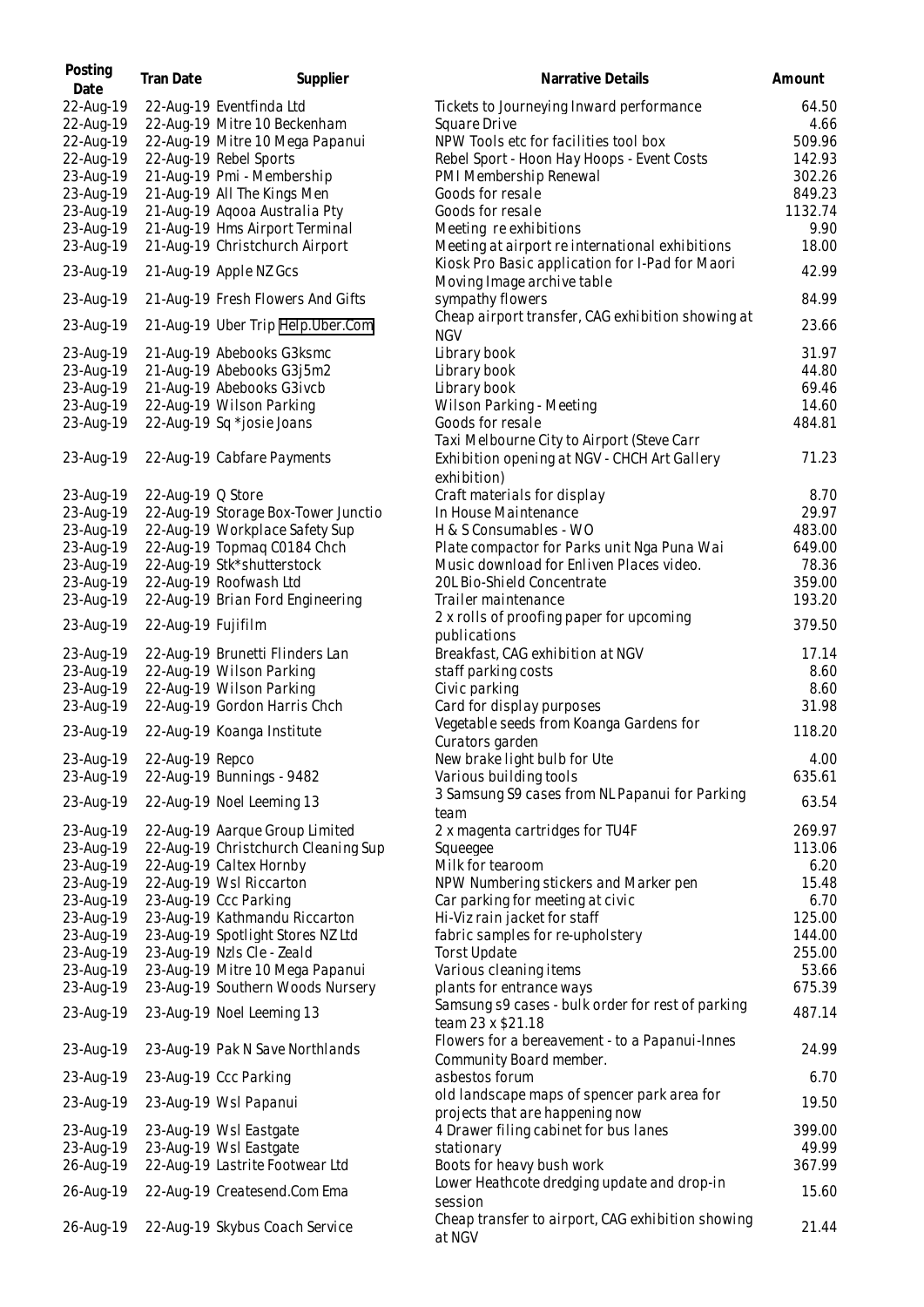| Posting<br>Date | Tran Date | Supplier                            | Narrative Details                                                | Amount |
|-----------------|-----------|-------------------------------------|------------------------------------------------------------------|--------|
| 26-Aug-19       |           | 22-Aug-19 Ride Report (Knock)       | software platform for running bike and scooter<br>share programs | 8.04   |
| 26-Aug-19       |           | 22-Aug-19 Abebooks G316ce           | Library book                                                     | 22.41  |
| 26-Aug-19       |           | 22-Aug-19 Abebooks.Co G3mqik        | Library book                                                     | 32.01  |
| 26-Aug-19       |           | 23-Aug-19 Wilson Parking            | parking for asbestos training at civic                           | 14.60  |
|                 |           |                                     |                                                                  |        |
| 26-Aug-19       |           | 23-Aug-19 Wilson Parking            | Wilson Parking - Meeting                                         | 18.60  |
| 26-Aug-19       |           | 23-Aug-19 Surveymonkey              | Surveymonkey Subscription for CCL                                | 482.19 |
| 26-Aug-19       |           | 23-Aug-19 Ballingers Hunting & Fish | Boots for hiking in heavy ground, bush and<br>wetlands           | 109.98 |
| 26-Aug-19       |           | 23-Aug-19 Americanos                | Breakfast during Senior BCO Forum in Wellington                  | 21.70  |
| 26-Aug-19       |           | 23-Aug-19 Aust Cnt For Cont Ar      | Publication purchase for CAG Library                             | 16.30  |
| 26-Aug-19       |           | 23-Aug-19 Carlton Flowers           | Bereavement flowers                                              | 95.00  |
| 26-Aug-19       |           | 23-Aug-19 Wilson Parking            | Parking > 2hrs                                                   | 14.60  |
| 26-Aug-19       |           | 23-Aug-19 The National Business     | Monthly Subscription for NBR.                                    | 35.00  |
| 26-Aug-19       |           | 23-Aug-19 Createsend.Com Ema        | Planting above Sumner Road from next week                        | 13.36  |
| 26-Aug-19       |           | 23-Aug-19 Createsend.Com Ema        | Newsline 23 August 2019                                          | 52.48  |
| 26-Aug-19       |           | 23-Aug-19 Pb Tech Online 09 5269200 | External hard drive                                              | 86.86  |
| 26-Aug-19       |           | 23-Aug-19 Createsend.Com Ema        | CAG - August e-newsletter                                        | 142.76 |
|                 |           | 23-Aug-19 Nz Safety Blackwoods      | new recpricating saw                                             | 378.35 |
| 26-Aug-19       |           |                                     |                                                                  |        |
| 26-Aug-19       |           | 23-Aug-19 Engineering New Zealand   | VW training soils/liquefaction                                   | 300.00 |
| 26-Aug-19       |           | 23-Aug-19 Look Sharp Store          | Tubs of chalk for on court teaching                              | 9.50   |
| 26-Aug-19       |           | 23-Aug-19 Event Hire                | Walkies for events                                               | 390.00 |
| 26-Aug-19       |           | 23-Aug-19 Nz Safety Blackwoods      | PPE                                                              | 160.87 |
| 26-Aug-19       |           | 23-Aug-19 Mrc Global (NZ) Ltd       | materials for Reg dollies                                        | 108.10 |
| 26-Aug-19       |           | 23-Aug-19 Coffeeculturethecrossing  | Refreshments for the visit of Asian New Zealand                  | 70.20  |
|                 |           |                                     | delegation on 23 August                                          |        |
|                 |           |                                     | Makita 5ah battery-sabre saw blades and reci[                    | 264.63 |
| 26-Aug-19       |           | 23-Aug-19 George Henry & Co Ltd     | blades for jetty restoration work                                |        |
| 26-Aug-19       |           | 23-Aug-19 Oderings Nurseries        | Replacement roses papanui memorial reserve                       | 227.36 |
| 26-Aug-19       |           | 23-Aug-19 Wilson Parking            | parking in town re meeting                                       | 8.60   |
|                 |           |                                     | 50m roll of 25mm pump hose and fittings for use                  |        |
| 26-Aug-19       |           | 23-Aug-19 Hcd Christchurch          | on Summer Pools Cleanup.                                         | 361.82 |
| 26-Aug-19       |           | 23-Aug-19 Bunnings - 9476           | Rakes and hand tools                                             | 93.52  |
|                 |           |                                     |                                                                  | 149.97 |
| 26-Aug-19       |           | 23-Aug-19 Nature Discoveries        | Resources for Makerspace programming kits                        |        |
| 26-Aug-19       |           | 23-Aug-19 Abebooks.Co G3n3j4        | Library book                                                     | 21.70  |
| 26-Aug-19       |           | 23-Aug-19 Scorpio Books             | Library book                                                     | 35.00  |
| 26-Aug-19       |           | 23-Aug-19 Abebooks.Co G3mqij        | Library book                                                     | 38.59  |
| 26-Aug-19       |           | 23-Aug-19 Hcd Christchurch          | NPW Hockey Hose connectors                                       | 72.21  |
| 26-Aug-19       |           | 23-Aug-19 Uber Trip Help. Uber. Com | Taxi                                                             | 42.95  |
| 26-Aug-19       |           | 24-Aug-19 Twl 178 Barrington        | Personal Use in Error - Reimbursed via Service<br>Desk 26/08/19  | 28.97  |
| 26-Aug-19       |           | 24-Aug-19 Auckland Co Op Taxis      | Taxi From show room to hotel                                     | 29.50  |
| 26-Aug-19       |           | 24-Aug-19 Archies Restaurant & Piz  | Dinner and lunch next day                                        | 33.00  |
| 26-Aug-19       |           | 24-Aug-19 Zilli Angelo              | Taxi to conference in Rome                                       | 98.60  |
|                 |           |                                     | Supa Glue Quick Fix, Galv Wire Tie x 2,                          |        |
| 26-Aug-19       |           | 24-Aug-19 Mitre 10 Mega Rangiora    | Screwdriver multifunction, Wire netting 19mm x                   | 101.78 |
|                 |           |                                     | 10 <sub>m</sub>                                                  |        |
| 26-Aug-19       |           | 24-Aug-19 Paypal *cozyroc Llc       | ITBR CozyROC annual renewal                                      | 779.75 |
| 26-Aug-19       |           | 24-Aug-19 Uber Trip Help.Uber.Com   | Taxi                                                             | 10.18  |
| 26-Aug-19       |           | 24-Aug-19 Uber Trip Help.Uber.Com   | Taxi                                                             | 10.74  |
| 26-Aug-19       |           | 24-Aug-19 Uber Trip Help.Uber.Com   | Taxi                                                             | 29.90  |
| 26-Aug-19       |           | 24-Aug-19 Archies Restaurant & Piz  | Meal                                                             | 33.50  |
|                 |           |                                     | tea and coffee supplies for Charlesworth,                        |        |
| 26-Aug-19       |           | 25-Aug-19 Countdown                 | McCormacks Bay and Sth New Brighton reserve<br>volunteer group   | 92.46  |
| 26-Aug-19       |           | 25-Aug-19 Auckland Co Op Taxis      | Taxi from Gift Fair to Hotel                                     | 23.30  |
| 26-Aug-19       |           | 25-Aug-19 Pak N Save Northlands     | Monthly account PaknSav for Graham Condon -                      | 199.94 |
| 26-Aug-19       |           | 25-Aug-19 Twl 120 Northlands        | <b>July 2019</b><br>Electronic scales for Graham Condon Pool     | 15.00  |
| 26-Aug-19       |           | 25-Aug-19 New World Northwood       | Groynes Trees for Canterbury community planting                  | 48.97  |
|                 |           |                                     | 3 x bags sausages                                                |        |
| 26-Aug-19       |           | 25-Aug-19 Ecodrop Metro             | Dump fees                                                        | 10.80  |
| 26-Aug-19       |           | 25-Aug-19 Mitre 10 Mega Ferrymead   | Cleaning materials bought to clean shelter                       | 48.16  |